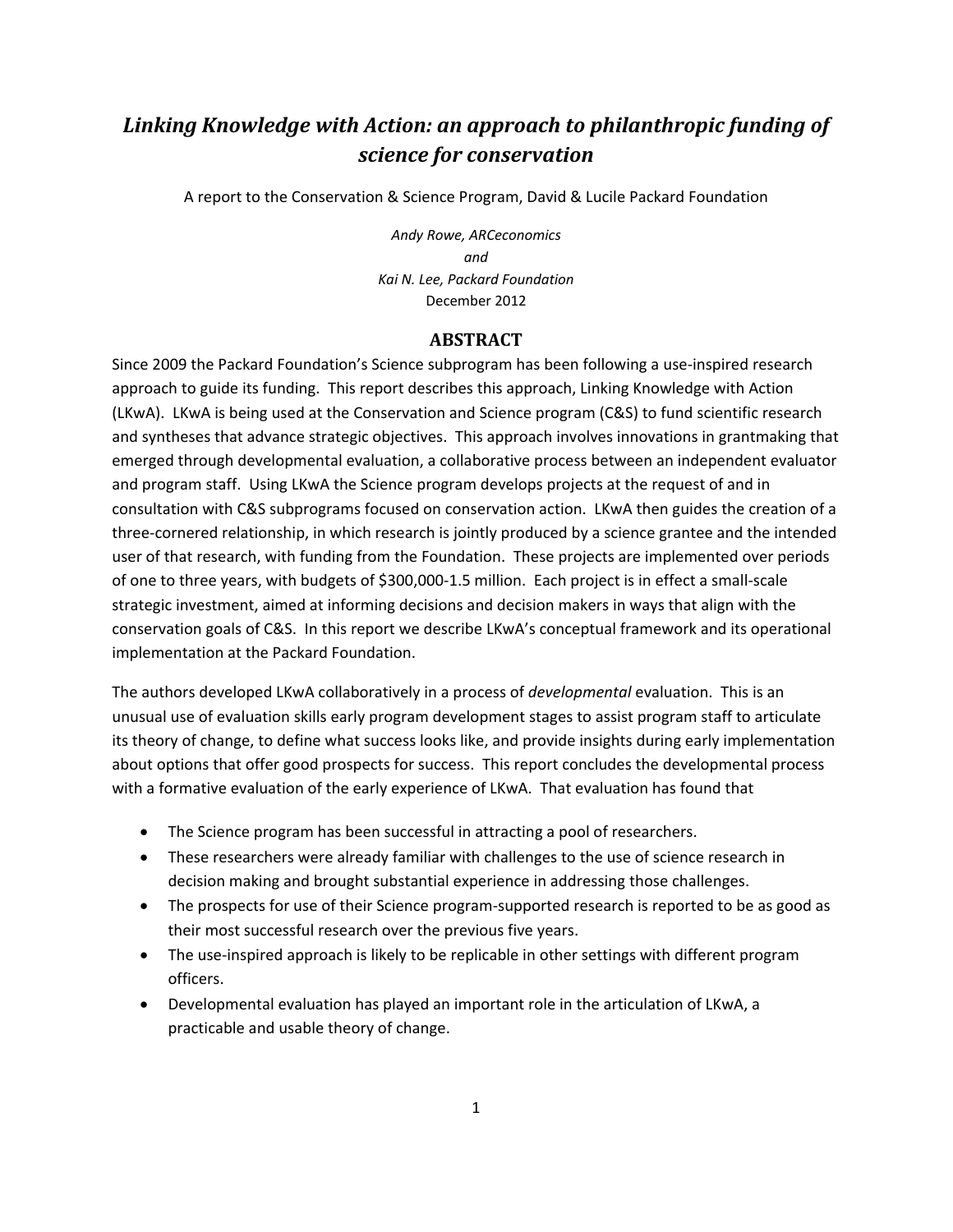These findings describe a grantmaking approach that has been in use for less than four years and involving fewer than 50 grants. Many of those grants are still being implemented. More important, the knowledge produced with this support does not in most cases lead to conservation outcomes that can be measured yet. As a result, the evaluation focuses on process changes such as use of knowledge in decision making. The report should be understood in this context. The findings are clear, but they are based on an experience that is still unfolding and growing.

| Τ.   |                                                                                     |  |
|------|-------------------------------------------------------------------------------------|--|
|      |                                                                                     |  |
|      |                                                                                     |  |
|      |                                                                                     |  |
|      |                                                                                     |  |
|      |                                                                                     |  |
|      |                                                                                     |  |
| II.  | How evaluation contributed to the design and implementation of LKwA (AR)  19        |  |
|      |                                                                                     |  |
|      |                                                                                     |  |
|      |                                                                                     |  |
| III. |                                                                                     |  |
|      |                                                                                     |  |
|      | What is the contribution of LKwA to grantees undertaking use-inspired research?  27 |  |
|      |                                                                                     |  |
|      |                                                                                     |  |
|      |                                                                                     |  |
| IV.  |                                                                                     |  |
|      |                                                                                     |  |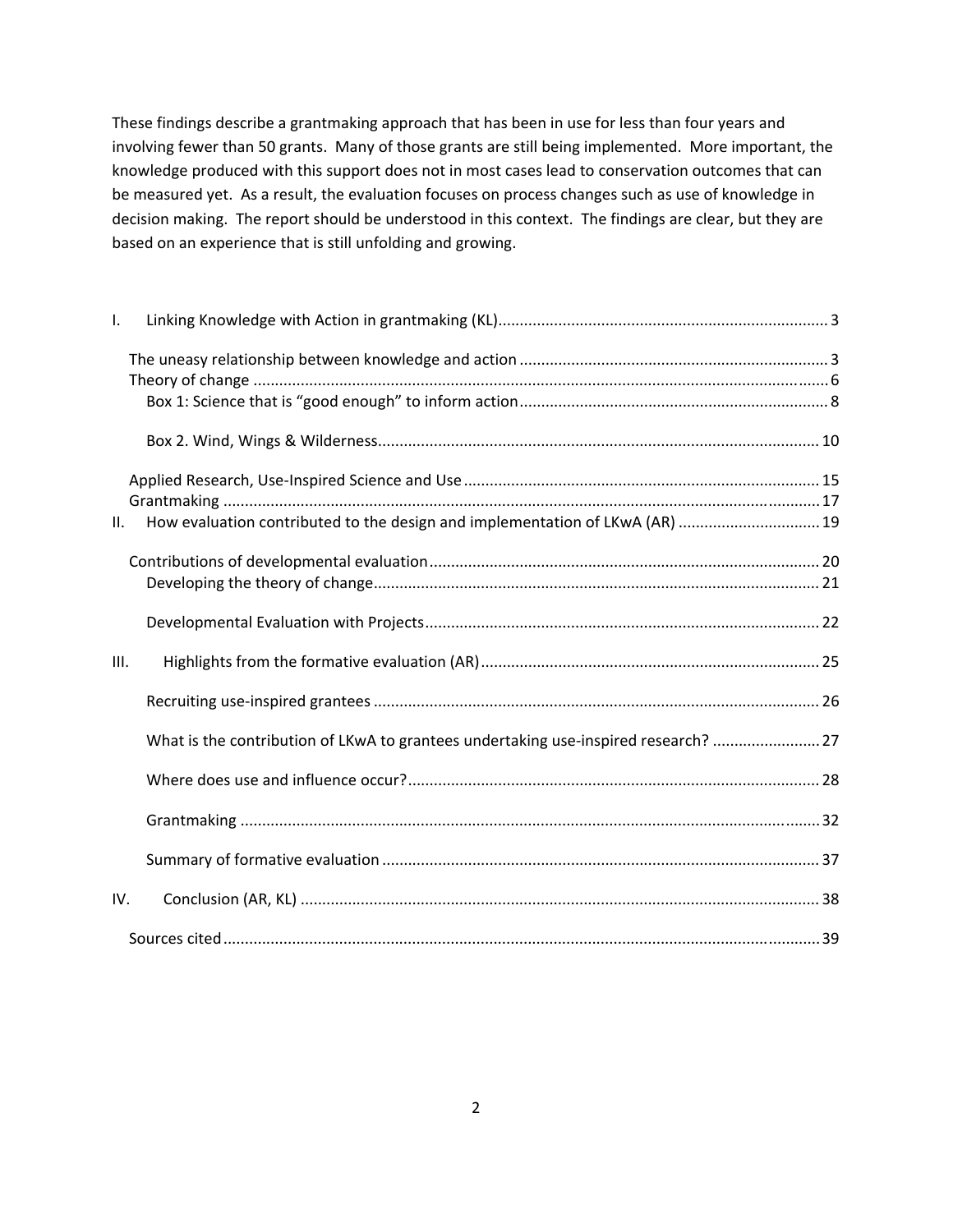# **Linking Knowledge with Action: an approach to philanthropic funding of science for conservation**

*Andy Rowe, ARCeconomics and Kai N. Lee, David and Lucile Packard Foundation* 

This report describes Linking Knowledge with Action (LKwA), an approach to philanthropic support of conservation science. LKwA is being used at the David and Lucile Packard Foundation's Conservation and Science program (C&S) to fund scientific research and syntheses that advance strategic objectives. This approach involves innovations in grantmaking that emerged through developmental evaluation, a collaborative process between an independent evaluator and program staff. Using LKwA the Science program develops projects collaboratively with C&S subprograms focused on conservation action. LKwA then guides the creation of a three‐cornered relationship, in which research is jointly produced by a science grantee and the intended user of that research, with funding from the Foundation. These projects are implemented over periods of one to three years, with budgets of \$300,000‐1.5 million. Each project is in effect a small‐scale strategic investment, aimed at informing decisions and decision makers in ways that align with the conservation goals of C&S. In this report we describe LKwA's conceptual framework and its operational implementation at the Packard Foundation; we also discuss the role of evaluation as a structural element of LKwA and the developmental evaluation process that has guided the program innovation process.

The report is coauthored by an evaluator (AR) and the program officer responsible for the grantmaking program being evaluated (KL). While both authors have taken an active part in writing every word, our roles are appropriately distinct. Where those separate roles are important, we have indicated in the headings below which coauthor took the lead in articulating the section that follows.

# **I. Linking Knowledge with Action in grantmaking (KL)**

### **The uneasy relationship between knowledge and action**

The state of the natural world and the pressures put upon it by human activity are both typically obscure. The loss of a species from a marine ecosystem goes unnoticed unless there is careful observation or there are fishers harvesting it. Polluted water is too often found when illness emerges in unwary communities. Whether humans are altering global climate remains contested. Systematic observations and scientific analyses are indispensable to recognizing and responding to changes in the state of natural systems. Usually, though, the responses to problems involve changes in human behavior that affect economic interests and cultural habits. Scientific knowledge is then entangled with social change and advocacy, as one sees in the controversies that erupt when the presence of an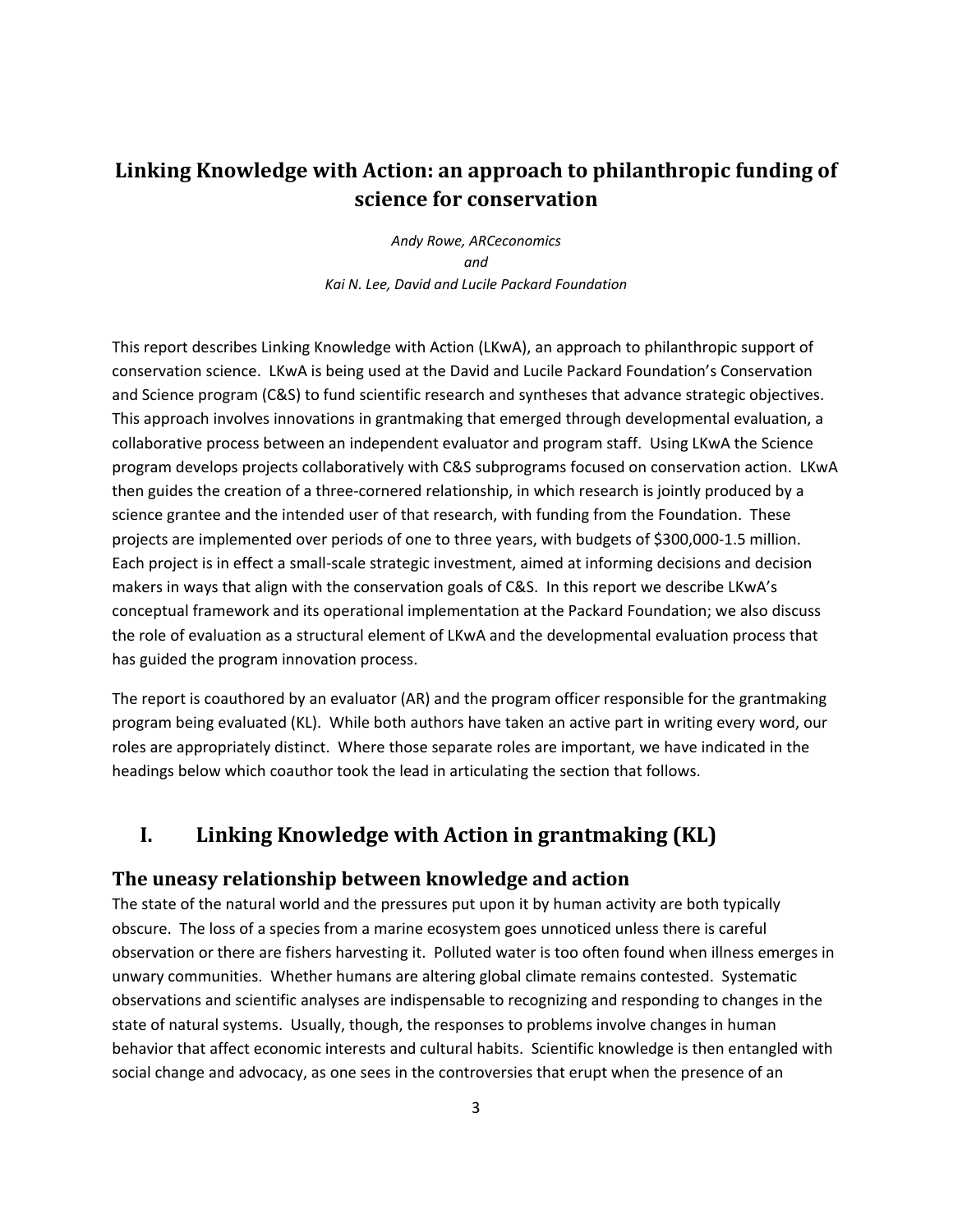endangered species triggers government intervention in the use of private property. Moreover, scientific knowledge of ecosystems undergoing human‐caused change is typically uncertain and incomplete, even when it is clear that there are troubling shifts underway. Science stands in uneasy tension with controversy, because knowledge tends to be used instrumentally—when it aligns with a user's objectives. Science is often ignored in environmental decision making: too frequently, scientific knowledge is inconvenient truth, in which uncertainty provides further room for rationalization and dismissal (see Kahan 2012).

Analysts have observed that this tension complicates both the supply of and demand for science in decision making (McNie 2007). Price (1965) identified a "spectrum from truth to power": science, to be credible, must be independent—guided by the search for truth—while knowledge, to be useful, has to be legitimate—guided by the realities of responsibility and power. It is difficult for a single entity to span this spectrum, although unusual individuals have proved capable of making significant contributions at different points of the spectrum, normally at different points of their careers. Thus, Nobel physicist Stephen Chu has served as secretary of energy in the Obama Administration, while Nobel molecular geneticist Harold Varmus directs the National Cancer Institute. It is much less common for someone to succeed in science after achieving success in politics, however, and Theodore Roosevelt may have been the last president to publish original scientific work after his term of office. Sarewitz and Pielke (2007) have recently clarified the way the tension between truth and power affects both the supply and demand for science by governmental actors, leading to missed opportunities in both science policy and the use of science in decision making.

The emergence in the 1990s of global assessment processes such as the Intergovernmental Panel on Climate Change and the Millennium Ecosystem Assessment demonstrated that environmental science could be influential in decision making on a global scale. In studies of these international assessments, Clark and coworkers (Mitchell et al 2006) called attention to the characteristics of their knowledge production processes that appeared to lead to usable knowledge—knowledge that was *salient* to the decision making process in which it is to be used, *legitimate* in the eyes of decision makers, and *credible* in the eyes of scientists. In these cases, an "authorizing environment" turned out to be crucial: an international coalition, under the aegis of the United Nations, requested the scientific assessments; this provided a legitimate starting point for recruiting scientists and fund raising. In this setting the authorization made it possible to create a "boundary organization" (Guston 2001), a temporary international secretariat that could manage the conflicting demands of science and policy to create the assessments—termed "boundary products" in the academic literature.

Related innovations in regional scale ecosystem‐level management were studied by Sabatier and collaborators (see Weible, Pattison & Sabatier 2010) and Graffy (2007), building in part on work in adaptive management by Holling and coworkers (1978), Walters (1986), Walters and Holling (1990), and Lee (1993, 1999). Sabatier has carefully examined the use of science in both adversarial and collaborative settings, concluding that scientific knowledge is more likely to contribute to sustainable resource management in collaborative decision‐making situations (Weible, Pattison & Sabatier 2010) and others have pointed to the importance of information in collaborative decision making (Adler,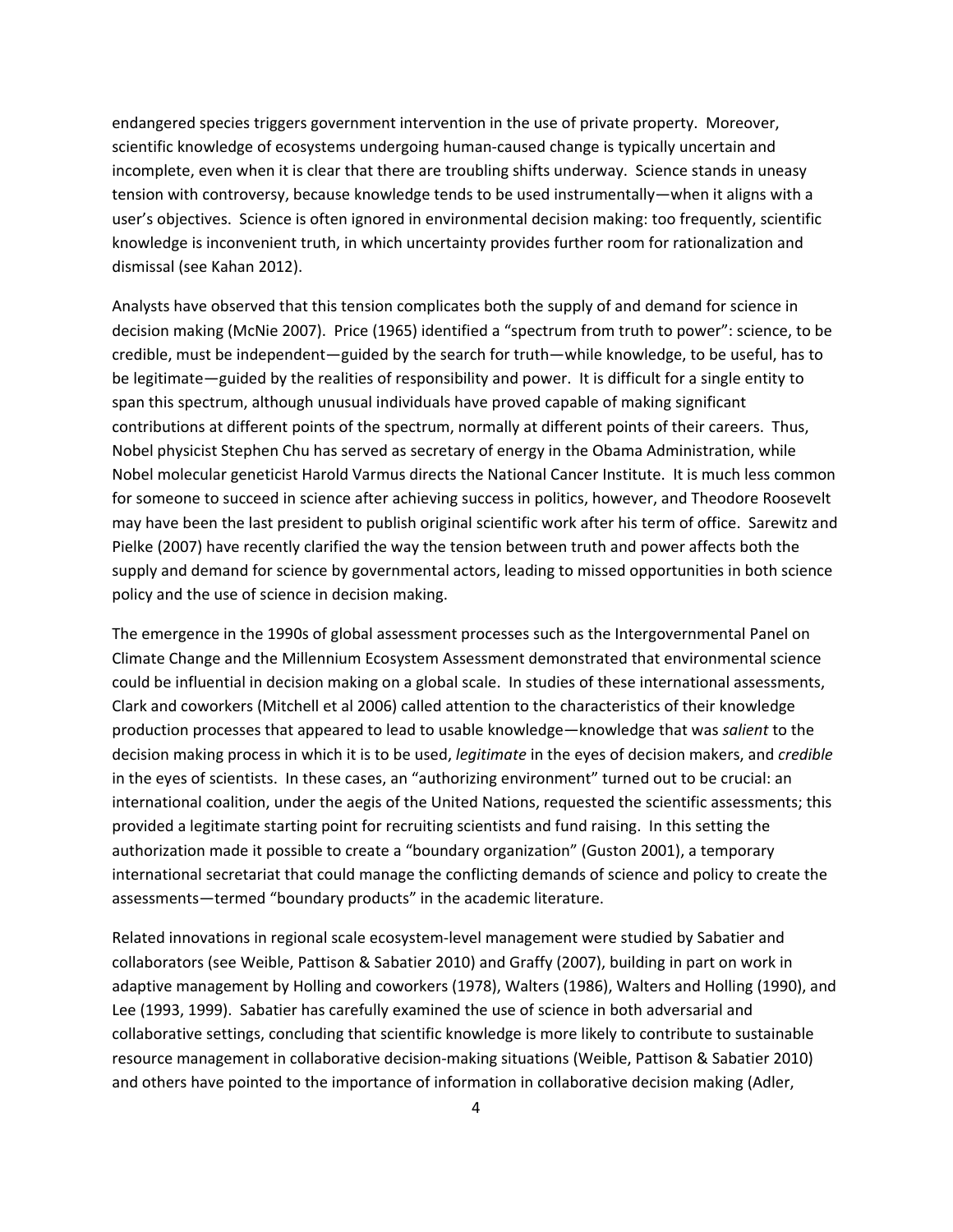Barrett, Bean, Birkhoff, Ozawa, & Rudin 2000). This finding is not surprising, but it provides important guidance in philanthropy, which has invested more in advocacy than collaboration.

Environmentalists have repeatedly relied on science as a political resource to argue for social change. From Rachel Carson's warnings about the hazards of pesticides in *Silent Spring* (1962) to the frustrated pleas of climate activists today, scientific knowledge has been invoked, often successfully, as a reason to recognize and to respond to the environmental changes wrought by human activities. Science in the service of advocacy remains an important philanthropic activity, for example in the Lenfest Ocean Program (www.lenfestocean.org).

Environmentalists have won reforms in practices and policies, and major institutions now pursue significant environmental objectives. Environmental science can accordingly make strategic contributions in arenas where stakeholders collaborate. These range from the design of protected areas, to the detection of pollutants at levels far below those at which epidemiological effects can be seen, the development of green technologies, and the governance of community-based natural resource systems. The adoption and use of scientific knowledge in public policy, engineering, community practices, and the marketplace all rely on institutional settings that allow collaboration in important respects. Collaboration, it should be emphasized, does not imply the absence of conflict; under some circumstances, a collaborative approach to the generation of knowledge can help to address impasse by recognizing conflicts and identifying areas of consensus. Negotiation, trust, and the construction of temporary and lasting institutional arrangements to handle disputes are all necessary to linking knowledge with action in conservation.

The historically influential role of environmental science as a political resource has reinforced the belief of scientists that they are in a position to set the agenda of social action. This "science‐led" model, in which scientific knowledge prompts responses in policy, engineering, and business practice, corresponds to the initial round of environmental reforms of the 1970s, when the Clean Air Act, Clean Water Act, Endangered Species Act, and Superfund articulated the reaction of Congress to scientific findings, and large public and private resources were redirected to environmental ends. In the ensuing decades, however, the science-led approach has had only fitful successes, together with the notable frustrations of climate and energy policy. The science‐led approach remains the default approach of conservation scientists, however, a tendency reinforced by academic norms that define success as the publication of results rather than their translation into use.

Applied research, sponsored by government in agriculture, medicine, and military technologies, and by businesses directly in many commercially important fields, has been the chief alternative model of producing knowledge for utilitarian ends. $^1$  For instance, toxicology, spurred by widespread public concern and the expansion of chemical and biochemical materials in widespread use, has undergone rapid expansion as a field of environmental science. Applied research has continued to be regarded as

 $<sup>1</sup>$  See the discussion of "Applied Research, Use-Inspired Science and Use" below.</sup>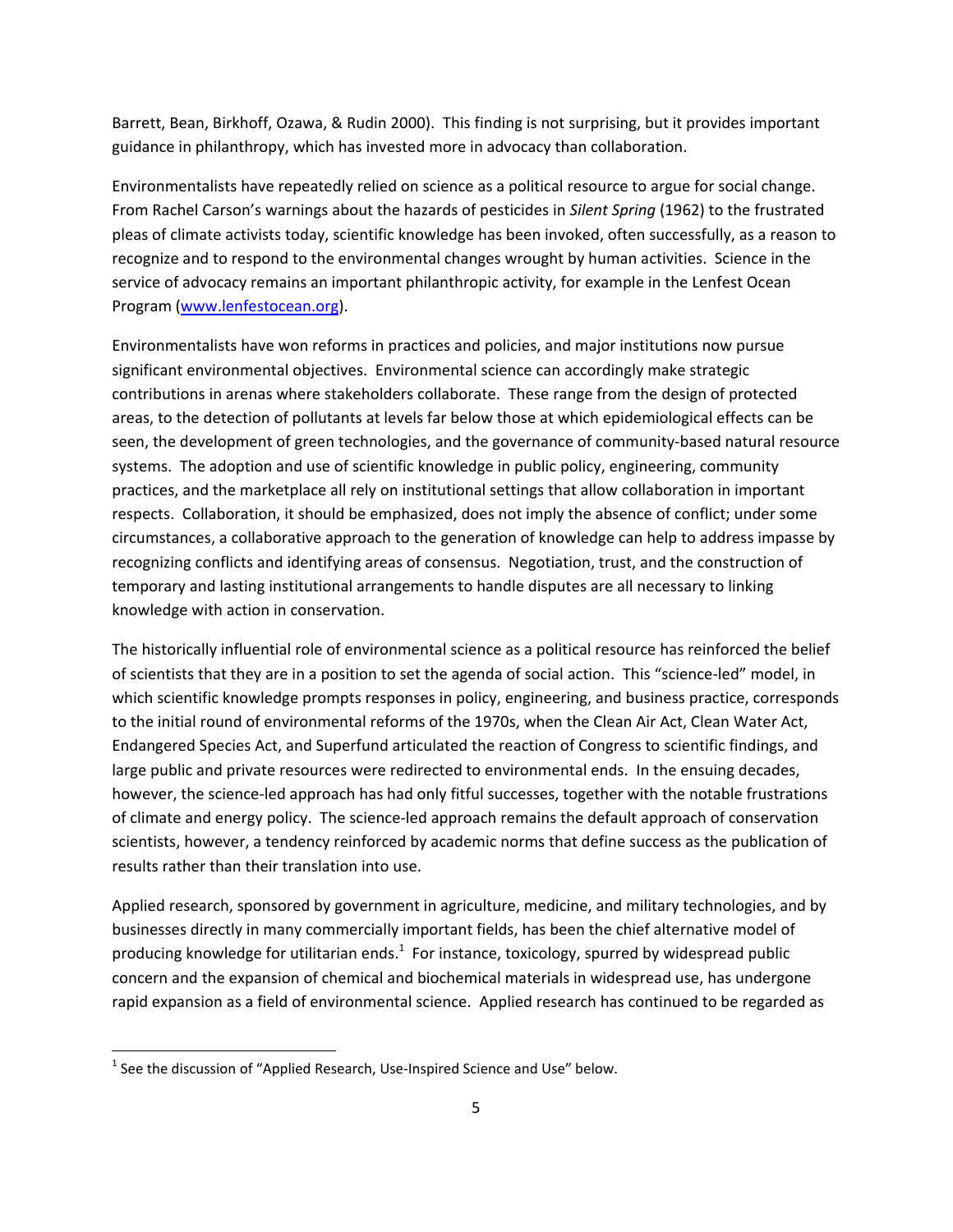of lower status than basic science, however, particularly in the academic world. In part for this reason, the science‐led model has persisted despite its uneven record.

As the scope of conservation has expanded, from places and species to large ecosystems like the Great Barrier Reef, and segments of world trade such as the global market for seafood, it has become apparent that a philanthropic funder cannot afford to rely only on a science‐led model, even if it were more consistently successful. Yet alternatives to a science‐led model of investment have been rare, and the risk of creating a scientific enterprise that is perceived to be mediocre persists. The Science program's Linking Knowledge with Action is an explicit (and to our knowledge unique) attempt to translate the body of learning on use‐inspired research into philanthropy.

A recent conceptual summary of the ideas behind the Packard model of LKwA is provided by Clark et al (2010, 2011). This study proposes a simple typology of boundary work—processes and boundary objects "useful in managing the tensions [that] arise at the interface between actors with different views of what constitutes reliable or useful knowledge." (Clark et al 2010, 5) Using illustrations drawn from an international agricultural development program called Alternatives to Slash and Burn (ASB), Clark et al find that

*boundary work is more likely to be effective in promoting used and useful research to the extent that it exhibits three key attributes: i) meaningful participation in agenda setting and knowledge production by stakeholders from all sides of the boundary; ii) governance arrangements that render the resulting boundary work accountable to relevant stakeholders; and iii) the production of "boundary objects" (collaborative products such as maps or models or reports) that "are both adaptable to different viewpoints and robust enough to maintain identity across them." (Clark et al 2010, 6; reference omitted)*

LKwA aims to support scientific research and syntheses that have these attributes, with the intent of advancing the conservation objectives of C&S. The grantmaking procedures described below are intended to assist producers of knowledge to anticipate what science will be salient for pending decisions about conservation issues, and to strengthen the qualities that make it more likely that the science will be used in decision making.

## **Theory of change**

Although the projects supported by the Science program range widely across the Foundation's strategies for conservation, they share a theory of change that aims at funding use-inspired research (Stokes 1997, chap. 3). Linking Knowledge with Action (LKwA) asserts that knowledge is useful and used when it is *jointly produced* by participants in the decision process and experts with technical and domain knowledge. Knowledge produced in this way is more likely to be salient, credible, and legitimate. These attributes increase the probability that decisions will be effectively informed by science (Fig. 1). This theory contrasts with a more widely held belief, that scientific knowledge produced with little or no participation by decision makers can be influential in informing decisions and reforming decision‐making rules and institutions; as noted above, this science‐led approach remains the default social model for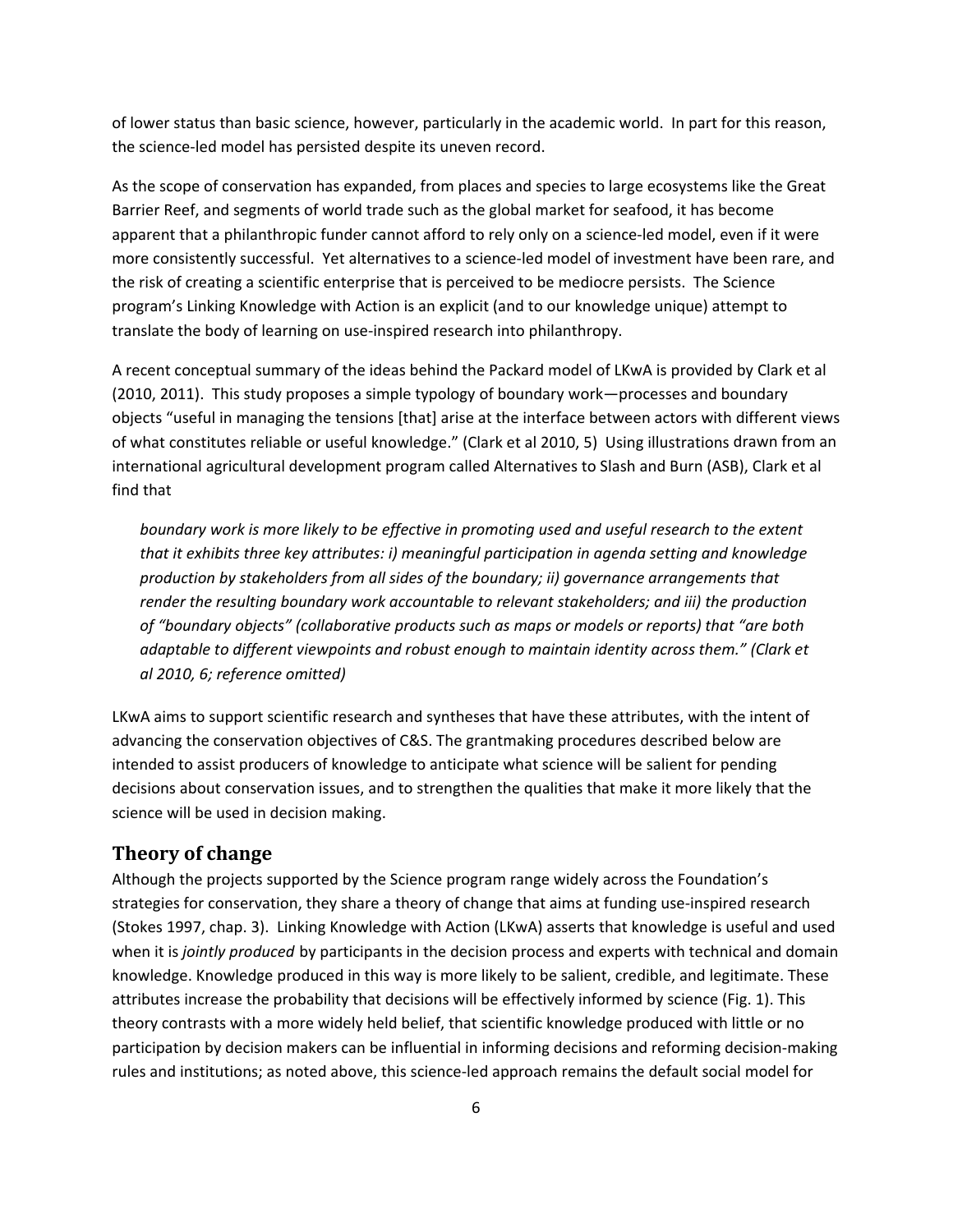conservation. LKwA is a common element of the projects selected for investment in the Science program. With an explicit theory of change the Foundation identifies indicators and hypotheses used to monitor project performance and to evaluate the Science program.



*Figure 1.* **G Goals of Link king Know wledge with h Action**

When knowledge links with action, it has three attributes, which often cannot be optimized at the same time. Decision makers need credible information: knowledge that is valid, and that has passed the tests of academic validation where available. In many decision-making situations, however, it is equally or more important that the information be salient—that it be relevant and timely. Decisions also need to withstand challenge, and that means the information on which the decisions are based needs to be legitimate: gathered in ways that assure that the information is correct, complete, and unbiased. withstand challenge, and that means the information on which the decisions are based needs to be<br>legitimate: gathered in ways that assure that the information is correct, complete, and unbiased.<br>Legitimacy can often be str stakeholders as research questions are defined, by relying on syntheses of knowledge carried out by independent scientists who have no political or financial interest in arriving at a preordained result, and by funding such syntheses from similarly independent sources. Credibility, salience, and legitimacy can often reinforce one another, but they are also often pulling in different directions; a central task of LKwA is making knowledge good enough to inform and to improve decision-making (see Box 1). The intent in LKwA is to enlist the participation of users in the knowledge process in ways that contribute to the management of the tensions implicit in creating knowledge that is good enough to be informative and influentia l.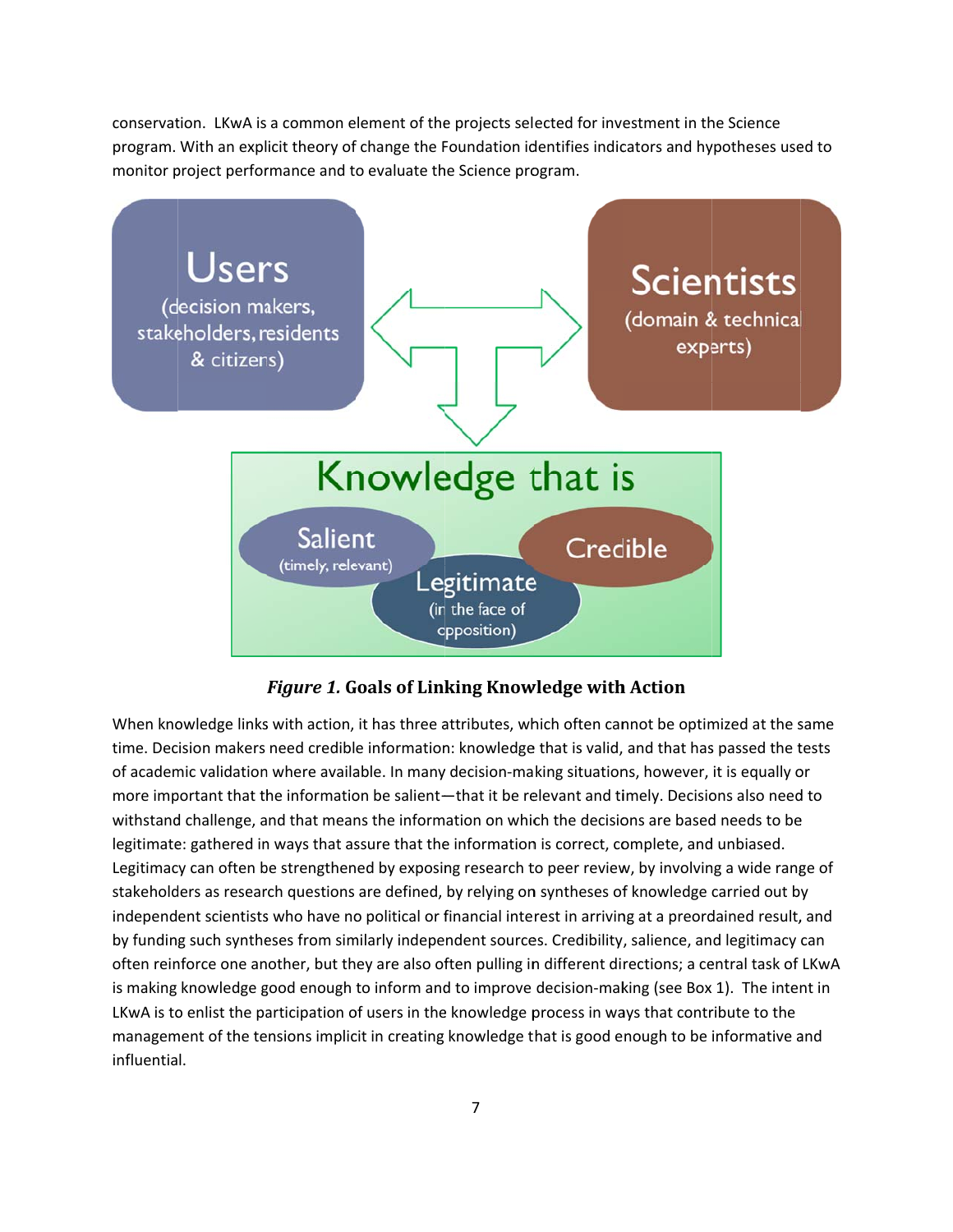#### **Box 1: Science that is "good enough" to inform action**

Science is the pursuit of *reliable* knowledge. Publication of results in a peer‐reviewed journal is the basic guarantor of science good enough for other scientists to rely on it in their own investigations. Gathering reliable knowledge is a meticulous process, with rigorous standards of evidence and disclosure of methods. Often, acceptance of new knowledge takes years of expert debate, replication of observations, refinement of methods, and even the retirement of some scientists reluctant to accept new finds and revised interpretations, as happened with the plate tectonic theory of the earth's crust.

The world of action is strikingly different. Decisions are typically made under deadlines and amid controversy. Although decision makers seek knowledge to justify and to guide their choices, often the knowledge that is usable is the knowledge that is available and relevant—however frail its basis in science. To be useful, knowledge should be scientifically credible, but it must be timely and relevant in the eyes of those in the decision process. The long-persisting public debate over global warming, for example, contrasts with the consensus among scientists about the basic dynamics of the global climate system. Scientists are convinced that changing the concentration of greenhouse gases in the atmosphere will change the climate; that is reliable knowledge. Yet political discussion continues over whether climate change is a legitimate and urgent problem, with arguments about how warnings from scientists should be balanced against economic development or unusually cold weather in a capital city.

Such disconnects reflect deep differences between science and action. Reliable knowledge is essential in a complex and dynamic world. Decisions need to be made responsibly, and that means that decision makers cannot wait but need knowledge that is "good enough." Linking knowledge with action thus requires continuing management of the tensions between science and decision‐making, so as to honor both the demands of action and the rigor of science. Knowledge that is "good enough" is a central objective of such management. Usable knowledge requires the application of proper methods to relevant data, and that implies the use of appropriate resources. Useful knowledge is timely and relevant, and it is produced in ways that are transparent and respectful of traditional knowledge or other means of knowing that may not match the canons of field or experimental science. These requirements affect judgments of what counts as knowledge that is good enough to use in decision making. What matters is that these *are* judgments rather than simple metrics. Use‐inspired research in conservation is emerging from a social process that connects users, stakeholders, researchers, and donors.

Usable knowledge in conservation is produced by actors acting across conventional boundaries: between researchers and users; between social and biophysical science; between the realms of knowledge and action. Clark et al (2011) propose to organize "boundary work" along two dimensions, by the source of knowledge (single discipline or expertise or multiple) and by the use to which knowledge is put (to enlighten, to support decision making by a single decision maker, or to support negotiation among multiple parties). As suggested in Table 1, LKwA focuses on activities in the shaded cells, where there is a direct contribution to decision making, either by unitary bodies such as government agencies or within a setting where negotiation is required to reach a stable, legitimate outcome. Because LKwA is an unfamiliar way to work, donors also play an instrumental role by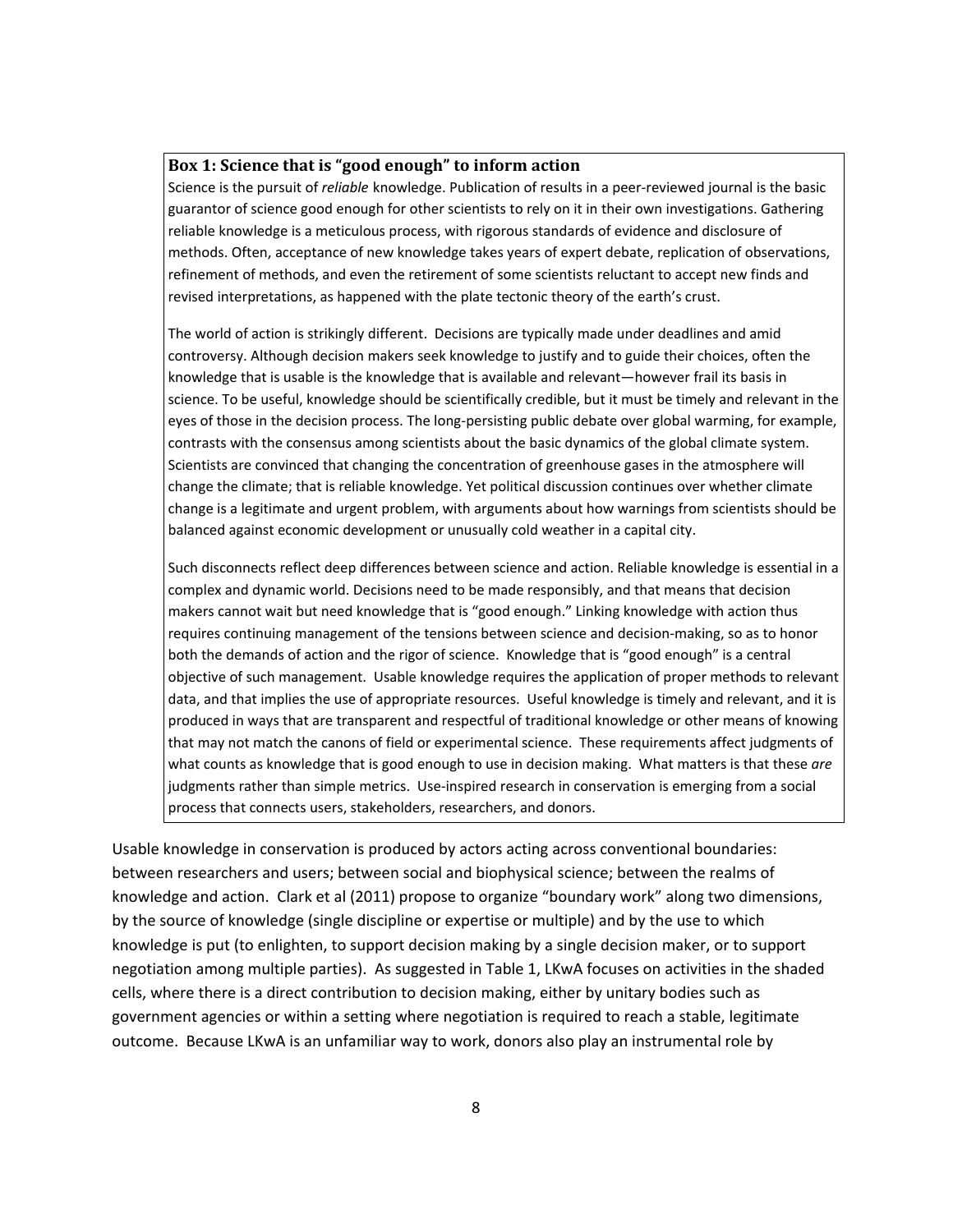highlighting the use-inspired approach and by helping to bridge the boundaries between knowledge and action.

The Science program invests in opportunities expected to have observable impacts on decision making within one to three years. This demanding screen is intended to speed learning of what works and what does not work to bring about better use of knowledge. Grantees accordingly need to identify decisions, together with research users and scientists who can partner to achieve definable outcomes within this time-limited project approach. The Foundation selects a small portfolio of projects each year. These choices are guided by the strategic priorities of the Conservation and Science program's work in California and the West, the Gulf of California, and the western Pacific, as well as our work in marine fisheries, agriculture, and climate. Early projects have been summarized on the Foundation website (http://www.packard.org/wp‐content/uploads/2011/01/Science‐Subprogram‐Projects.pdf).

|                               | Intended use of knowledge                                              |                      |                     |  |
|-------------------------------|------------------------------------------------------------------------|----------------------|---------------------|--|
|                               | <b>Decision Support</b><br><b>Negotiation Support</b><br>Enlightenment |                      |                     |  |
| Single domain of<br>expertise | Basic research                                                         | <b>Expert advice</b> | Assessment          |  |
| <b>Multiple domains</b>       | Interdisciplinary<br>research                                          | Participatory R&D    | Adaptive management |  |

## **Table 1.** Examples of boundary work. Linking knowledge with action is concentrated in the shaded boxes. (Adapted from Clark et al  $(2011)$ .)

The arrow in Fig. 1 marks social interactions that can address the tension between the needs of decision‐makers and stakeholders, on one side, and the scientific community, on the other. By unpacking those interactions, LKwA highlights attributes that can be monitored during the implementation of projects, so that program staff can learn quickly from the experience of its grantees. Some grantees have found this theory of change useful in organizing their own activities, and their reactions to this framework have helped to shape the trajectory of grantmaking.

LKwA is an activity that calls upon donors to undertake a process of spanning boundaries as well. Because a use‐inspired approach has not been the norm in scientists' work with decision makers, the donor plays a significant role in facilitating the relationships in the horizontal arrows of Fig. 1. For a philanthropic donor, this is an activity that must be carried out within the limitations of the tax laws that govern philanthropic activity. Since users will often be in government, and since the contribution of science can influence policy making, the direct role of philanthropy is often constrained. For this reason, the Science program has emphasized having grantees secure explicit agreements from decision‐making users to consider the knowledge produced.

There are usually additional users, who might be called stakeholders. Some stakeholders are in a position to prevent the use of knowledge, and it is important for grantees and funder to understand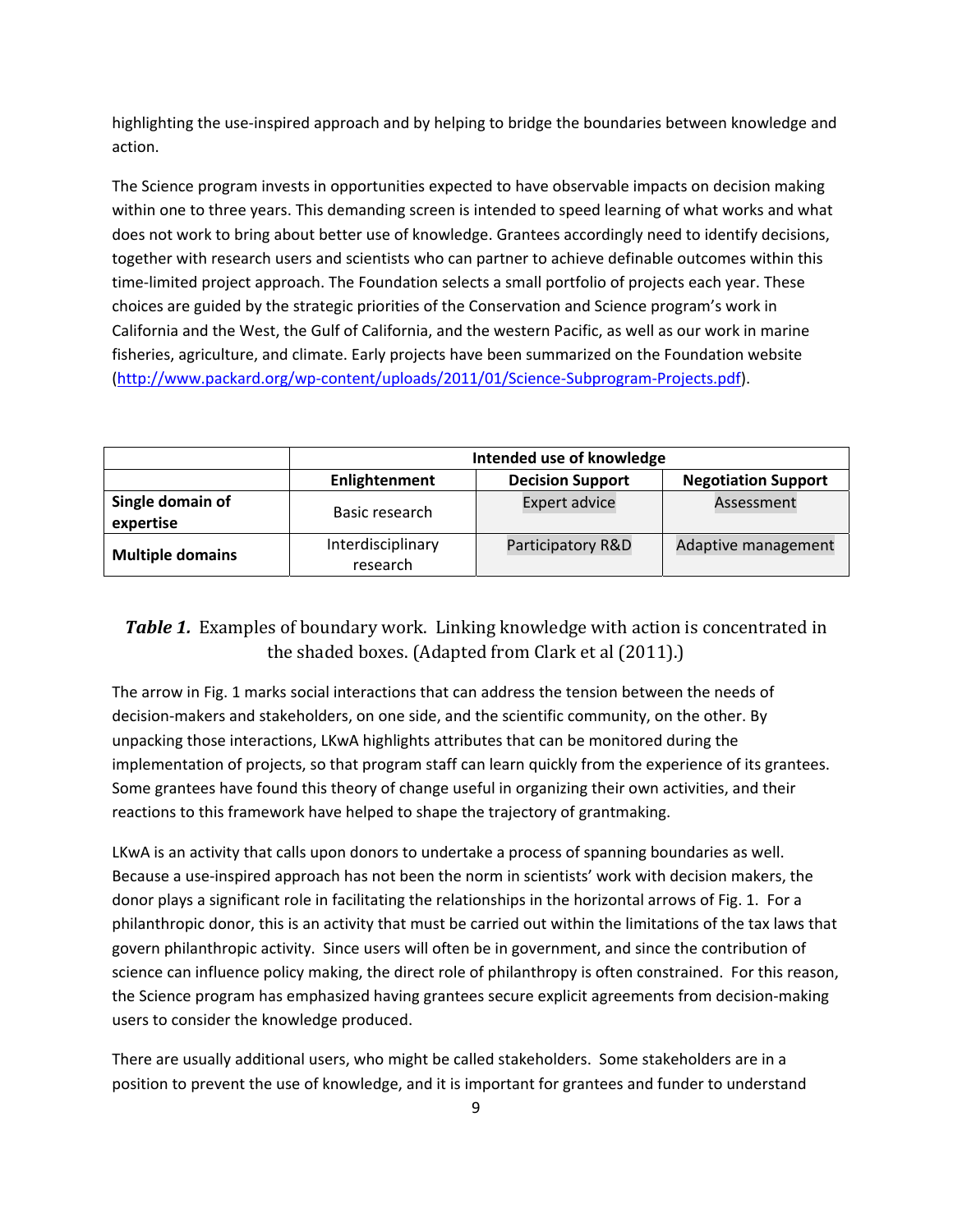whether that is the case, or if opposition to the science is likely to emerge during the implementation of a grant. When opposition to answering the questions under study is likely, the Science program staff need to make a considered judgment about the probable impact of funding an activity over the opposition of influential stakeholders (see Box 2). That opposition can impair the legitimacy of the knowledge produced, as it would be more readily characterized as knowledge coming from a limited set of voices on a contested subject. In addition, the credibility of the knowledge may be subject to criticism; even when these criticisms are themselves on shaky ground, controversy can erode legitimacy.

### **Box 2. Wind, Wings & Wilderness**

In 2010 the Conservation Biology Institute (CBI) approached the Foundation about funding for a study of wildlife impacts from wind power development in the Tehachapi Mountains of southern California. Staff of the Western conservation program affirmed the ecological importance of the Tehachapis and of wind power as an important but difficult opportunity for renewable energy development. Wind power development is carried out site‐by‐site, but the impact of wind machines on migrating bats and birds may escalate rapidly as more and more sites are built on a heavily used migration route. The federal and state agencies responsible for permitting development did not have adequate information to evaluate the cumulative impacts along corridors where winds made development attractive. Strengthening this information base was the task that CBI sought to undertake. (See logic model, Fig. 2.)

As program staff worked with CBI on a grant proposal, it became clear that wind power developers working on private lands needed permission from local government, as well as the state and federal agencies supervising development on public lands. CBI created an authorizing environment in the form of agreements that its analyses would be useful in permitting decisions by the federal Bureau of Land Management, the Fish and Wildlife Service, and several state agencies. CBI also approached the local government of Kern County, and the county declined the offer of information. Would the county's decision not to participate impair the legitimacy of CBI's work? Foundation staff judged that the analyses would be of sufficient value and scientific credibility to justify proceeding with the project, even if controversies over wind power development were to become more intense in the future.

Although the CBI project organized the available information well, the data were not sufficient to construct a scientifically credible model of bird and bat migration paths. Some permitting agencies are using the CBI data for background purposes and planning, but site permits have not been affected by CBI's research.

Table 2 identifies seven characteristic elements of Linking Knowledge with Action, including alignment with the strategic goals of C&S. We hypothesize that these together play an instrumental role in creating a knowledge process that key stakeholders and decision makers regard as legitimate, credible and salient. Table 2 articulates questions to ask about progress in achieving each of the seven elements. Logic models written for each project (see Fig. 2) show how these elements take shape in concrete situations. Some elements may already be present at the beginning of a project, such as a ripe situation, while others are strengthened or built in the course of the project, such as joint production of knowledge.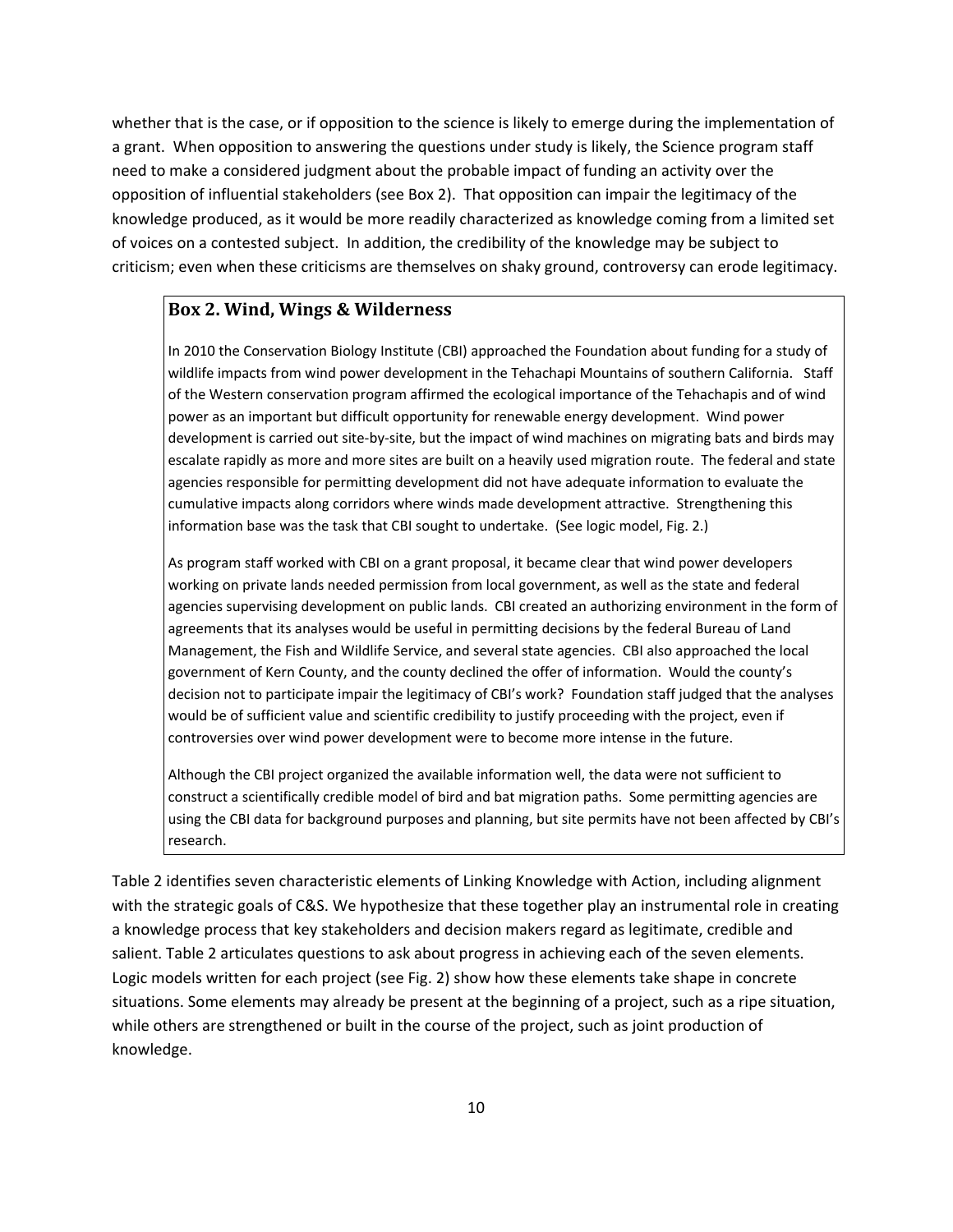Grantees and users of knowledge are asked to provide grant monitoring information during and at the conclusion of the project for two purposes: to report on their progress in implementing the grant, and to aid in monitoring the performance of the Science program in implementing LKwA. For the latter purpose, monitoring is designed to facilitate comparisons among projects. Since the Science program continues to evolve, the objective is not uniformity of reporting but enough consistency to enable comparison among projects that vary in their goals, approaches, and context.

#### **LINKING KNOWLEDGE WITH ACTION**

**GOAL: Decision makers, key stakeholders, and scientific experts are aware of the tensions facing** effective use of science in decision making, and take steps to manage those tensions, with the aim of **producing knowledge that is used because it is salient, credible, and legitimate. The use of knowledge significantly advances the conservation goals of the Packard Foundation.**

| <b>Elements</b>                                                       | <b>Questions to guide monitoring</b>                                                                                                                                                                                                                                                                                                                                                                                                                                                                                                                                                                                                                                                                                                                                                                                                                                                                                                    |
|-----------------------------------------------------------------------|-----------------------------------------------------------------------------------------------------------------------------------------------------------------------------------------------------------------------------------------------------------------------------------------------------------------------------------------------------------------------------------------------------------------------------------------------------------------------------------------------------------------------------------------------------------------------------------------------------------------------------------------------------------------------------------------------------------------------------------------------------------------------------------------------------------------------------------------------------------------------------------------------------------------------------------------|
| <b>Strategic</b><br>alignment with<br>Conservation<br>& Science       | What uses of knowledge are intended as a direct result? Which decisions and decision-makers<br>✓<br>are engaged?<br>If the aim is support of negotiations, is the range of outcomes compatible with the Foundation's<br>$\checkmark$<br>strategies?<br>If the aim is decision support, how do users and their institutional agendas align with Foundation<br>$\checkmark$<br>strategies?<br>How will use be recognized?<br>$\checkmark$<br>$\checkmark$<br>How would use affect the strategic aims of one or more conservation initiatives of the Packard<br>Foundation?                                                                                                                                                                                                                                                                                                                                                                |
| <b>Ripe situation</b>                                                 | Are there openings for rethinking where decision makers are seeking new information? Has<br>$\checkmark$<br>commitment to existing options and understandings weakened?<br>$\checkmark$<br>Can new information be provided in time for the decision-making window?<br>Are there good prospects that new information will be influential-for example does the balance<br>✓<br>between power and knowledge in decision making favor knowledge?                                                                                                                                                                                                                                                                                                                                                                                                                                                                                            |
| <b>Spanning the</b><br>boundary<br>between<br>action and<br>knowledge | Does a boundary organization (Guston 2001) exist or can it be readily created as part of an initial<br>$\checkmark$<br>convening by grantee? A boundary organization is accountable to both decision-making and<br>scientific worlds (in different ways); it can organize the creation of an assessment or other<br>"boundary object" that combines science and decision-making information in a useful form; and<br>it can provide incentives for constructive contributions from both decision-making and scientific<br>participants. If there is no explicit boundary organization, are these functions effectively<br>realized?<br>Are scientific experts trusted by decision makers? by stakeholders? by other scientists with<br>$\checkmark$<br>relevant expertise?<br>Are actors who can influence success (including those who can say "no" to use) engaged by<br>$\checkmark$<br>scientists or those working at the boundary? |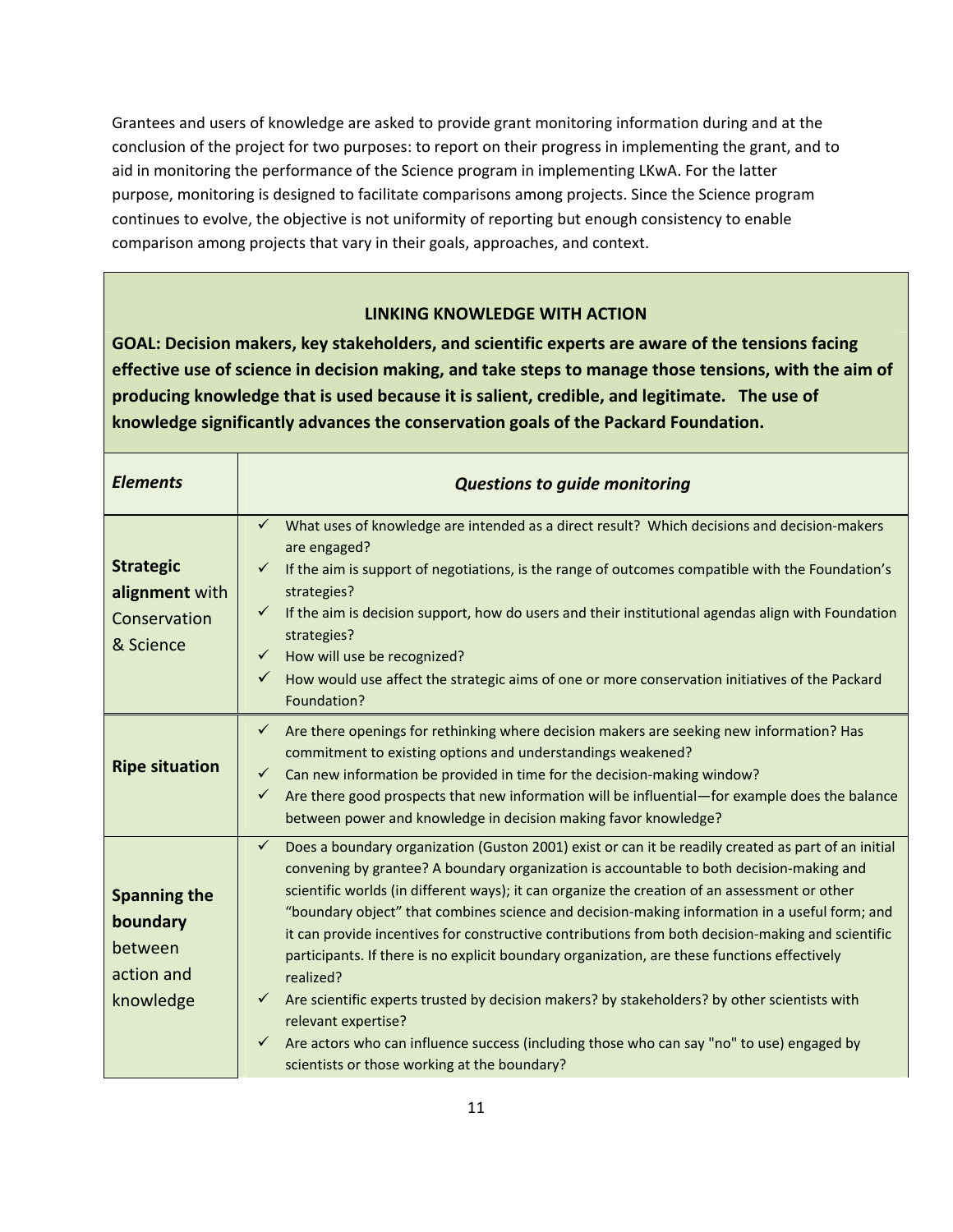|                                                                                  | ✓<br>Do stakeholders agree that the questions to be investigated are important, even when they<br>disagree on desirable answers?                                                                                                                                                                                                                                                                                                                                                                                                                                                                                                                                                                                                                                                                                                                                                                                                                                          |
|----------------------------------------------------------------------------------|---------------------------------------------------------------------------------------------------------------------------------------------------------------------------------------------------------------------------------------------------------------------------------------------------------------------------------------------------------------------------------------------------------------------------------------------------------------------------------------------------------------------------------------------------------------------------------------------------------------------------------------------------------------------------------------------------------------------------------------------------------------------------------------------------------------------------------------------------------------------------------------------------------------------------------------------------------------------------|
| <b>Capacity of</b><br>actors                                                     | Do researchers have the capacity to conduct the inquiry? If the questions to be answered require<br>$\checkmark$<br>an interdisciplinary approach, is the research team capable of integrating knowledge across<br>disciplines, and integrating academic and experiential knowledge?<br>Do those conducting the research have the interest and capacity to work with decision makers<br>$\checkmark$<br>and stakeholders?<br>Are participants aware of the challenges of salience, credibility, and legitimacy? Are they willing<br>$\checkmark$<br>to work with the boundary organization to address those challenges?<br>Are decision makers and key stakeholders willing and able to inform communication strategies<br>$\checkmark$<br>needed for effective use of the knowledge produced?<br>Are early adopters of the knowledge identified? Are they able to use it and communicate their<br>$\checkmark$<br>experiences to other decision makers and stakeholders? |
| Joint<br>production of<br>knowledge                                              | Does knowledge process secure effective collaboration from decision makers, stakeholders, and<br>$\checkmark$<br>researchers? How are researchers accountable to users and stakeholders?<br>Do potential users believe that the information process took account of concerns and insights of<br>✓<br>relevant stakeholders and was procedurally fair (Legitimate)?<br>Do potential users believe that the scientific knowledge is relevant to their decision making and<br>$\checkmark$<br>timely in its availability (Salient)?<br>Do potential users believe that the information has taken into account issues of data reliability,<br>✓<br>appropriate methods and validity of inferential claims, consideration of alternative hypotheses,<br>and other issues of scientific credibility (Credible)?<br>Do legitimate potential early adopters participate in the knowledge-production process?<br>$\checkmark$                                                      |
| <b>Behavior of</b><br>decision<br>makers and<br>key<br>stakeholders<br>changes   | Are there changes in issue framings, discourse, and agendas related to the issue?<br>✓<br>Are there changes in behavior and policies of relevant actors?<br>✓<br>Are there changes in actor goals, interests, beliefs, strategies and resources?<br>$\checkmark$<br>Is there increased willingness and capacity to learn?<br>$\checkmark$<br>Are there changes in institutions that enable and constrain interactions among actors?<br>✓<br>Did grantee and partners plan and execute a strategic communications plan effectively?<br>✓                                                                                                                                                                                                                                                                                                                                                                                                                                   |
| Knowledge<br>process and<br>products<br>positively<br>influence the<br>situation | Does the scale of knowledge gained match issue domains in likely use settings?<br>✓<br>Does the knowledge spread through likely use settings?<br>✓<br>Have the participants gained capacity to contribute to knowledge and to understand<br>✓<br>information?<br>Did the process build a relationship between users (decision makers), those who can influence<br>✓<br>the decision (stakeholders) and those who conduct the inquiry?<br>Does implementation reflect learning?<br>$\checkmark$                                                                                                                                                                                                                                                                                                                                                                                                                                                                            |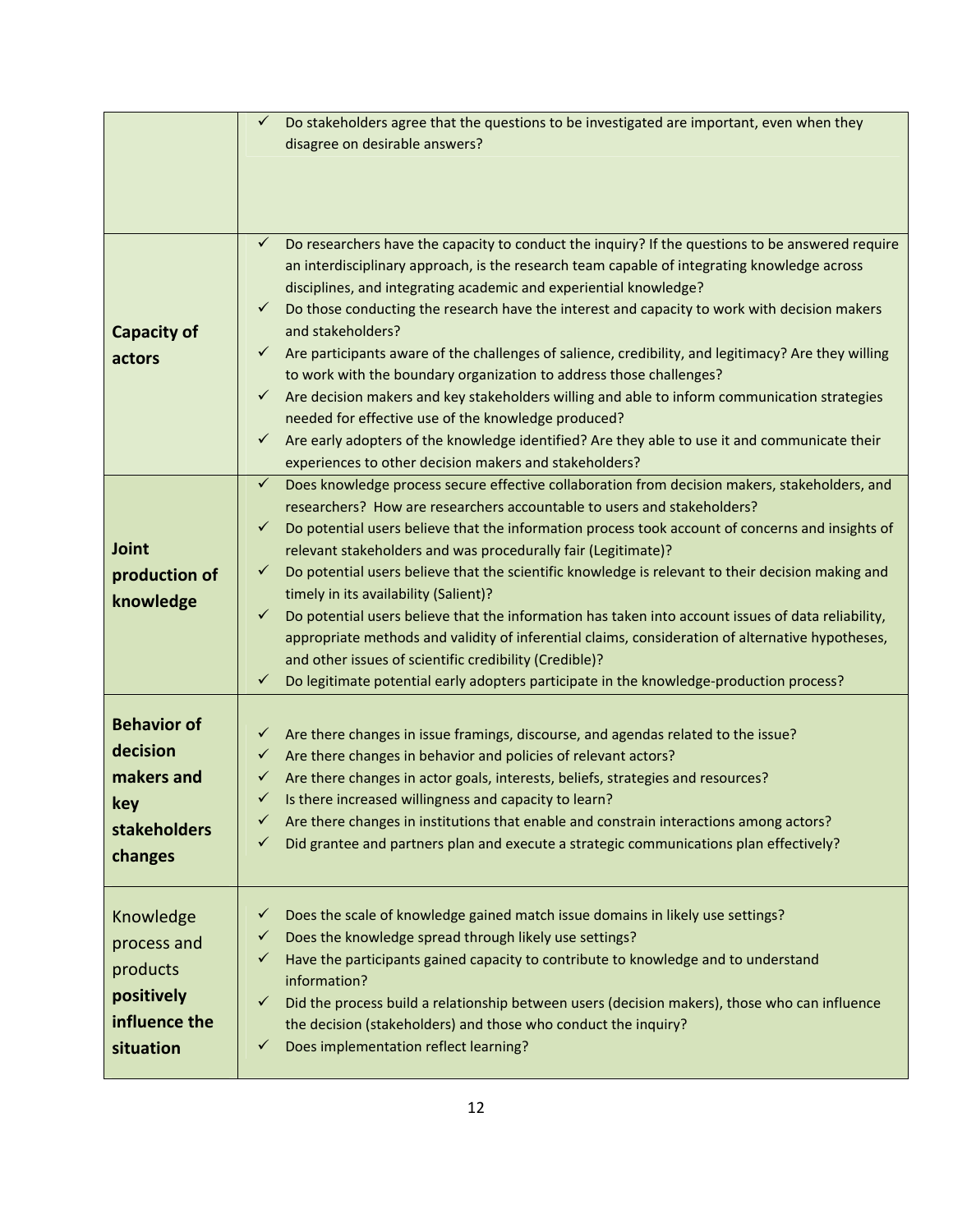**Table 2. Questions used to guide grantmaking under Linking Knowledge with Action**.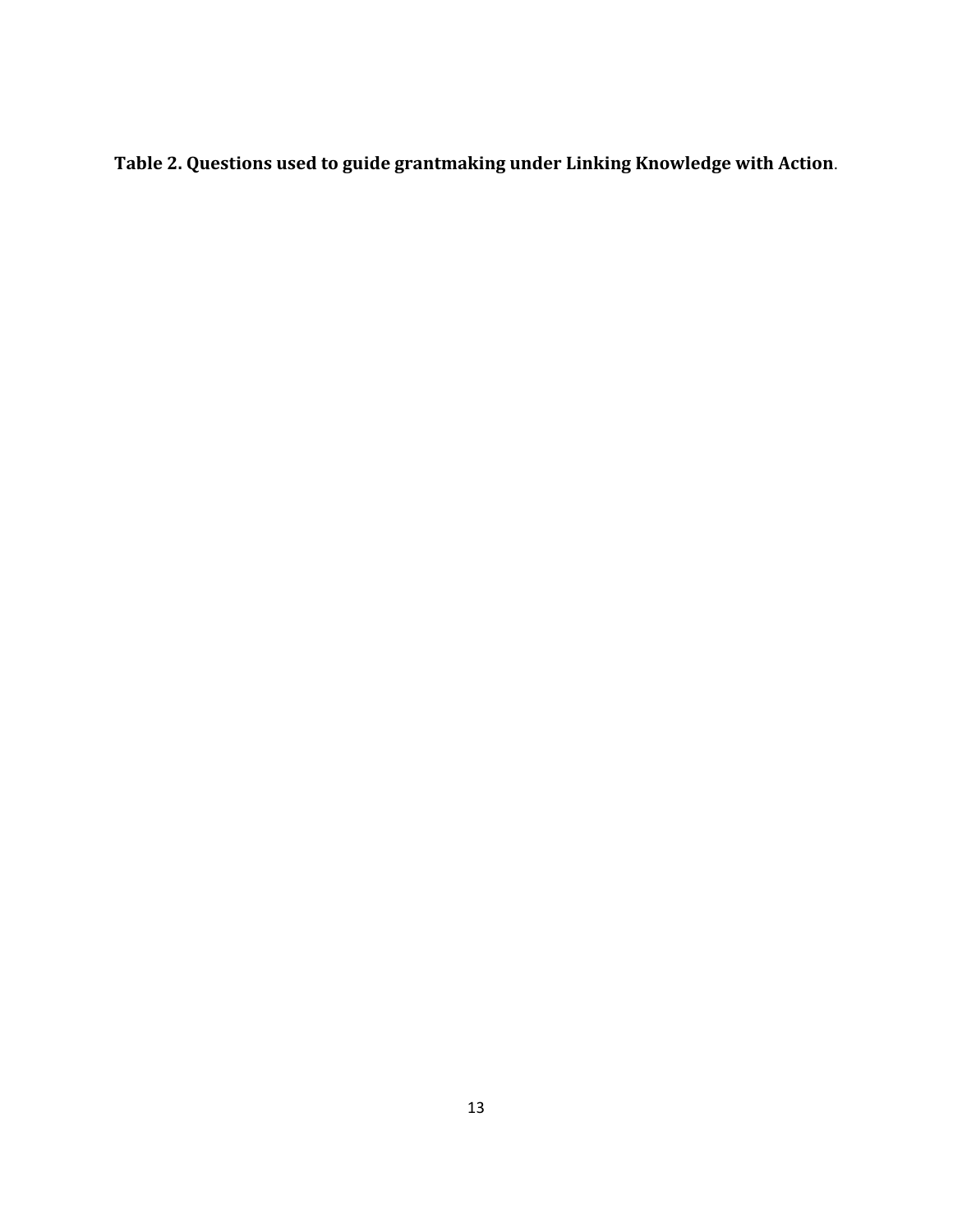

#### Logic Model: Wings, Wind & Wilderness—Tehachapi Wind Power Risk Analysis

**Figure 2. Logic model for a project.** (See Box 2.) By the end of the project, the web-based tool was deployed. Because the data<br>available on bird and bat migration was limited. the other outputs could not be achieved available on bird and bat migration was limited, the other outputs could not be achieved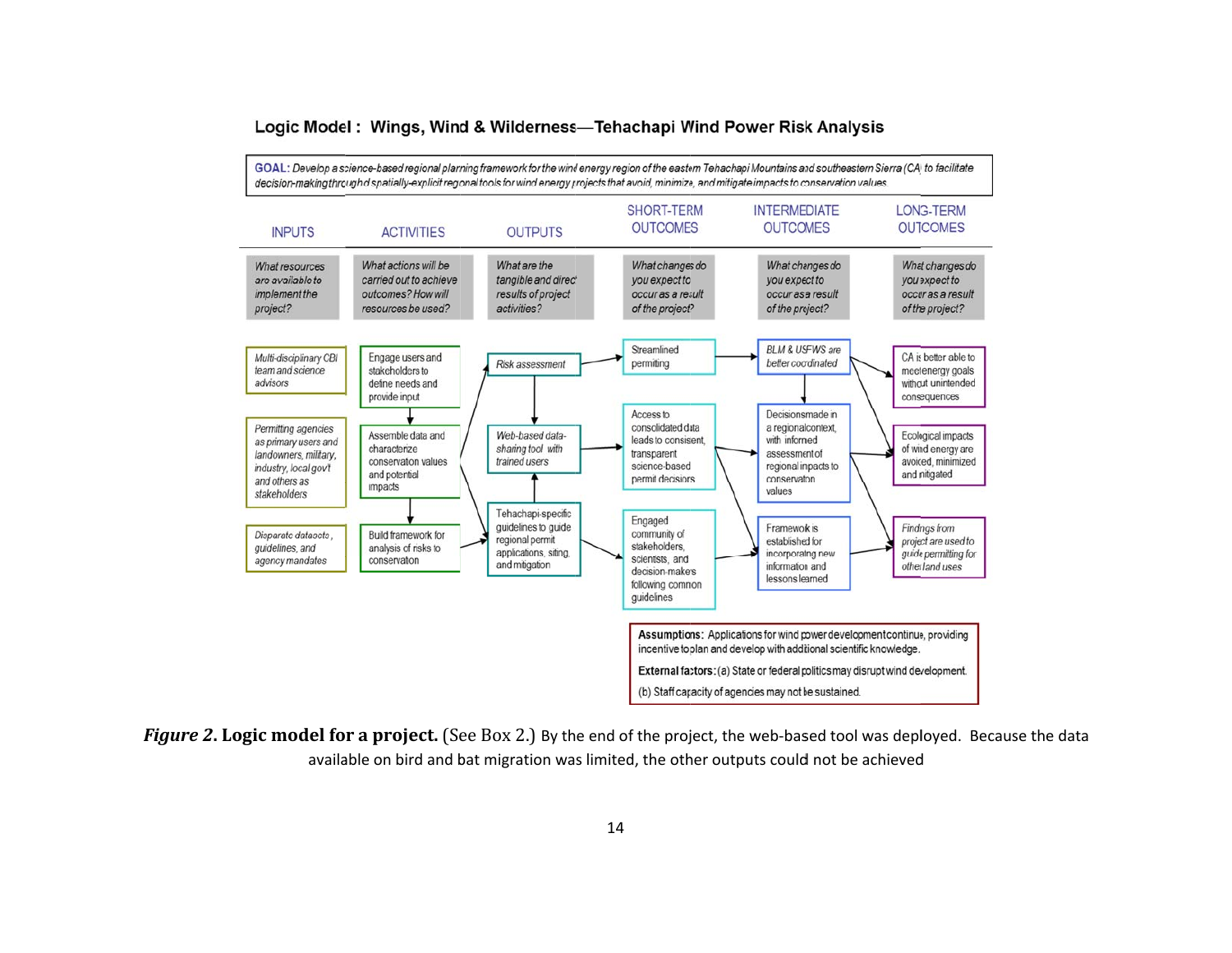#### **Applied Research, Use‐Inspired Science and Use**

Applied research utilizes the methods of science to address specific problems that are of interest to those undertaking and supporting the research. Applied research pursues specific ends such as improvements in social, medical, or ecological conditions, profits, or ideological and political ends. Communication of applied research varies: some applied research is internal to the supporting interests and the results rarely see the light of day (e.g. product design in competitive markets); in other settings applied research is part of a public discussion over policies and may be published in academic and popular venues (e.g. changing abundance of forage fish stocks).

In general the relevant performance measure for applied research is making a useful contribution to solving a specific problem. Applied research is instrumental to the supporting interests and so applied researchers have less autonomy in comparison to pure research. And the effects of applied research are much more immediate to the problem and interests that gave rise to the research. Because success is a practical technical matter, applied researchers must have a high level of science competency in the area of the problem that is being addressed (Roll‐Hansen 2009).

Use‐inspired research may be considered a form of applied research because it shares the performance objectives of applied research: use‐inspired research pursues use and influence. Like other applied research use‐inspired research targets specific actions—natural resource management decisions in the case of the Science program. Often, the target of use‐inspired research is a matter of considerable public interest and controversy. This makes it more important for the research to be seen to be independent of the contending voices in the public debate, and use-inspired research is generally more autonomous from specific user interests than is the case for most applied research. As a consequence, in addition to high levels of technical competency, researchers must also have the capacity to engage in public dialogues with natural resource management decision makers and key stakeholders (see *Capacity of actors* in Table 2 above).

The Science program explicitly pursues use or influence in natural resource management decisions within three years and aligns with the broader conservation priorities of the Packard Foundation. Use and influence can be direct, when the research findings are used directly in the decision, or indirect when they contribute to one or more resource management decisions and decision processes over time. Use can also be intended or unintended but use‐inspired research explicitly identifies an intended use. Use‐inspired research in other settings such as agenda‐setting or policy‐forming could require different approaches from the LKwA theory of change employed by the Science program because use occurs over longer time frames and the intent is to target different types of use and influence and different decision settings and processes.

LKwA is applied research that can be appropriate for conflicted settings of the kind studied in the work of Clark and coworkers (e.g. climate change or agricultural practices in tropical forest). The usual applied research approach is for the researchers to address a problem that a commissioning interest wants to know about. In conflicted settings this can mean that different interests sponsor their own applied research and dueling science is the likely result; or alternatively some interests engage in the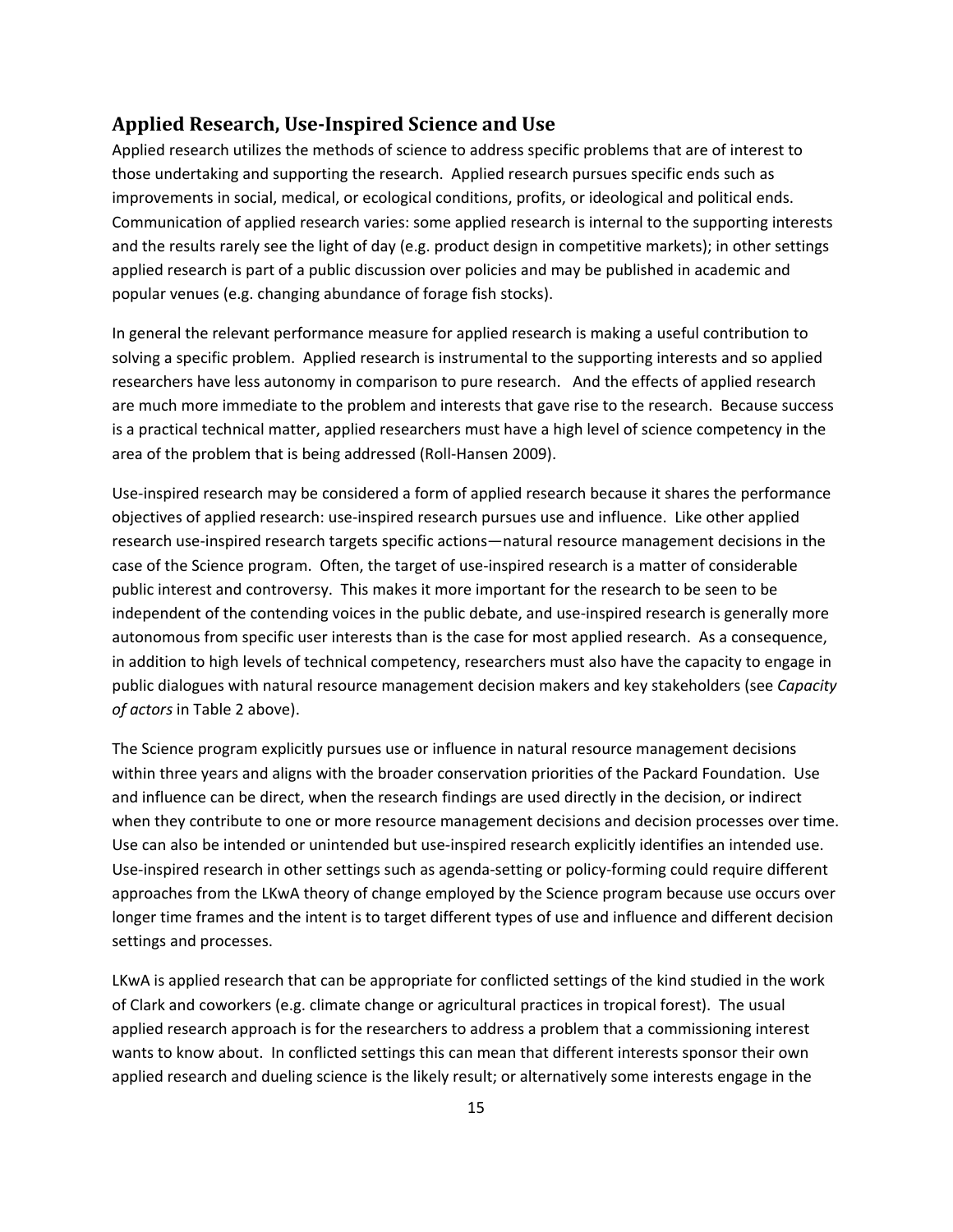discussion without benefit of applied science knowledge, or do not know that they should be engaged in the discussion. In decisions involving endangered species, for example, users of scientific knowledge include property owners, environmental NGOs, and government. Often, each underwrites applied science as part of their position‐forming and position‐taking.

LKwA as a use-inspired approach to applied research seeks in contrast to span the interests active in a contested terrain by designing research with the involvement of actors from across the spectrum. The aim is to focus research on questions these different interests agree are important, even though they may differ on what they think the answers to those questions will turn out to be. The intended use of the knowledge being produced shapes the research process.

Sometimes use is specific and instrumental, as it is when there is an established regulatory framework for which knowledge is needed to inform regulatory limits and procedures. Grants to the Southern California Coastal Water Research Project (SCCWRP) in 2009 and 2010 led to the formulation of a risk‐ management approach for monitoring "emerging contaminants" in California's waterways and water supply. None of these contaminants in treated wastewater is currently regulated, and they are found in such low concentrations that there has been little evidence of harm to humans or natural systems; there are more than 100,000 such contaminants that can be detected regularly, many more than can be monitored in practice. By organizing an expert panel of toxicologists and ecologists, SCCWRP facilitated a scientific consensus—to focus on the small subset of contaminants known or likely to be harmful that is now being considered by the California State Water Resources Control Board in a rulemaking on monitoring of wastewater. Here, LKwA leads to applied research in a conventional sense: knowledge used to solve a problem (how to set priorities in monitoring, within an established regulatory structure).

In other circumstances, the arena of use is taking shape and can be influenced as well as informed by knowledge. Working with the Foundation's Fisheries program, Science provided funding in 2009 for socioeconomic studies along the Oregon coast, to inform the state legislature's deliberations on marine reserves and the land conservation agency's planning process for use of the state's coastal waters. Although both issues were politically sensitive, the socioeconomic knowledge—developed collaboratively with fishing groups—provided new perspectives that led to the successful designation of marine reserves in 2011. By supporting use-inspired research that engaged both users in state government and stakeholders, these grants contributed to problem‐solving in a fashion that was quite different from conventional applied research.

This interest‐spanning approach and the relatively greater researcher autonomy that is required to span interest are distinguishing characteristics of use‐inspired as a form of knowledge production for problem‐solving; in this way, use‐inspired and applied research are overlapping undertakings, similar but not identical.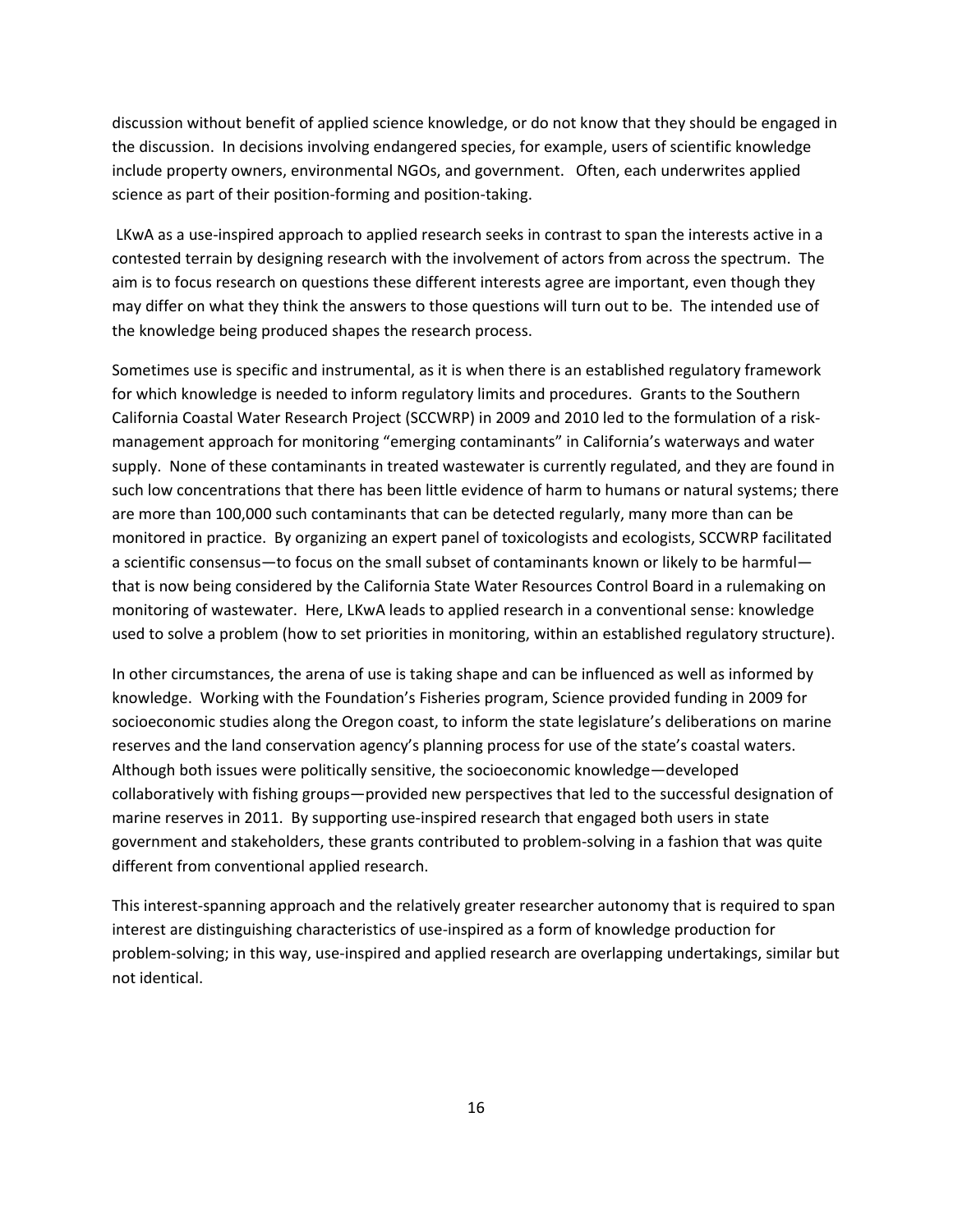## **Grantmaking**

As an operational theory of change LKwA provides one of two primary criteria for selecting projects that the Science program should invest in. The other criterion is advancing the strategic objectives of the Conservation & Science program.

The Packard Foundation website includes this language:

*The Foundation's Science program focuses on the application of science to critical conservation challenges. We identify opportunities where better use or application of science could dramatically accelerate progress toward the Foundation's conservation goals. We then fund projects over periods of one to three years, with specific, measurable outcomes that pursue those opportunities through support of targeted research projects or projects that increase the impact of relevant research on decision makers. These projects are usually directly linked to the Foundation's other grantmaking strategies.* 

Projects are implemented in stages:

- Identification of an opportunity. Usually, other program officers in C&S suggest projects and potential grantees. Prospective grantees can also self‐nominate, following guidance on the Foundation's website (http://www.packard.org/what‐we‐fund/conservation‐and‐ science/science/how-to-get-support/).
- Working with the prospective grantee, a project concept is sketched out. It is often useful to develop a draft project description and logic model (see Fig. 2). If a project is funded, an edited form of the project description and logic model are posted on the Foundation website's summary of projects in Science.
- Science staff then invites a proposal, with supporting documents as required by the Foundation's grantmaking procedures. As part of the due diligence review, Science staff may talk with prospective users to determine their interest in and commitment to using the results of the research. Some grantees are able to provide written statements of interest from decision makers, describing the decisions they expect to face and the way that knowledge developed by the project would help to inform those choices.
- Based on the proposal and due diligence review, Science staff then prepares two related documents. The first is an appraisal of the way that LKwA is expected to work, following Table 2; the six sets of questions describing LKwA are discussed, though it is normally the case that some of those questions cannot yet be answered. The second document is the grant summary, a document prepared following standard Foundation procedures; the summary includes a statement of pros and cons by the program officer, which draws upon the LKwA appraisal. The grant summary becomes part of the file sent forward to the Foundation's trustees for approval.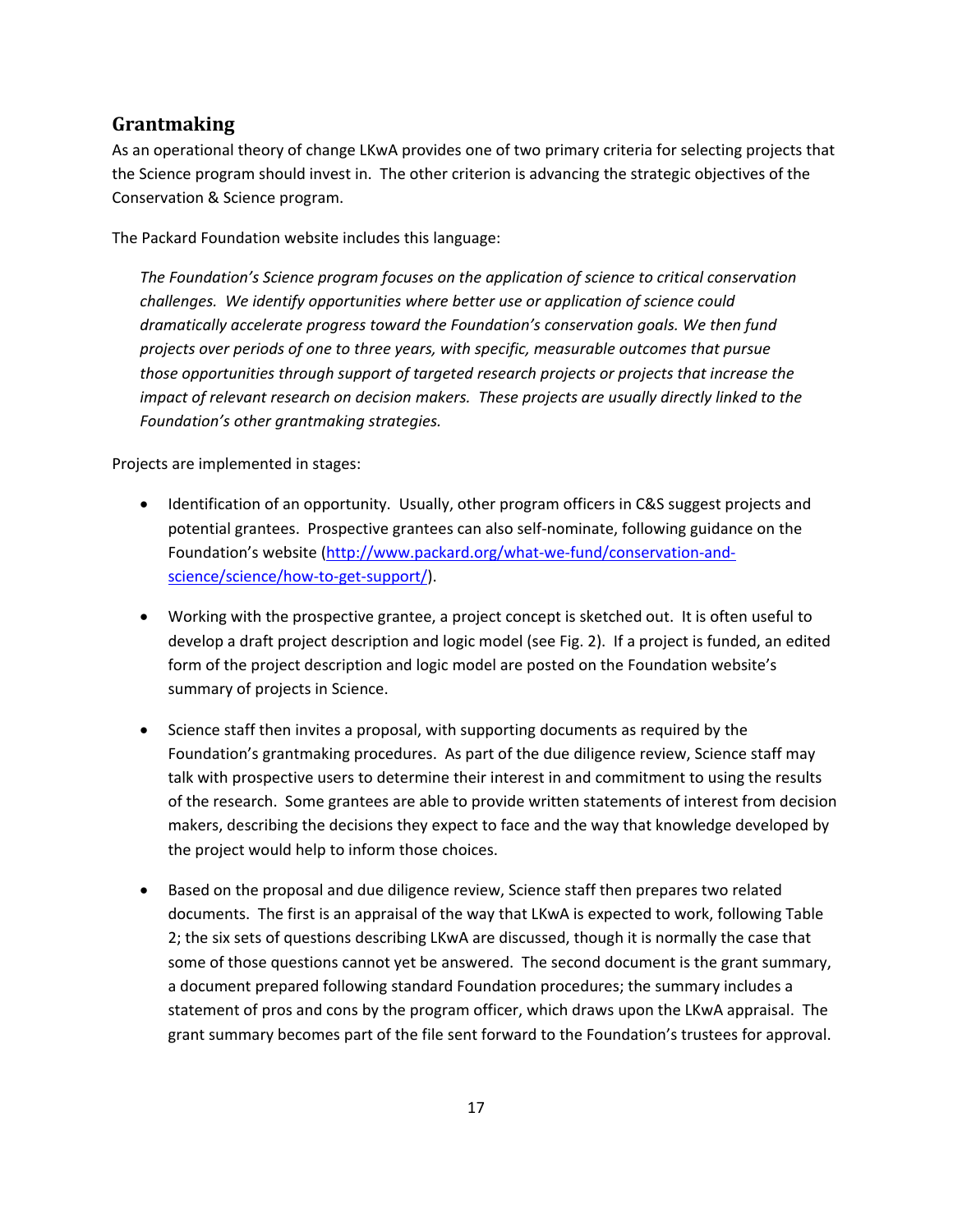- As the board considers the recommendation, a third document is prepared, a list of questions for reporting by the grantee, in interim and final reports. This is a tailored form of Table 2. The list of questions is then sent to the grantee for comment.
- If the grant is awarded by the board, the reporting questions are sent with the grant agreement letter, and they become part of the grant file. The questions serve to articulate expectations, in a form useful to both grantee and Foundation staff; among those expectations is the prospect of surprise. The staff appraisal of LKwA is also entered into the grant file, so that staff views of the project can be used as a baseline for learning. A summary of the project, which may include more than one grant, is added to the document posted online.
- As part of the award, the Foundation schedules payments and payment contingencies. These are used to organize an initial phase of implementation if needed. Often the grantee does not have an established working relationship with decision makers who are expected to use the knowledge produced. Initial statements of interest may accordingly be pro forma. In these cases, the grant begins with a period of partnership‐building, so that joint production of knowledge can occur. Funding for this partnership construction phase is timed so that a formal acknowledgement of decisions and decision makers engaged in the joint production process can be obtained. Further payments are contingent on meeting this initial deliverable.
- Joint production normally requires adaptation of plans of work and schedules of implementation. These are reviewed by Science staff, with the presumption that grantees know best how to work with users.
- Interim and final reports are used as occasions to record learning, and Science staff add comments to the grant file. These are shared with collaborating program officers and in most cases with grantees and, as appropriate, with users.

Program officers from C&S participate in the development of Science projects, identifying situations in which knowledge is needed to inform decision making. The involvement of the conservation subprograms is essential for two reasons. First, the strategic aims of the subprograms provide a working definition of a worthwhile conservation opportunity to pursue through investment by Science. Second, the program officers provide guidance to the context in which a grantee operates.

For example, one Science project supports baseline monitoring in the northern Gulf of California, contributing knowledge used by the Mexican fisheries management authority CONAPESCA in formulating species‐specific management plans. Grantee PANGAS, a multi‐institution collaboration, spans boundaries between science and government, between fishing communities, and between academic disciplines. The Science project relies on the understanding of Gulf of California program officer Richard Cudney in framing support for PANGAS and in monitoring the progress of the project.

There is a symbiotic relationship between Science and the conservation subprograms: Science provides funding to advance conservation strategies, while the conservation program staff provide essential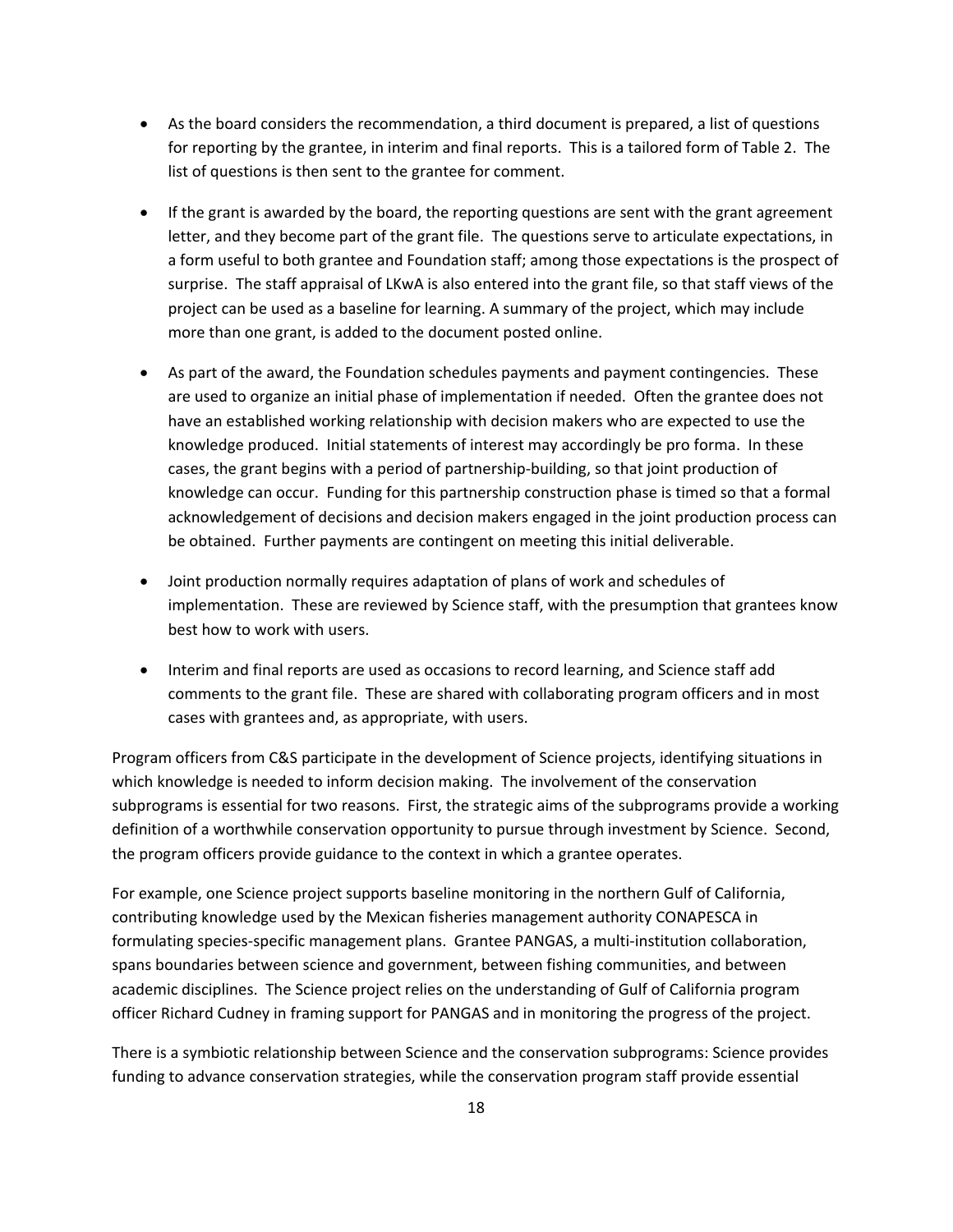context and guidance to Science. This means that opportunities identified by conservation staff are assumed at the outset to be salient to the Foundation, and due diligence focuses on the identification of users, decisions, and ways to work with decision makers. Opportunities nominated by sources outside the Foundation also undergo due diligence review, but they must also find alignment with the Foundation's conservation strategies.

Prospective grantees have usually found LKwA an unusual approach. A noted analyst, a member of the National Academy of Sciences, expressed astonishment that the Science program wanted his organization to design its research in collaboration with users. "You mean you don't want us to describe the work we will do in the proposal?" he asked. "How will you know if it is any good?" The scientific credibility of his work was assured by his track record and longstanding interest in the topic; what needed strengthening was the legitimacy and salience of the knowledge being produced. This was not the conventional approach to funding research..

# **II. How evaluation contributed to the design and implementation of LKwA (AR)**

Evaluation findings in brief:

- The Science program has been successful in attracting a pool of researchers.
- These researchers were already familiar with challenges to the use of science research in decision making and brought substantial experience in addressing those challenges.
- The prospects for use of their Science program-supported research is reported to be as good as their most successful research over the previous five years.
- The use‐inspired approach is likely to be replicable in other settings with different program officers.
- Developmental evaluation has played an important role in the articulation of LKwA, a practicable and usable theory of change.
- These findings describe a grantmaking approach that has been in use for less than four years and involving fewer than 50 grants. Many of those grants are still being implemented. More important, the knowledge produced with this support does not in most cases lead to conservation outcomes that can be measured yet. As a result, the evaluation focuses on process changes such as use of knowledge in decision making. The discussion below should be understood in this context. The findings are clear, but they are based on an experience that is still unfolding and growing.

Three broad evaluation approaches are used to assist programs at different stages in their development:

 Developmental evaluation is used during the initial and early program development stages to assist the program to articulate its theory of change, to define what success looks like, and provide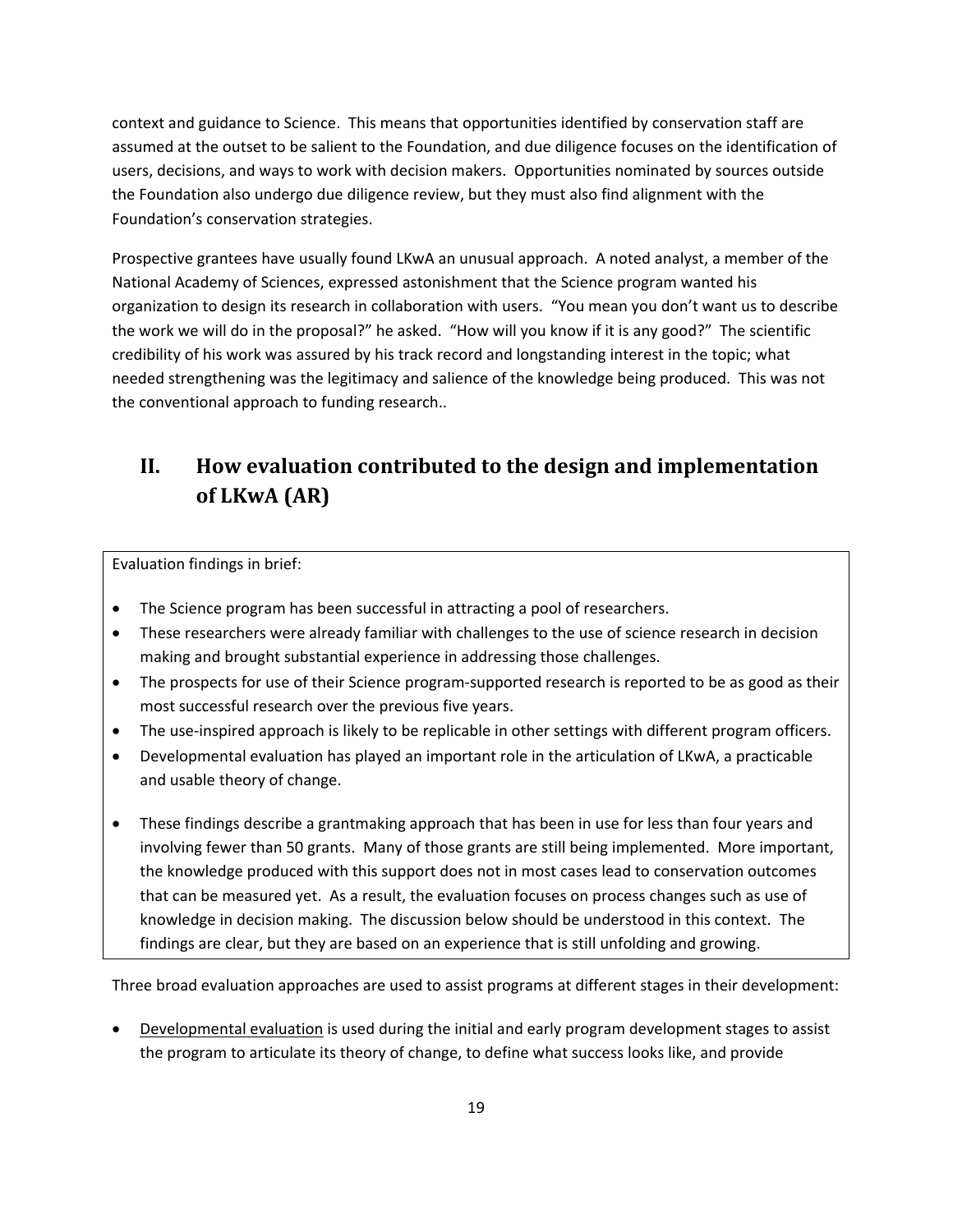insights during early implementation about options that offer good prospects for success (Patton, 2010).

- Formative evaluation is the systematic examination of the ongoing success of the intervention and processes, providing information, insights and advice about how these can be improved (Rossi et al. 2004; Scriven 1991). Formative evaluation is generally conducted at different points during an intervention, to assure improvements in efficacy, relevance, logic and efficiency, and to facilitate ongoing adjustments as the initiative matures.
- Summative evaluation judges the merit (changes in outcomes of importance attributable to the intervention) and worth (what they are worth to those affected) of an intervention (Scriven, 1996). Summative evaluation addresses high stakes questions about whether to continue, discontinue, or expand the intervention. An evaluability assessment (Wholey, 2004) is used to judge the readiness of the program for these decisions and whether it is worth the high costs and intrusiveness of summative evaluation; if there are identifiable decision makers and stakeholders interested in using the evaluation results; if the program is a good representation of the approach; and if the program has sufficient clarity about the changes it is pursuing and information useful in determining how it is faring.

The evaluation vision is for programs to utilize all three approaches during their voyage from inception to when they are ready for the high stakes questions: developmental evaluation helping the program find appropriate direction early on by identifying the more promising approaches to address the goals of the program; formative evaluation contributing to developing a successful high performing effort; and, when the program represents a mature approach towards the goals, summative evaluation to judge the difference that the program is making. The Science program use of evaluation is attempting to realize this evaluation vision.

Evaluation came to the Science program in 2008, fairly early in the effort to develop a strategy, but until the strategy began to develop a theme and vision the role of evaluation was appropriately limited. Once the vision for the Science program began to coalesce, evaluation became more active in assisting with the conversion of the vision to a programmatic undertaking and initially assessing the capacity of grantees to pursue use‐inspired research. In 2010‐11 a limited formative evaluation was undertaken with the intent of taking an early snapshot of progress and identifying some options for improving; this evaluation is reported below.

#### **Contributions of developmental evaluation**

The Science program began to actively engage evaluation during the early program formation efforts to understand how a donor could usefully support use‐inspired research, for which the intended use is in resource management decisions within a relatively short time period. As candidate approaches emerged, sometimes in the form of a grant that seemed to offer more general insights for a possible approach, the evaluator worked with the Science staff to test whether it represented a plausible systematic approach. One of the results of this effort was that some key evaluation concepts entered into the conversation between the program and evaluator including a results focus, outcomes, theory of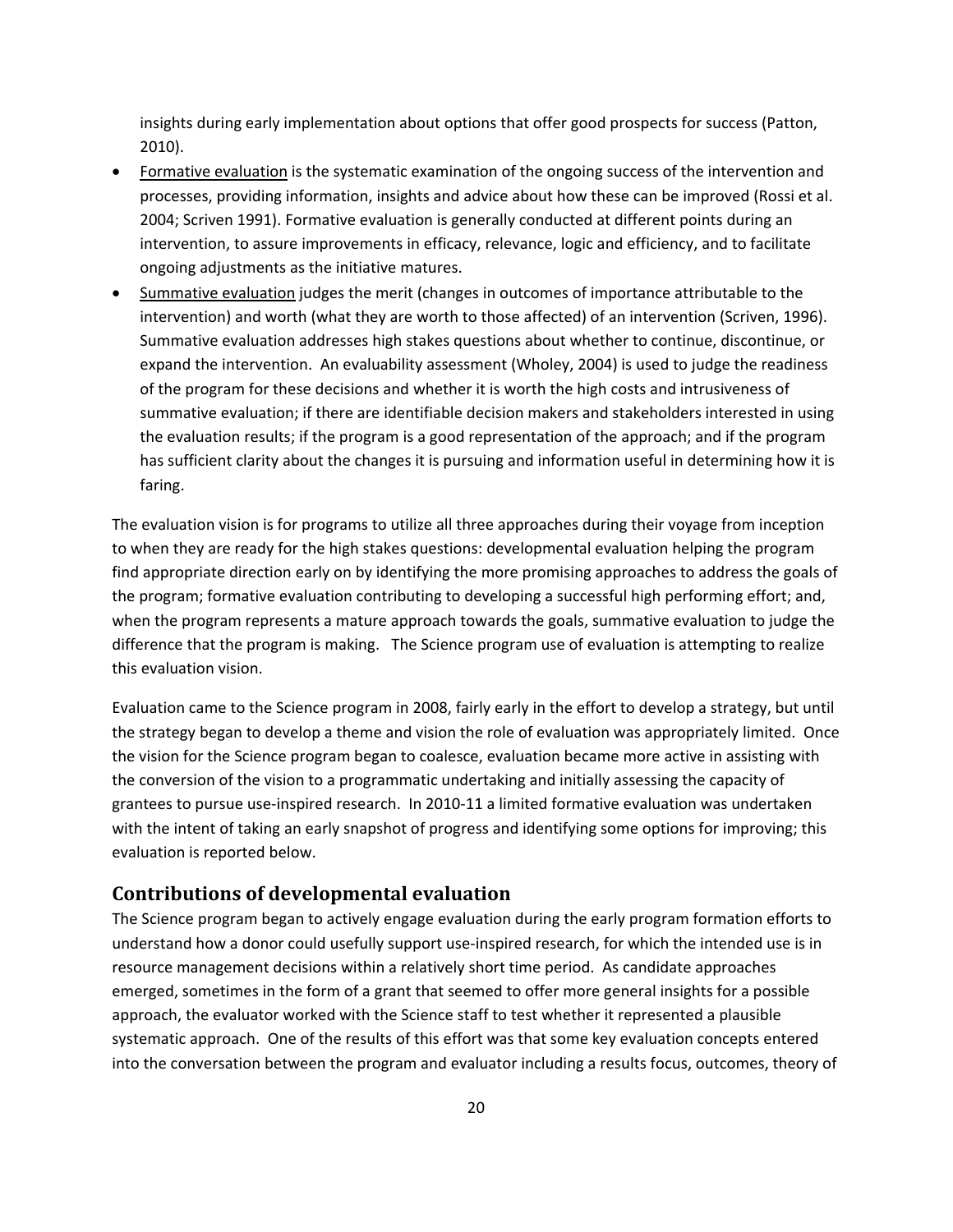change, diffusion of innovation, thinking in terms of projects rather than grants, and mechanisms of change. Of course these concepts had many origins prior to the developmental evaluation work; however during this work they became the language of the program. During this early period Michael Patton provided periodic contributions by observing and commenting; Patton noted that this was one of the first instances in which developmental evaluation was formally identified as an approach to developing a program strategy (personal communication 2011). The Science program also took on the three evaluation questions that were originally introduced during an evaluation of the Science program's EBM Initiative (Rowe, Hershner, & Trum, 2009) and whose origins lie in the planning documents for the US Government Performance Results Act (GPRA) (Koskinen, February 12, 1997):

- 1. What is my organization or unit responsible for achieving?
- 2. How will we recognize it?
- 3. How are we doing now?

#### **Developing the theory of change**

To be successful programs need to be clear about what they seek to achieve and the likely mechanisms for this. In evaluation terms this is referred to as a theory of change (Weiss, 1998). A theory of change is essential for both evaluation and the intervention; it addresses the first evaluation question about what the program is responsible for achieving.

Developing a theory of change was an iterative process with the Science program, and LKwA was the third effort to do so: the first was associated with what became an assessment of sustainability certification (Steering Committee of the State‐of‐Knowledge Assessment of Standards and Certification 2012) early in the program; the second, when an additional round of grants were in their proposal stage. The first two efforts did not bear fruit because the programmatic vision had not yet formed. Both of these early efforts did achieve gains, including the extending the targets of change beyond conservation decision makers (e.g. to include fish buyers as key decision makers in certification) and consideration of the indirect effects that are also attributable to the intervention. In these developmental stages the evaluator sought to ensure that the program embraced the inevitable complexity and ambiguity of their undertakings so the programmatic vision that would actually emerge would be realistic and able to address the many factors likely to affect success.

The LKwA theory of change was precipitated by the program officer offering for consideration recent work assessing the use and influence of global environmental assessments as a possible knowledge base for a use-inspired donor program (Clark, Mitchell, & Cash, 2006). This work resonated with ideas about evaluation use and influence, collaborative decision making, and other related literatures. The evaluator used Clark's work as the base for an initial theory of change (Fig. 3) that provided direction for the Science program. The program officer then used the proposed theory of change to develop a set of outcome‐focused questions to guide implementation of the theory (see Fig. 1 and discussion of grantmaking above). The development of a theory of change was itself a process of joint knowledge production resembling LKwA, in which the evaluator's three guiding questions were translated into a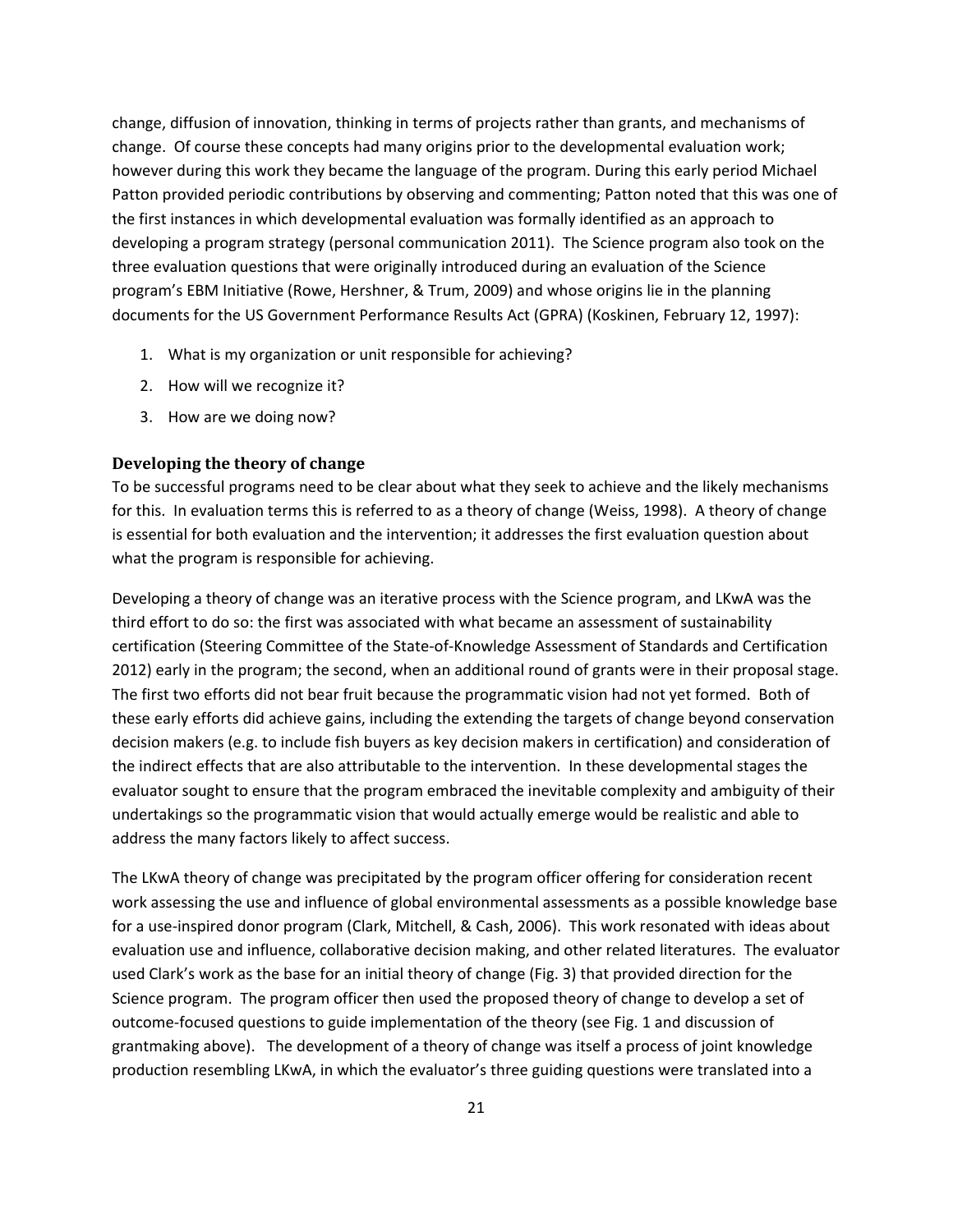useful protocol for grantmaking. Implementation of the LKwA approach then proceeded for twelve months at which time the current formative evaluation phase was initiated in June 2011.



## **Figure 3. Outcomes map for use of science in decision making.**

#### **Developmental Evaluation with Projects**

As the theory of change was emerging, the developmental evaluation approach included work with a sample of four of the early grantees, selected to assess how projects pursue use or influence in natural resource decisions. The underlying premise was that actually implementing use-inspired research approaches was very likely to prove challenging, even for these selected grantees who had a track record of focusing on use of science knowledge and who were undertaking projects formally structured on use and addressing clearly identified applied questions. That premise was based on long experience and informed by discussions with Michael Patton. The evaluator suspected that LKwA grantees could be working in contested as well as ambiguous and uncertain territory. And given these challenges, monitoring by the grantees themselves, framed around the three evaluation questions, could provide valuable and timely inputs as they learned by trial and error. Four projects and grantees were included in this developmental review:

California Nitrogen Assessment, Agricultural Sustainability Institute, UC Davis (ASI)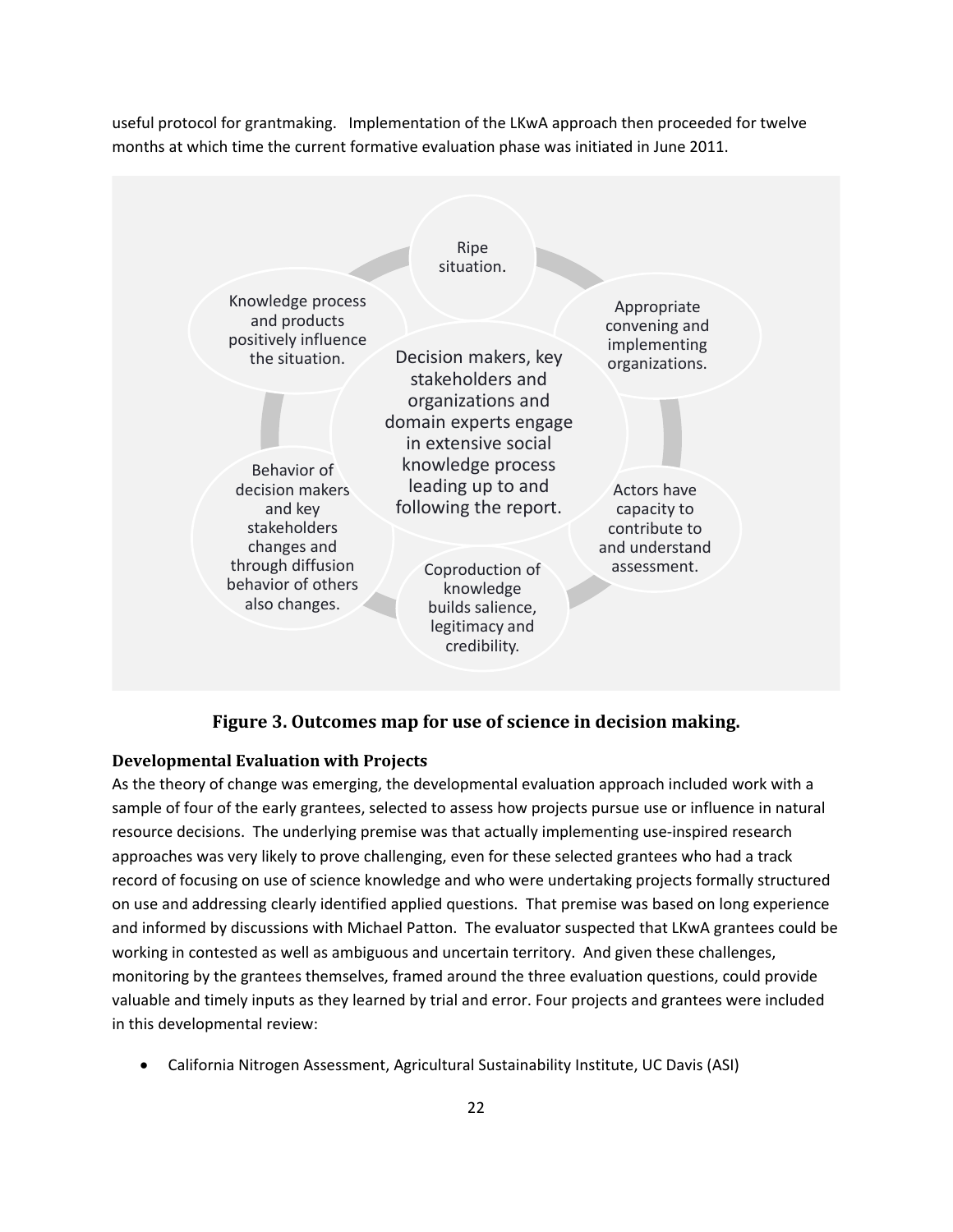- Vaquita Reserve Monitoring in the Northern Gulf of Mexico, Pesca Artesanal del Norte del Golfo de California: Ambiente y Sociedad (PANGAS)
- State of California Constituents of Emerging Concern Coastal and Marine Ecosystems Science, Southern California Coastal Water Research Project Authority (SCCWRP)
- Defining Verification Practices that Strengthen Certification's Contribution to Sustainability, ISEAL Alliance (ISEAL)

From the first meeting, three of these projects, ASI, ISEAL and PANGAS, appeared to be operating in potentially contested as well as ambiguous and uncertain territory. Because SCCWRP worked within a well-established regulatory frame and were using approaches that had previously proven successful, it appeared that they were taking a tested route to use and that their approaches would effectively engage decision makers and key stakeholders. This was not the case with the other three: ASI would have to deal with academic institutional and career incentives that were not well aligned with useinspired science and with California agricultural interests that tend to resist change; ISEAL would likely face challenges in getting its members to implement the new procedures and then taking the approach to wider audiences; and PANGAS was targeting changes in politically charged and rapidly evolving national fisheries policies and enforcement.

The final column in Table 3 provides an assessment of each project's mechanisms for LKwA and illustrating how different settings and capacity can offer good prospects for successful use-inspired research using the LKwA approach.

As a result of this assessment the evaluator asked ASI, PANGAS and ISEAL if they would participate actively in the developmental process of the Science program by focusing on M&E and their vision of how LKwA applied to their work. All agreed and through these discussions the original assessments were refined (see Table 3). It was difficult for the evaluation to be accepted as a resource to the projects and not be seen as representing the donor. In any event, C&S decided to discontinue the developmental evaluation work with grantees, seemingly because the extra expenditure did not seem warranted given the small scale of the Science program, because it seemed to be work that the program officer should be doing, and because the culture of the Packard Foundation was to select good grantees and then stand back from the actual work. From an evaluation perspective this decision meant that evaluation experience and techniques were not as available to projects; while the evaluator had already decided that further engagement with ASI would be ill‐advised other than arms‐length technical advice for their monitoring and evaluation staff, continuing interaction with ISEAL and PANGAS might have proved helpful.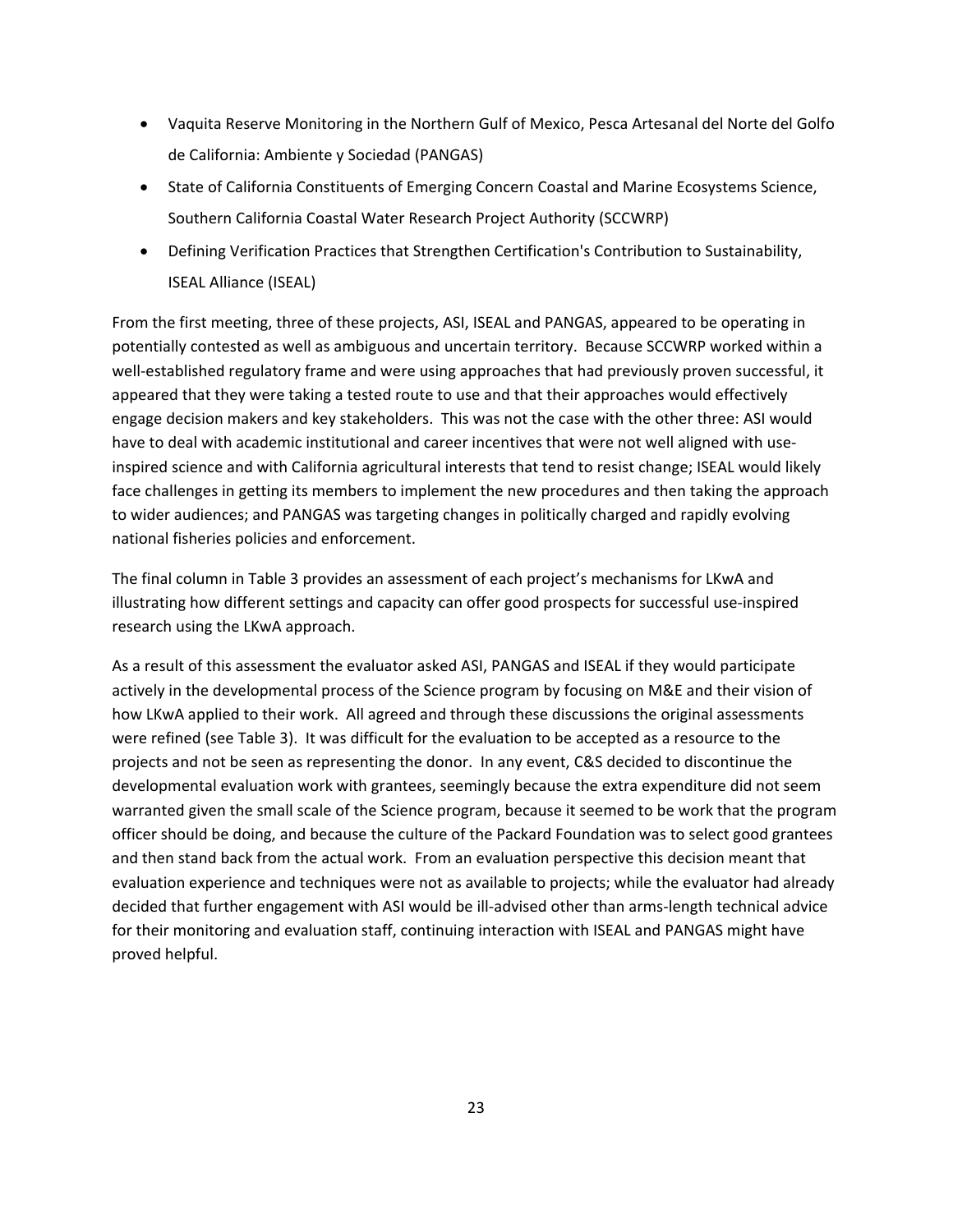|                                          | <b>Initial Assessment</b>                                                                                                                                                                                                                                                                           |                                                                                                                                                                                                       |                                                                                                                                                                                                                                    | <b>LKwA</b>                |  |
|------------------------------------------|-----------------------------------------------------------------------------------------------------------------------------------------------------------------------------------------------------------------------------------------------------------------------------------------------------|-------------------------------------------------------------------------------------------------------------------------------------------------------------------------------------------------------|------------------------------------------------------------------------------------------------------------------------------------------------------------------------------------------------------------------------------------|----------------------------|--|
| Project                                  | <b>Strength of Challenge</b>                                                                                                                                                                                                                                                                        | <b>Monitoring &amp; Evaluation</b><br>Capacity                                                                                                                                                        | <b>Subsequent Assessment</b>                                                                                                                                                                                                       | Mechanism                  |  |
| ASI                                      | Career incentives of key<br>post docs and junior faculty<br>did not favor use-inspired<br>science. Uncertain how<br>agriculture interests could<br>be engaged.                                                                                                                                      | Project director had a<br>key role in the research<br>underlying LKwA, and the<br>project budget had an<br>allocation for M&E.                                                                        | Weak M&E capacity to<br>assist with addressing<br>evaluation questions.<br>Project director fully<br>aware of, addressing<br>challenges.                                                                                           | Director                   |  |
| <b>SCCWRP</b>                            | Joint production addressed<br>with institutionalized and<br>tested procedures within a<br>structured and known<br>regulatory environment.                                                                                                                                                           | <b>Existing procedures</b><br>provided managers with<br>needed feedback and<br>stock taking information<br>from stakeholders.                                                                         | Research and review<br>processes reflected LKwA<br>and likely to generate<br>necessary information.                                                                                                                                | Established<br>Processes   |  |
| <b>ISEAL</b>                             | Unknown but suspected to<br>be potentially problematic<br>given the different<br>capacities and priorities of<br>members.                                                                                                                                                                           | Absence of a theory of<br>change for diffusion of<br>innovation was of<br>concern, but impending<br>significant investment in<br>M&E capacity provided<br>comfort.                                    | M&E capacity not a<br>problem, but suspected<br>that diffusion beyond a<br>few early adopters could<br>be problematic<br>(confirmed in 2011<br>grant).                                                                             | <b>Staff</b>               |  |
| <b>PANGAS</b>                            | PANGAS culture developed<br>at the U. of A. School of<br>Natural Resources over<br>generations of grad<br>students; strongly<br>collaborative with local<br>decision makers and key<br>stakeholders. But current<br>work was on new territory<br>where collaboration<br>potentially more difficult. | PANGAS did not<br>systematically monitor or<br>document progress and<br>challenges in working<br>with decision makers and<br>key stakeholders and did<br>not appear to have the<br>capacity to do so. | <b>PANGAS included PIs</b><br>whose base in<br>conservation NGOs and<br>non-tenure track<br>academic positions made<br>commitment to<br>monitoring plausible.<br>Capacity included<br>strength working with<br>federal government. | Culture of<br>organization |  |
| Table 3. Assessments of Sample Projects. |                                                                                                                                                                                                                                                                                                     |                                                                                                                                                                                                       |                                                                                                                                                                                                                                    |                            |  |

There is understandable ambiguity about where developmental evaluation ends and formative evaluation begins. To the program officer the developmental evaluation phase concluded with the implementation of the theory of change through LKwA, and while he would include the project‐level work as part of the developmental effort, there was no strong value associated with this effort. Most developmental evaluators would suggest that since the success of the Science program is heavily contingent on the success of grant‐funded projects then the developmental phase should include more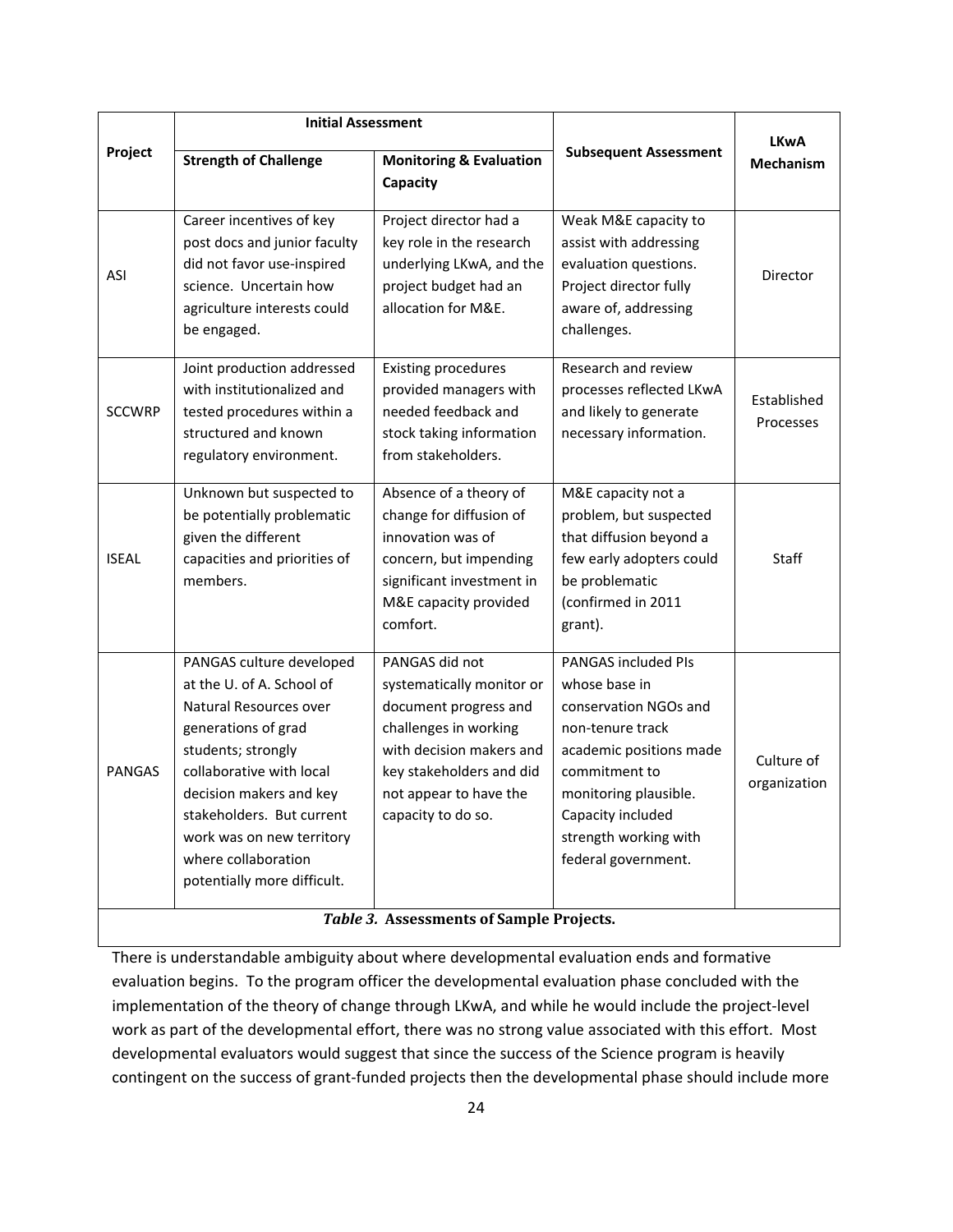intensive project‐level work, either directly with projects or indirectly through closer monitoring of projects through the program officer. The difference is moot, it is at least unknown in this instance and since developmental evaluation is a relatively new coalescence of evaluation practice it is also unknown more generally.

# **III. Highlights from the formative evaluation (AR)**

LKwA is still a very young initiative; the intent is that research supported by LKwA is used in or influences natural resource decisions within three years. The formative evaluation provided information and insights about LKwA intended to be useful to adaptation of the LKwA approach in the Science program. It was undertaken approximately two years into the program life, when even the first round of grantees were not yet at the target three year point. Once LKwA reaches a stage where experimentation is less frequent and strong, it will be appropriate to undertake systematic comparisons to true alternatives such as science‐led research or possibly other applied research; at this stage our interest lies in adapting the LKwA approach to address identified improvement options. This was a focus of the formative evaluation reported below, including interim prospects for LKwA‐supported research.

The formative evaluation is an important and systematic source of information and insights for improving LKwA. The primary concerns of the evaluation are to:

- Obtain a snapshot of progress towards the goal of realizing science knowledge that is used and influential in natural resource decisions,
- Identify the characteristics necessary for a successful use-inspired grant program, and assess the extent to which they can be replicated in other settings,
- Assess whether LKwA creates additional burdens for grantees and the Foundation, and if this is an issue.

LKwA success depends on the program and grantees; at an elementary level the program needs to recruit and support use‐inspired science researchers to the program and they must address science issues of importance to natural resource management decisions in a fairly expeditious manner. Working with program staff, potential grantees should craft projects that will address the program's focus on use. Projects need to be undertaken in a manner providing good prospects for use, either following the LKwA approach or another plausible evidence‐based model. These are addressed below as recruitment and prospects for successful use. Of course *use* is potentially a very ambiguous concept and this is also explored below; what are the places of use and influence and how closely do grantee visions match those of the program? The formative evaluation also considered grantmaking practices from the perspective of replicability and efficiency. The two key questions framing the formative evaluation were:

- 1. What is the contribution of LKwA to grantees undertaking use‐inspired research?
- 2. Can the LKwA approach be used by other Conservation and Science programs or by other donors?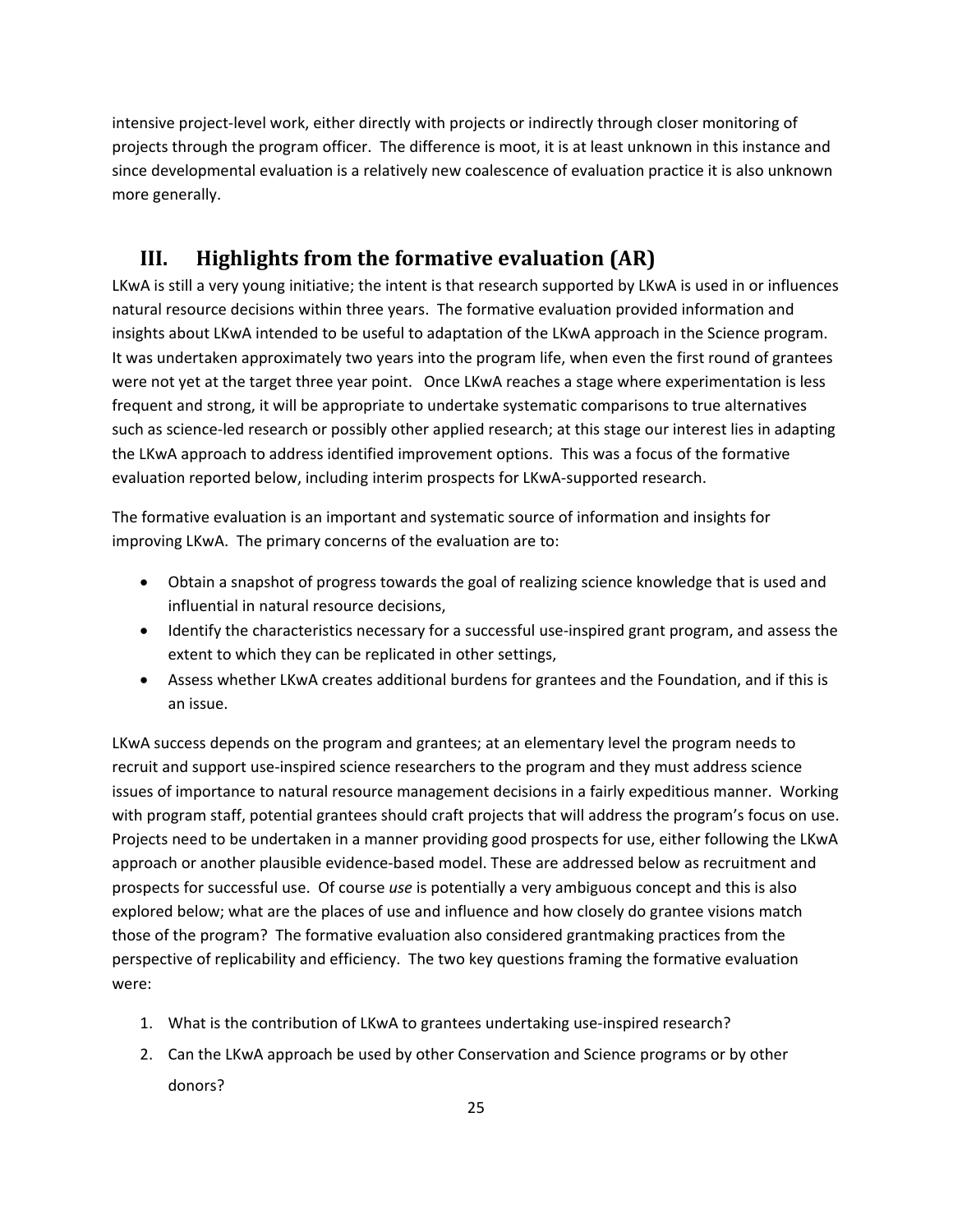The formative evaluation effort also considered the burden on grantees because if the approach imposed heavy burdens it would be unlikely to have merit for replication elsewhere without first improving efficiency.

Information was obtained from a survey of grantees<sup>2</sup>, a review of the documentation for each grant, a one and half day discussion with Kai Lee, interviews with six grantees, seven C&S program officers and the C&S Director and three program officers from other donors and who also pursue use of science knowledge. This work was undertaken during July – October 2011. The findings have been reviewed with the program officer; highlights are presented in the following section and were part of a December 2011 convening of selected grantees and other funders.

#### **Recruiting use‐inspired grantees**

Grantees in the Science program should have some degree of success, measured by use or influence of their research in targeted resource management decisions. In a diffusion of innovation approach (Rogers, 1983) these grantees are regarded as early adopters of LKwA, respected by their peers and known to be successful in trying new approaches. At this early stage the Science program is not explicitly recruiting scientists to use-inspired research from curiosity-inspired research, but engaging scientists already inclined toward a use-inspired approach, to test and demonstrate LKwA. The expectation is that a focused use‐inspired grant program will improve prospects for and accelerate use and influence of the work of these scientists.

This is confirmed by the record of LKwA grantees who were already use‐focused:

- $\triangleright$  Over 80% of grantees responding to the survey reported at least one grant targeting use since 2006 in addition to the LKwA grant; the median was 4 use‐inspired grants from donors other than the Science program since 2006.
- These use‐inspired grants constituted about 45% of all grants received by LKwA grantees since 2006.

In addition the mechanisms to communicate knowledge by LKwA grantees from their other use-inspired research was consistent with joint production, and most importantly did not strongly utilize the mechanisms associated with curiosity‐inspired research:

 $\triangleright$  The leading mechanism to promote use for the knowledge from the use-inspired grants was specific dissemination efforts targeting stakeholders and decision makers, used for over 40% of all use‐inspired grants since 2006. Other options included peer reviewed publications or communications such as lectures and seminars or media (about 20% each), or other vehicles (about 15%).

It seems fairly clear that the Science program is recruiting grantees who are currently engaged in what they regard as use‐inspired research.

 $2$  The response rates were 88% of grantees surveyed, representing 100% of projects studied.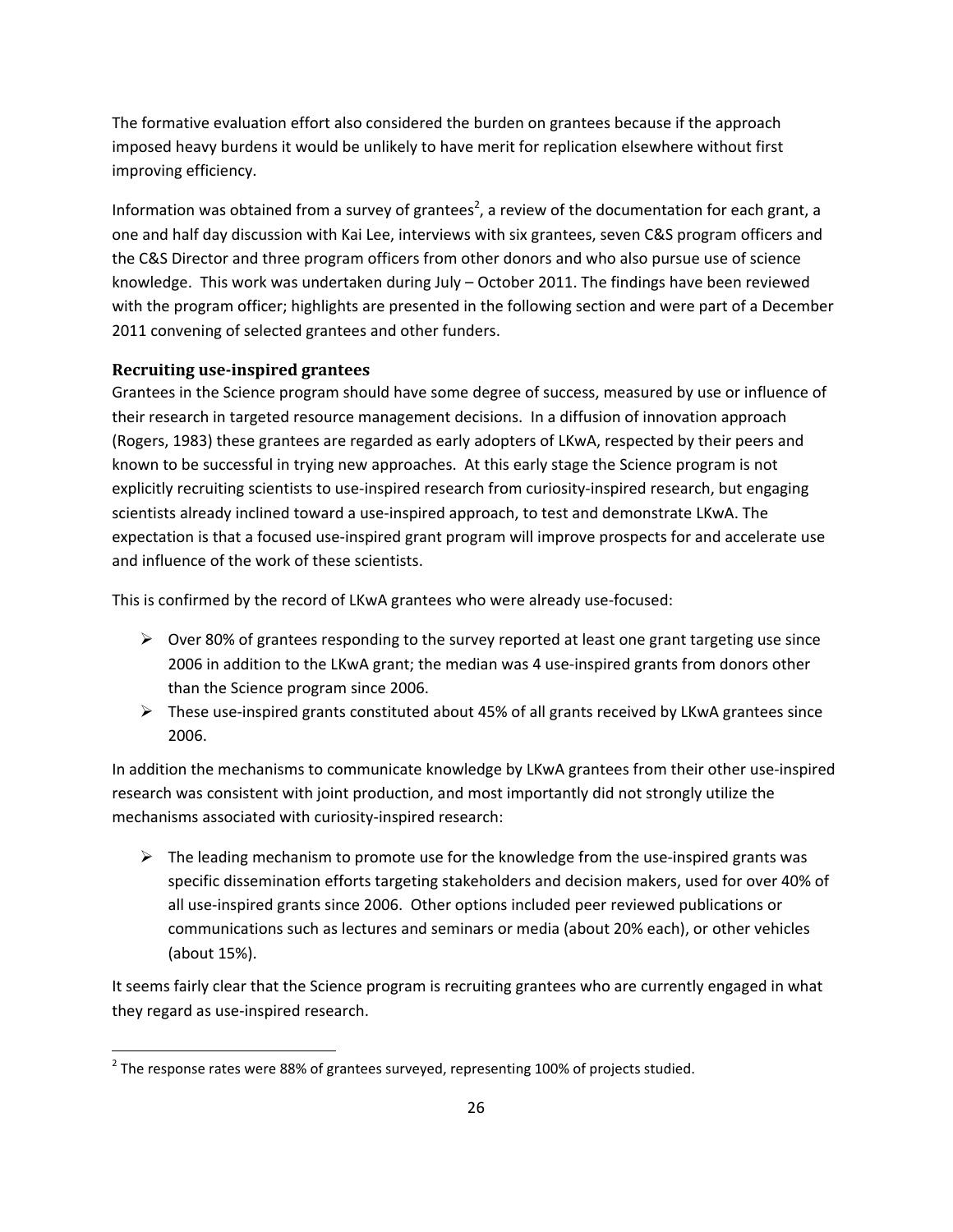#### **What is the contribution of LKwA to grantees undertaking use‐inspired research?**

Bear in mind that LKwA grantees have not yet reached the three year deadline by which LKwA aims at use or influence in natural resource decisions; so the observations reported here are of prospects for use.

The LKwA supported research is expected to generate levels of influence very similar to the levels grantees achieved with their most successful use-inspired research since 2006.

 $\triangleright$  LKwA grantees were asked to select one of the use-inspired grants that they regarded as the most successful from those funded by a donor other than the Packard Foundation. A series of questions combine into the metric provided in Fig.  $4<sup>3</sup>$  assessing prospects for use in resource management decisions compared between these "most successful" and their LKwA grant; the LKwA grants are judged as equally likely to be used or have influence in a resource management decision as their most successful recent research. This is a necessarily crude estimate of influence and depends on factors including different concepts of use, the unfolding of events affecting potential use over the period of the still incomplete research supported by LKwA and the simplicity of the measure itself. However, in follow‐up interviews grantees confirmed their judgments and were able to explain the rationale for these. The measure provides a rough but useful take on expected influence from the research supported by LKwA.



# **Figure 4. Comparison in likelihood of use, between grants from non‐Packard sources and from the Science program, as estimated by grantees.**

 $\triangleright$  During the interviews one grantee highlighted use and the three year ambition of the Science program: *Need to set deadlines; forces grantees to produce something which may have bigger impacts down the road.* This echoes what a number of interview respondents said, essentially that

 $3$  The score is the product of the likelihood that the research will be influential and the level of influence divided by the maximum possible score to convert the product to an index. The approach was adapted from a proven method used to evaluate complex environmental decisions.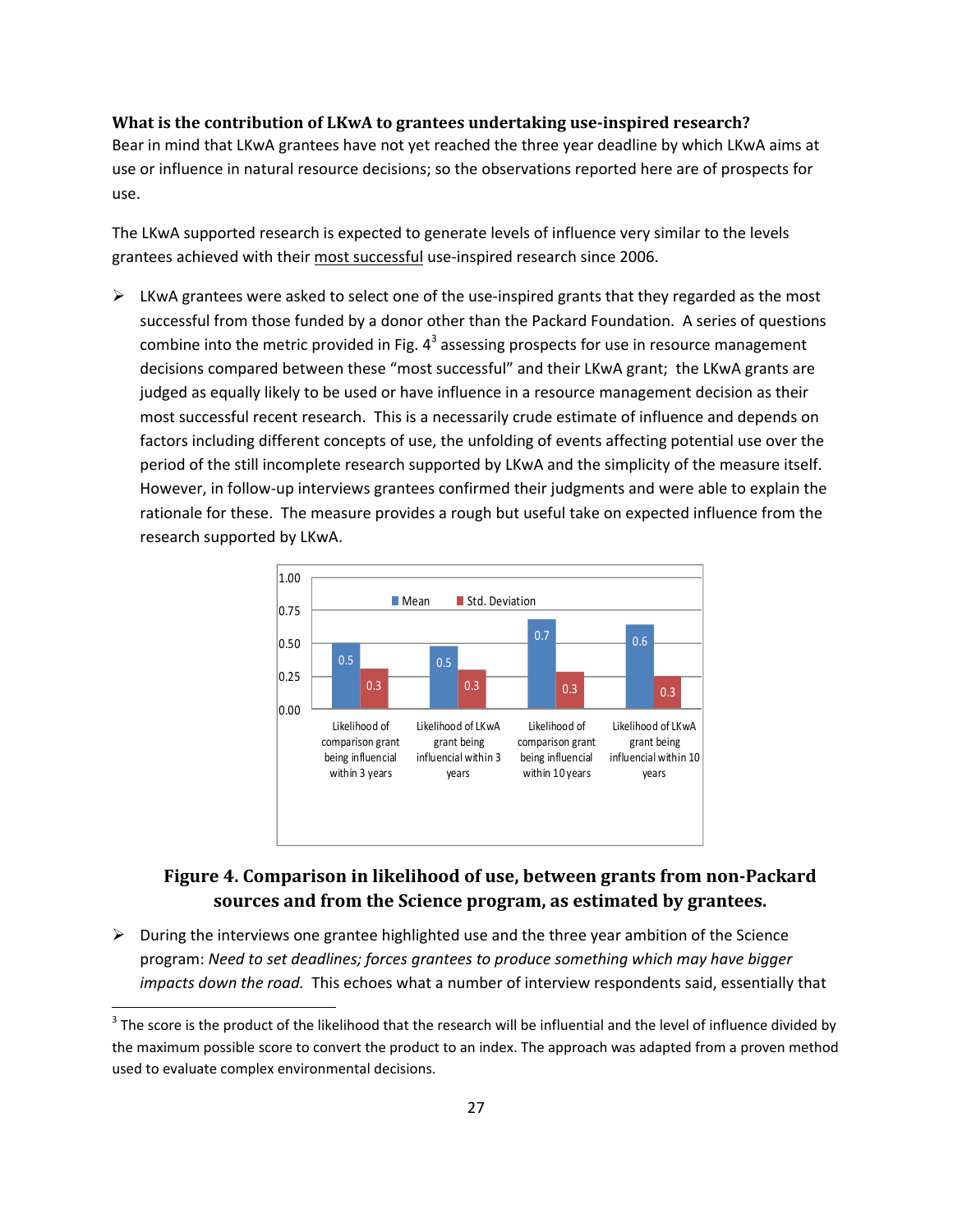to achieve use it is not necessary to have science exact before it is useful: *scientists get hung up on perfection* said one, another emphasized the importance of *producing something early on* and using it to engage some key stakeholders. These and other comments from the interviews are consistent with the LKwA knowledge process emphasizing the joint production process over knowledge and balancing credibility with salience and legitimacy.

The LKwA program appears likely to achieve a comparable standard of success matching grantees' most successful work over the past five years. Grantees expect to achieve most gains within the three year period, additional benefits between three and ten years are expected to be marginal.

#### **Where does use and influence occur?**

The places where natural resource decisions occur can be thought of in terms of decision forums, involving convening organizations and those with the authorities to make and implement the decisions; also (as discussed above) the decision process has the potential to affect openings for science in the decision. The LKwA theory of change and the Science program direct use‐inspired researchers toward joint production with actors who have the authority to make and implement decisions. The decision forum varies. Graffy (Graffy, 2008) identified five stages in policy where science knowledge can be used or influential; these were used in the LKwA grantee survey.

- Emergence identifying need for action
- Framing and legitimatizing perspectives and actions
- Setting priorities
- Forming policy, rules or program response
- Implementation

Respondents selected a first and second choice of decision forums where science knowledge can make the most useful contributions (first two data columns in Table 4 below). These decision forums were also used to code open ended responses to survey questions about the decisions respondents anticipated to be affected by their LKwA and other use-inspired research over the past five years (two right columns in Table 4). Responses from grantees are at the project level (last two data columns); often a project will have been supported by multiple grants.

 $\triangleright$  Grantees judge the potential influence of science knowledge to be greatest at the emergence and priority-setting stages of policy; actual policy formation is also judged to be the forum where science knowledge can be most influential (green shaded columns 2 and 3 below).

However grantees report that both their LKwA projects and their other use-inspired research conducted since 2006 were used at the priority setting stages, with LKwA projects also used at the framing and legitimizing stage.

 $▶$  Priority setting forums are where both the LKwA grants and other use-inspired are used (columns 4 and 5 green shading).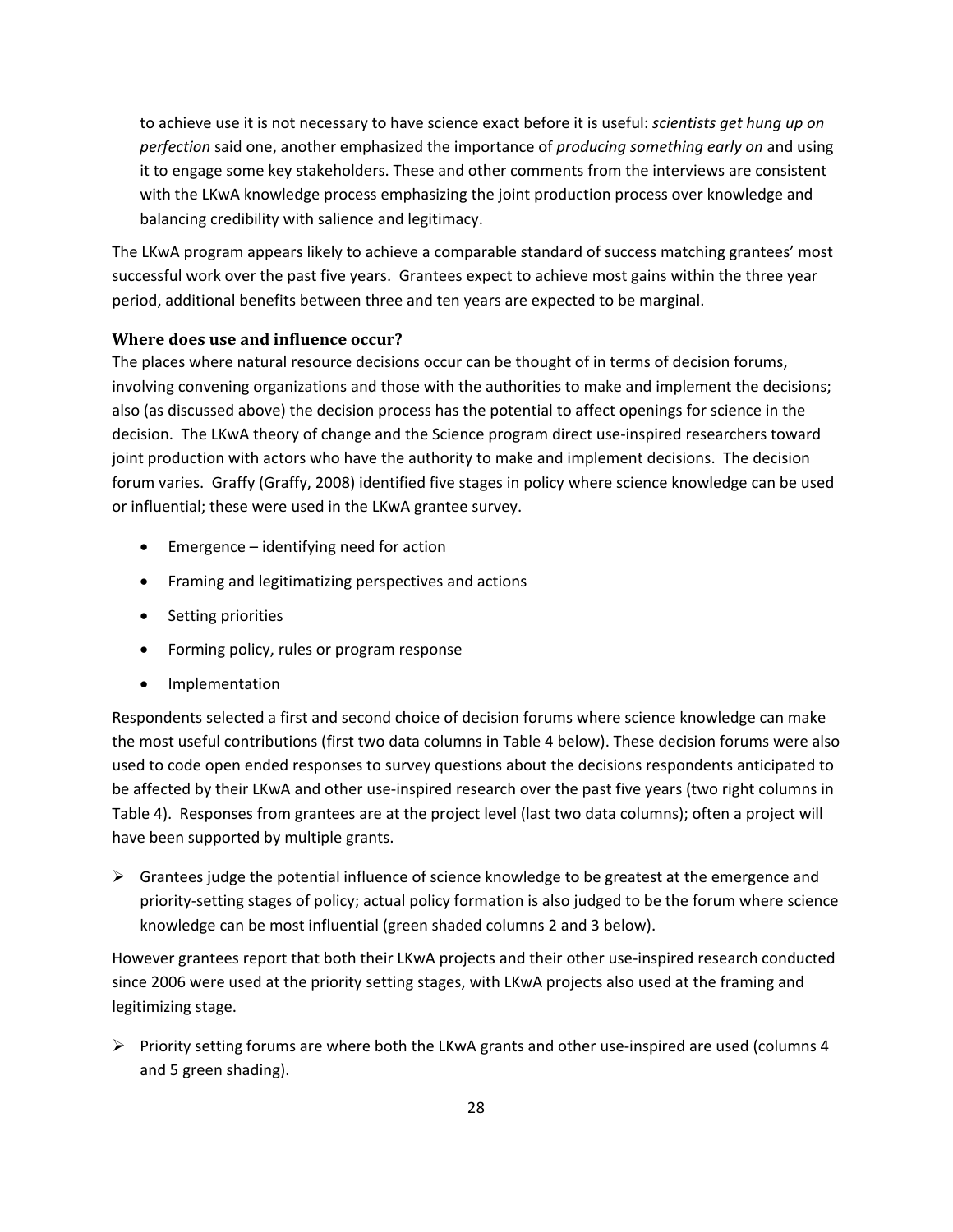|                                                                                                               | <b>Stage where science</b><br>knowledge can make<br>most useful<br>contributions |                                      | <b>Actual stages where</b><br>research used or<br>influential (coded from<br>responses) |                                      |
|---------------------------------------------------------------------------------------------------------------|----------------------------------------------------------------------------------|--------------------------------------|-----------------------------------------------------------------------------------------|--------------------------------------|
|                                                                                                               | <b>First</b><br>choice                                                           | <b>First and</b><br>second<br>choice | <b>First</b><br>choice                                                                  | <b>First and</b><br>second<br>choice |
| Emergence – identify need for action                                                                          | 6                                                                                | 11                                   | 0                                                                                       |                                      |
| Framing and legitimizing perspectives and actions                                                             | 6                                                                                | 10                                   | 5.                                                                                      |                                      |
| Setting priorities                                                                                            | 4                                                                                | 6                                    | 6                                                                                       | 5                                    |
| Forming policy, rules or program response                                                                     | $\mathcal{P}$                                                                    | $\mathbf{q}$                         | $\mathcal{P}$                                                                           | 2                                    |
| Implementation                                                                                                |                                                                                  | 3                                    | 0                                                                                       | 3                                    |
| Table 4. Grantees' estimates of policy stages science can be useful, and where their own<br>research is used. |                                                                                  |                                      |                                                                                         |                                      |

Framing is also an important forum for use of LKwA grant research (column 4).

Actual use of LKwA and the other use‐inspired research occurs at more advanced stages of policy development than where grantees judge science knowledge can make the most useful contributions. One can speculate that this could be associated with the focus on natural resource decisions within three years. The associated need to identify key decision makers and stakeholders and engage them in joint production moved grantees towards research contributing to priority setting. Satisfying a request to connect with decision makers seems more challenging for emergence and framing, which are more distant from decision tables and often address settings where the convening agency and sometimes the agency with decision authority is not clearly known. This raises the question whether it might be useful in the grant development process to clarify the stage of policy the research will likely address and ensure that the specify decision makers and stakeholders who will be engaged are appropriate for that stage. It also seems entirely possible that science researchers who are successful at emergence and identifying the need for action might be different from those who can usefully contribute at later stages of the policy; and that the research approach suitable for these earlier stages might also differ from approaches more likely to be effective at the latter stages.

Another way of looking at the place of use or influence is the decision processes to which science contributes. In the survey we used the categories of stakeholder engagement in decision processes developed by the US EPA Conflict Prevention and Resolution Centre (CPRC), in turn based on the model developed by the International Association for Public Participation (International Association for Public Participation). CPRC identifies four types of decision processes<sup>4</sup> where convening agencies involve

 $4$  The stakeholder engagement spectrum actually has five types of decision processes; the fifth process, with the highest level of stakeholder engagement is one in which stakeholders make their own decisions. This was not included because it was considered a variation of agreement and so not a useful distinction for the survey.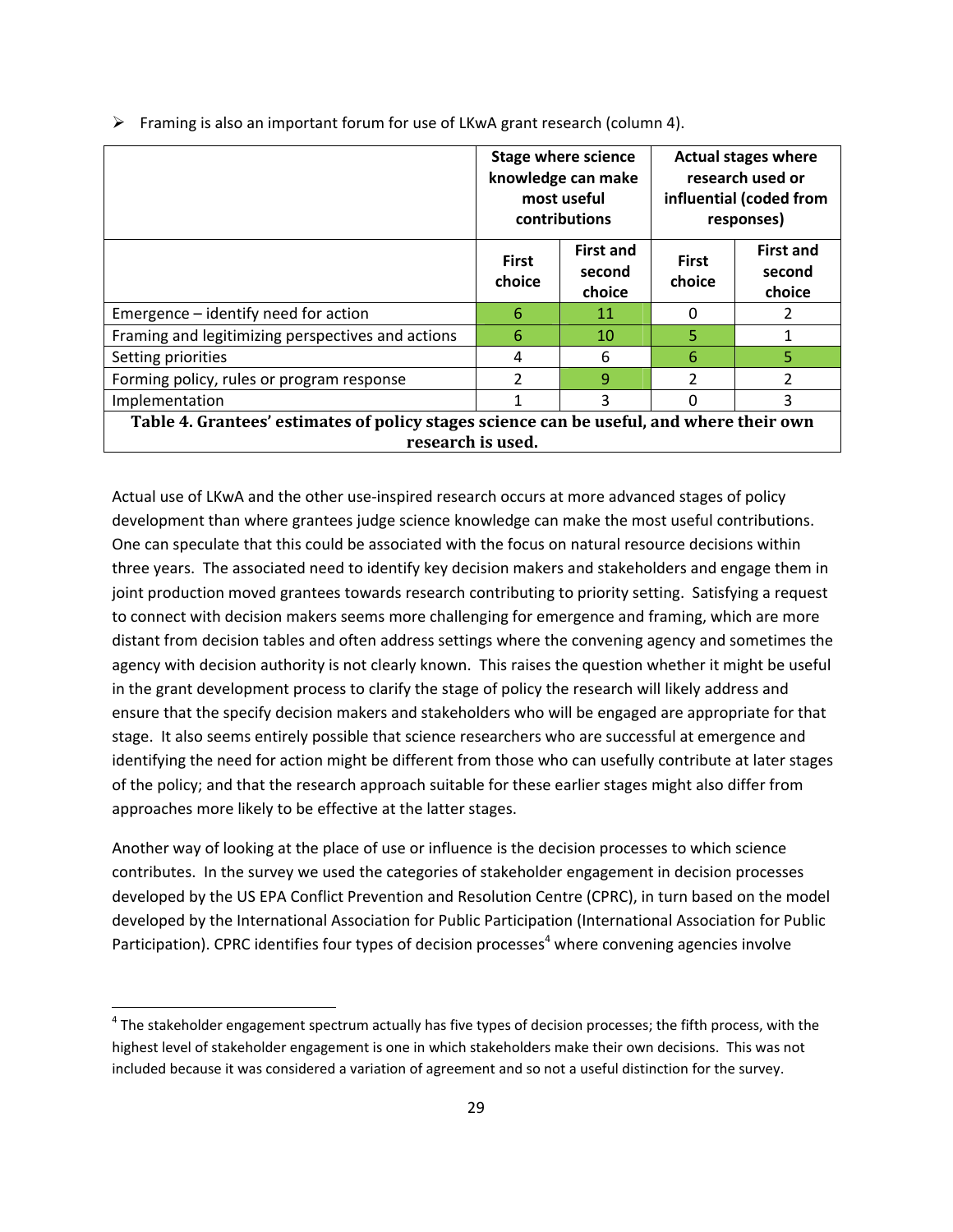outside interests and which also seem to provide an imperfect but expedient framing of the ways that science knowledge can contribute to decisions:

- Outreach provision of information
- Information exchange provide & exchange data, opinions and options
- Recommendations provide useful & influential advice or comments
- Agreements provide inputs to settlements or agreements

The two middle processes, information exchange and recommendations, are where grantees judge science knowledge to be most useful (green shaded in columns two and three in Table 5). They are also the processes where they report their LKwA research and other use‐inspired research contributed (green shaded cells in columns four and five).

|                                                                                                                          | <b>Decision processes</b><br>where science<br>knowledge can make<br>most useful<br>contributions |                                      | <b>Actual decision</b><br>processes where<br>research used or<br>influential coded from<br>responses |                                      |
|--------------------------------------------------------------------------------------------------------------------------|--------------------------------------------------------------------------------------------------|--------------------------------------|------------------------------------------------------------------------------------------------------|--------------------------------------|
|                                                                                                                          | <b>First</b><br>choice                                                                           | <b>First and</b><br>second<br>choice | <b>First</b><br>choice                                                                               | <b>First and</b><br>second<br>choice |
| Outreach                                                                                                                 | 3                                                                                                | 6                                    | $\overline{2}$                                                                                       |                                      |
| Information exchange                                                                                                     | 5                                                                                                | 11                                   | 7                                                                                                    | 3                                    |
| Recommendations                                                                                                          | 6                                                                                                | 11                                   | ς                                                                                                    |                                      |
| Agreements                                                                                                               | 4                                                                                                | 9                                    | 2                                                                                                    |                                      |
| Table 5. Grantees' estimates of decision processes where science can be useful, and<br>where their own research is used. |                                                                                                  |                                      |                                                                                                      |                                      |

The LKwA grants target information exchange uses more whereas the other use-inspired grants target recommendations.

Combining policy stages and decision processes (Table 6) illustrates how explicit consideration of the policy stage might benefit the LKwA grant processes. It seems likely that the place of decision clarifies as one moves closer to a policy decision and implementation, and with agreement, and that at earlier stages one might have a general idea of who has the authorities, but who will be involved as decision makers and who the key stakeholders will be is still unclear. This logic suggests that the current practice of requesting potential grantees to identify decision makers and stakeholders is more realistic and of understandable utility for these more advanced policy stages; promoting actual joint production as a grant condition might require a different frame for the ambiguity of earlier stages of decisions.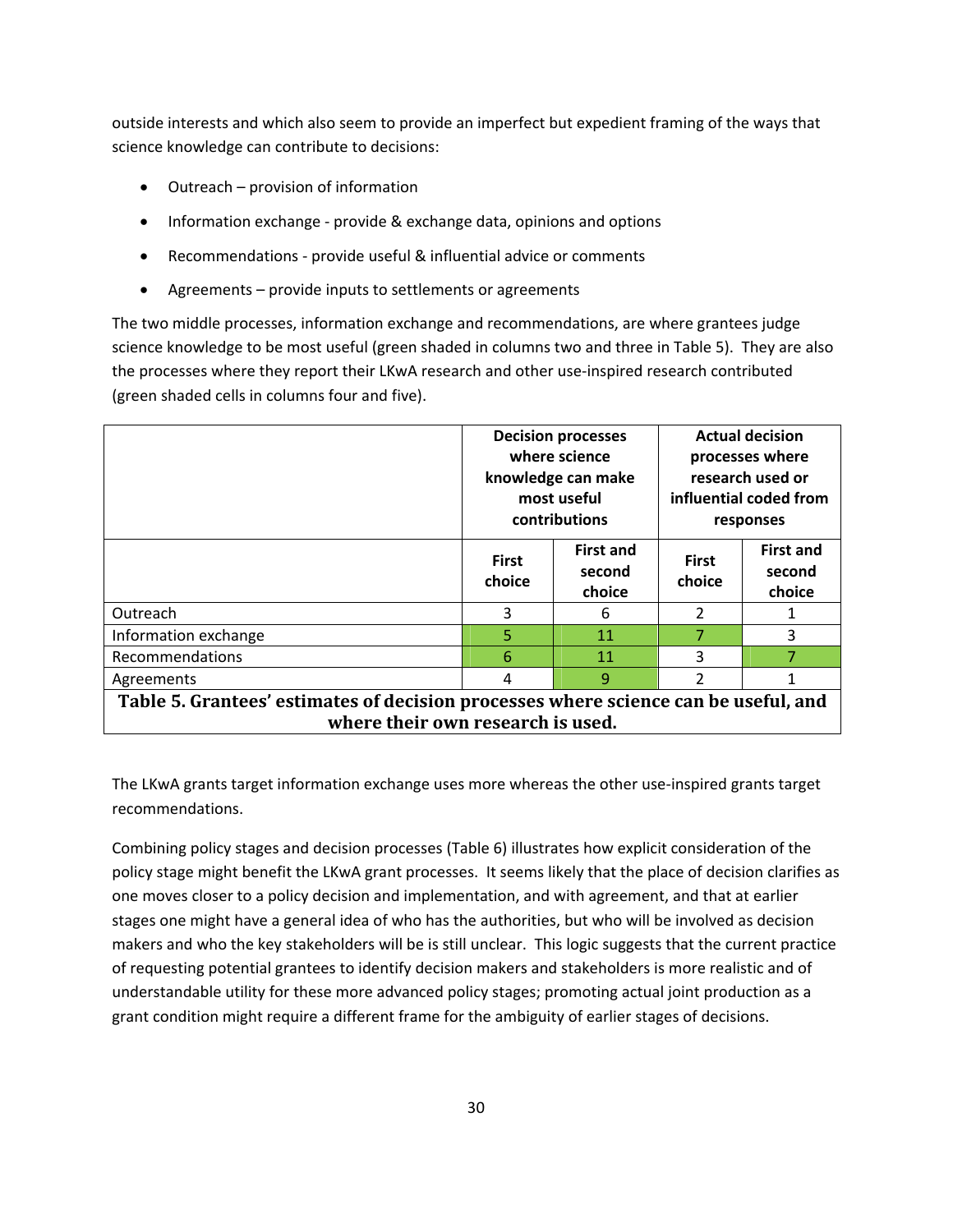|                       | Ways decision processes engage stakeholders                                                           |                         |                                                                          |            |
|-----------------------|-------------------------------------------------------------------------------------------------------|-------------------------|--------------------------------------------------------------------------|------------|
| Policy Stage          | Outreach                                                                                              | Information<br>Exchange | Recommendations                                                          | Agreements |
| Emergence             | Unlikely one can identify<br>decision table or convenors and<br>perhaps also those with<br>authority. |                         | Unlikely combinations                                                    |            |
| Framing               |                                                                                                       |                         |                                                                          |            |
| Priorities            | Unlikely combinations                                                                                 |                         |                                                                          |            |
| Forming policy, rules |                                                                                                       |                         | Likely canidentify decision table,<br>convenors and those with authority |            |
| Implementation        |                                                                                                       |                         |                                                                          |            |

# Table 6. Decision process and policy stage jointly determine the likely contributions **o of LKwA.**

Bear in mind that at the time of the survey the total number of grantees was small and so at this stage the analysis likely has validity issues, especially when combining measures. At this very early stage respondents report that the two decision processes addressed by grantees with their LKwA and other use-inspired grants were information exchange and recommendations, while framing and priorities were the stages in decisions. These are the four cells closest to the axis in the middle of the table; use-inspired grants were information exchange and recommendations, while framing and priorities<br>were the stages in decisions. These are the four cells closest to the axis in the middle of the table;<br>essentially informatio with priorities (marked B). The former is further from the decision table than the latter. This has potential implications for selection of grantees and research problems to be addressed. It also has potential implications for implementing LKwA, for example how decision makers and key stakeholders are identified and engaged and the nature of their engagement could well vary according to the combination of policy stage and decision process. At this stage the formative evaluation can merely combination of policy stage and decision process. At this stage the formative evaluation can merely<br>point to this as a topic for further consideration, which can be revisited later once more grantees are in place. This approach might also enhance our understanding of different forms of use-inspired research with data from other donors.

Science program staff judge ripeness when a grant is being considered (see Table 2). A ripe situation is usually one where rethinking of existing methods and procedures has begun. This provides openings for new knowledge to be influential. In the interviews several respondents referred to opportunities that emerged during use-inspired research: one spoke of staffing changes, another the unforeseen role of a local boundary organization, a third about the ease of passing control to local decision makers and stakeholders as they responded to disaster. Such ripeness may be difficult to anticipate *a priori but* it can affect success of a grant. Perhaps undertaking use-inspired research in an already ripe setting with participation of decision makers and stakeholders in joint knowledge production processes enabled recognition of and response to the opportunity, and might even have contributed to seeding the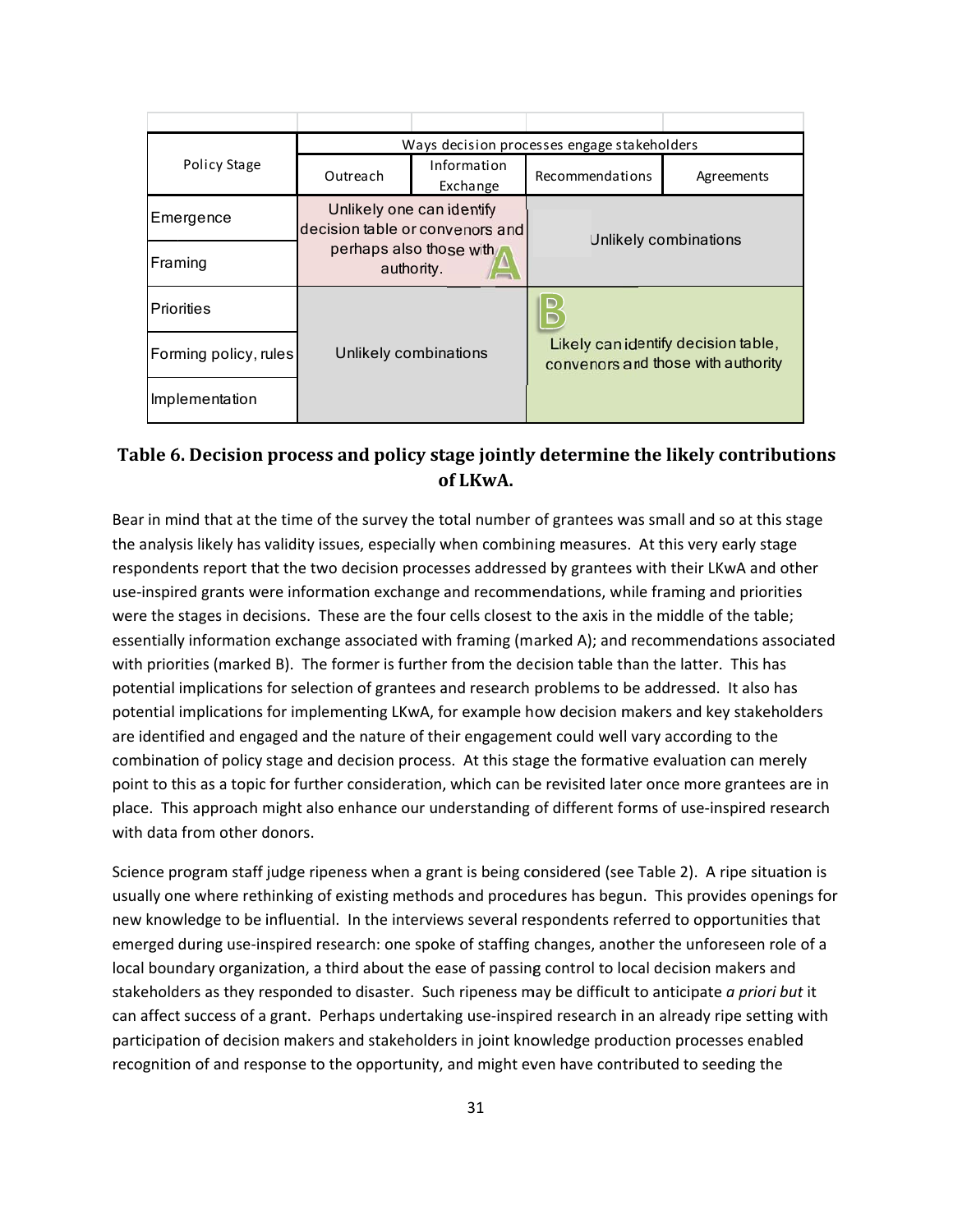opportunity. This suggests the benefits of an adaptive approach to use‐inspired research, creating, observing and utilizing opportunities to further ripen the setting and promote use. More generally, ripe situations are likely to be dynamic; while following a rigid design may foreclose opportunities.

### **Grantmaking**

There are many elements that can influence the effectiveness of a program; however two are always important, the efficiency of the proposal and reporting processes, and the contributions from the donor and the donor/grantee relationship. The formative evaluation seeks to contribute to improving effectiveness with a snapshot of the current level of burden on grantees and the donor, an exploration of donor contributions and ways of that the effectiveness of these can be improved, and consideration of what contributions, if any, are central to the performance of the Science program and LKwA.

## *Burden and efficiency of grantmaking*

Efficient administration is presumed to require fewer resources, leaving more for grantees to do their work and increase the portion of donor endowments available for grants. Because none of the LKwA grantees have yet progressed to final reporting, the results reported here relate only to the proposal and ongoing reporting/accountability requirements associated with the grant.

- $\triangleright$  Grantees report that the burden of preparing the proposal for LKwA funding was similar to their experience with other programs, including other Packard Foundation programs.
- $\triangleright$  The mean was 2.71 on a five point scale where a 2 was somewhat less time and a 3 about the same.
	- o In comparison to other Packard programs the burden of LKwA was greater (3.5 where a 4 was somewhat more time), compared to other donors the mean was 2.26.

The reported number of hours associated with the various proposal‐related undertakings is greater for the Science program than for other Packard Foundation programs surveyed in 2010 by the Center for Effective Philanthropy's (CEP) biennial Grantee Perception Report (Center for Effective Philanthropy, 2010. Grantee Perception Report) In this study, the burdens associated with receiving a grant are somewhat lower than what was reported by CEP. Our grantee survey used the same question as CEP.

 $\triangleright$  Grantees report that preparing the proposal and completing the other requirements associated with selection required, on average, 54 hours per project<sup>5</sup>. The median was 49 hours per project, while the median from the most recent CEP survey was 65 reported by LKwA grantees and 24 over all Packard Foundation programs.

The standard deviation for proposal hours from the formative evaluation survey was 55 hours, the values ranged from a minimum of 5 to a maximum of 200 hours. This relatively high variation suggests that respondents are likely interpreting the concept differently and suggests that the reliability of the CEP question might benefit from review.

 $5$  The means and median were virtually identical for grantees or projects (where weighting was used to balance values for projects with more than one grantee responding).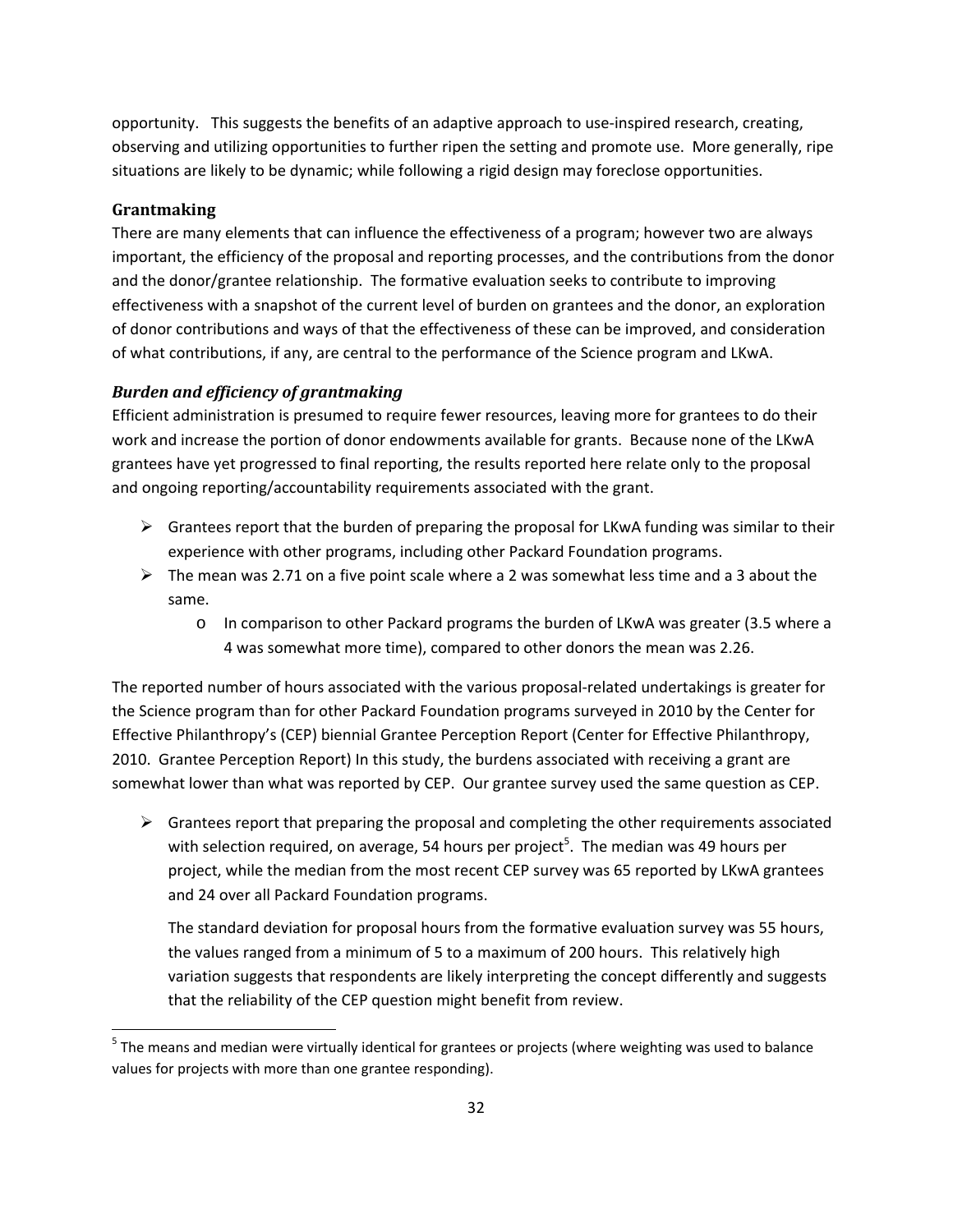The few grantees who judged the burden of the LKwA proposal process to be greater than for their comparison grant report that the increased burden improved prospects that their work will be used and also the improved value/quality of their work.

 $\triangleright$  The mean for improving prospects for use was 1.5 and for improving value/quality was 1.7 where a 1 was *significantly greater* and a 2 *somewhat greater*.

Grantees' comments about the causes of the higher burden suggest that it was associated with the nature of the work being proposed requiring additional work, such as having to demonstrate a connection to potential users:

- *The second proposal was linked to letters from the \* federal agencies showing their support for our project. Acquiring these letters took considerable time and effort. Also the scope of work was quite complicated.*
- *It was a larger project overall, with many follow‐up questions*
- *The size and scope of the programs are dramatically different. The (other) grant is much more* focused. The difference is not a result of the Packard proposal format itself. It is a reflection of *the subject matter, nature of the programs, etc.*
- *The nature of the proposal.*

While the level of burden of this use-inspired approach appears similar to what other donors require, further improvements seem to be possible. Grantees were asked to suggest two ways to improve the efficiency of the proposal, reporting and administrative requirements for LKwA. Each bullet represents the response of an individual grantee, with the first and second ways separated by a comma:

- *Clearer expectations regarding scope of reporting,*
- *Instead of over‐engineering the award and repeating McNamara's bets‐and‐brightest mistake, trust the folks you fund a little more based on past accomplishments, take more risks—federal agencies are cautious, foundations should not be (respondent later indicated that this applied far less to the Science program than other donors)*
- *Carry over required proposal background information from one online grant site (created per submission) to the others, e.g. list of Board of Directors*
- *Am only qualified to judge proposal stage—this was very efficient from my perspective*
- *Continue with development of the web‐based Grant Site for archiving and managing administrative requirements including reporting schedules, Proposal and reporting guidelines are clear for discrete short‐term projects. They are less clear (or somewhat redundant) for multi‐ year continuing programs with annual renewal requests. Format and content guidelines could help the process for continuing programs, as would annual amendments to existing awards (rather than new award numbers each year, which increases administration to set up new accounts at the grantee's institution).*
- *None. I think that the process has been smooth.*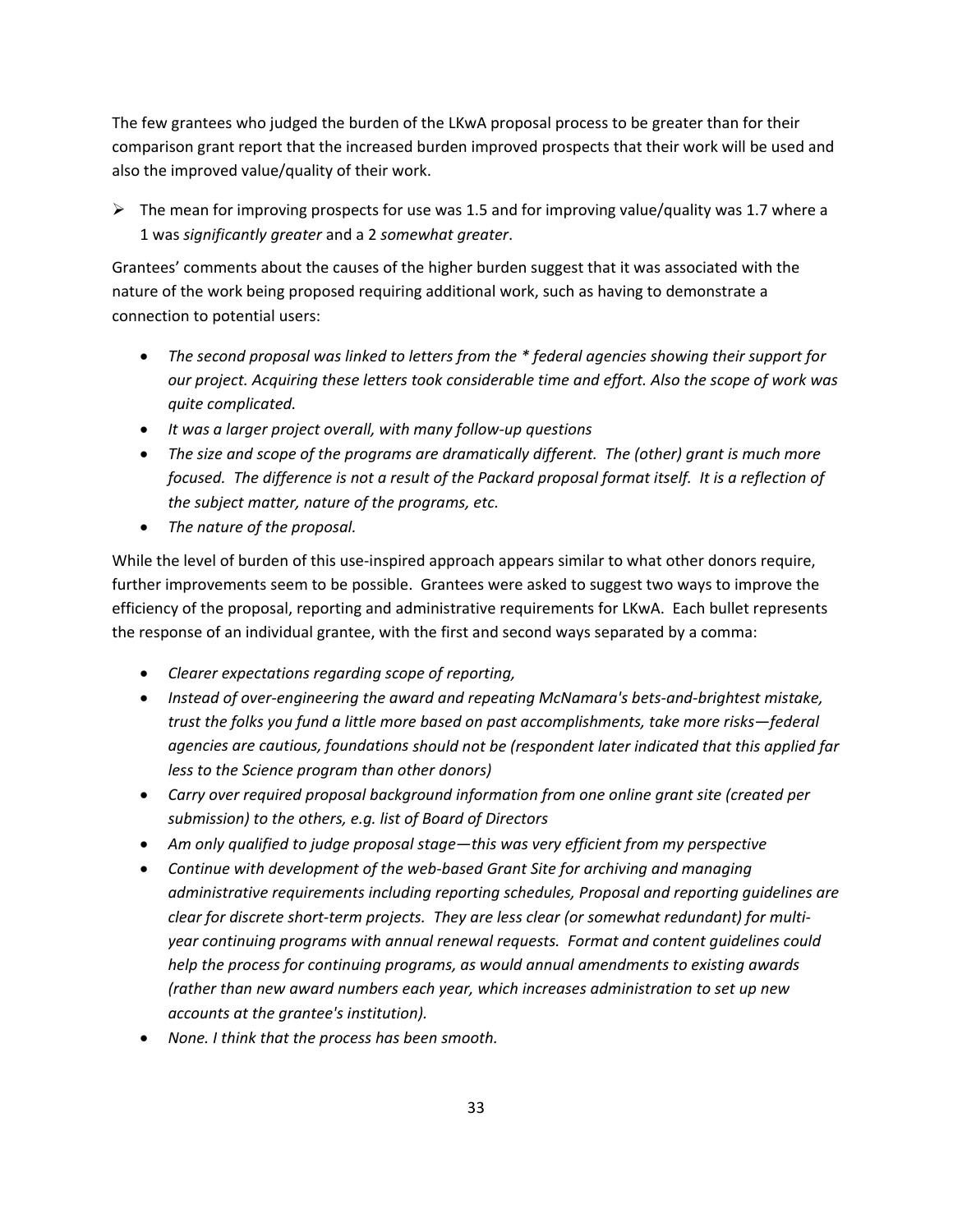- This is tough as I think it's really efficient. And appreciate that the Foundation makes it efficient. *If I had to pick something: on line submissions perhaps?*
- *I think it is very efficient, I don't have a suggestion*
- *Packard support has worked very well for us. I have no ideas for improvement!*
- *Clarity on outputs versus outcomes and risks, to have administrative requirements tailored for \* agencies*
- *More time between receipt of proposal format (tables, etc.) and deadline for first draft*
- *I don't have any major suggestions, so far the process has been quite streamlined and straightforward, I did run into a couple of minor glitches with the on‐line proposal submission site, but they were easily rectified.*
- *No suggestions. I think that the Packard program is fair and reasonable*
- *More clarity for budget line items and/or flexibility,*
- I give them kudos for a fairly efficient, simple process, We have not found the logic tree to be *particularly useful. They could delete this requirement.*
- *I did not find the logic model to be helpful, Obtaining "commitments" from public agencies is not always very productive.*
- *A key issue is the complexity of multiple funders. Perhaps more can be done to create consistency with regard to the various funders. However, in reality this is not necessarily a Packard issue specifically. In fact Packard is probably the most straightforward/responsive, Allow greater flexibility with regard to projects that don't quite fit the proposal/budget format. This can be done without losing the value of the Packard format, focus on TOC elements, etc.*
- *Use LKwA framework as a reporting framework and learning tool, not as proposal framework and screening tool, to avoid distorted & donor‐driven behaviors. Not clear what added value the online grant application, etc., system provides to the grantee. Make clear?*
- *More verbal interaction with the program manager,*
- *Align your expectations with the incentives and constraints that your grantee's operate under (do not take a one size fits all approach), If need be, utilize incentives and potentially provide additional support to address cases where your expectations extend the grantee's usual operations. For example, you might offer certain grantee's additional funds and connections to organizations that can help communicate the results to a broader audience.*
- *I think it is one of the best programs the Packard Foundation currently has, I will just recommend making sure they are funding applied science for conservation*
- *Continue close communication with the program officer ‐ it has been central to all aspects of the grant, Perhaps increase lead time of proposal writing, but I believe this was an exceptional circumstance and other timelines have been adequate*

## *Contributions of grantmaking*

Although use‐inspired research is central to the current work of most grantees, they report that their LKwA work still benefited from the inputs provided by the Packard Foundation, especially those from the program officer.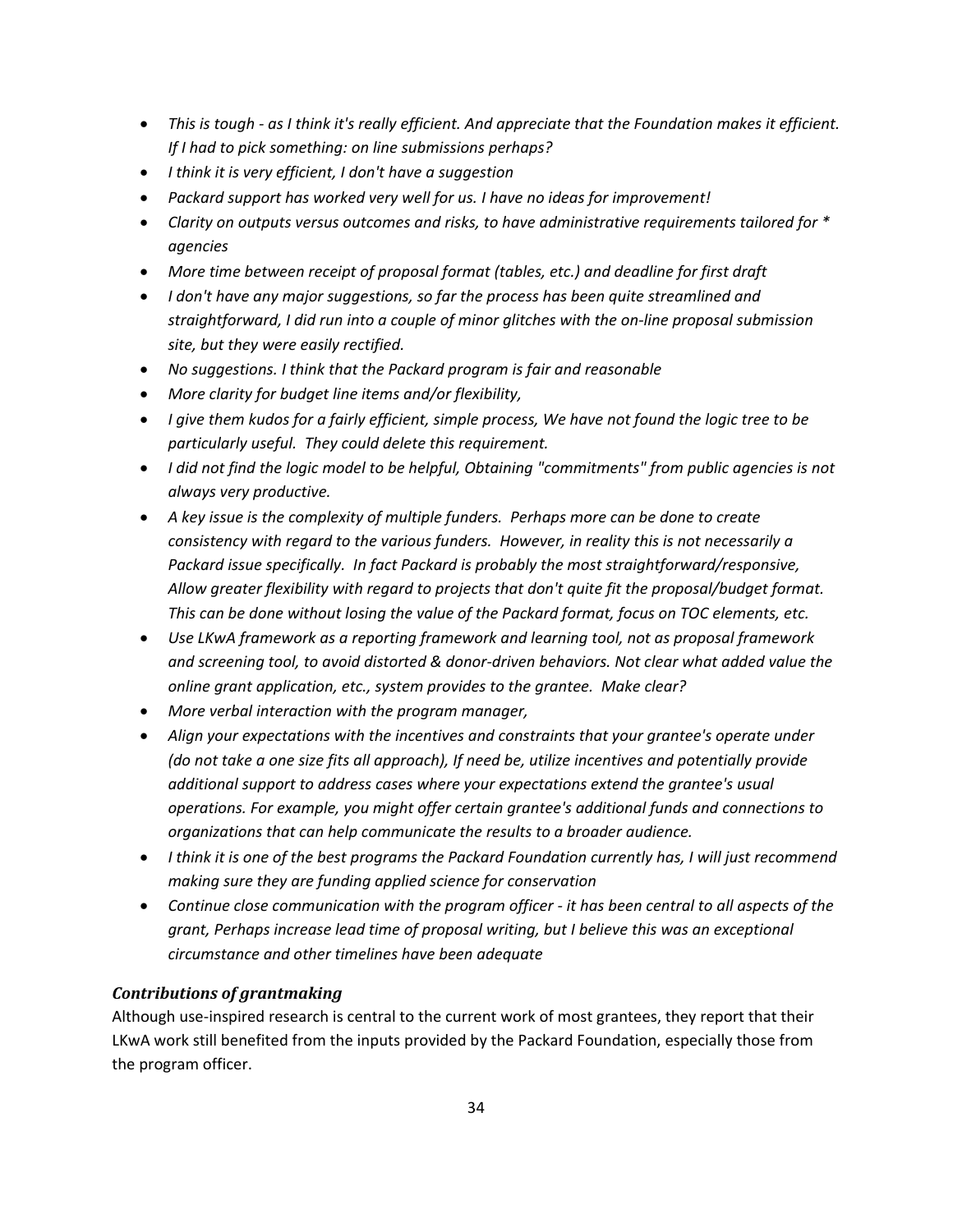- $\geq 76\%$  of projects selected inputs from the Science program officer as most useful to the design of their LKwA supported research at the proposal or during implementation.
	- o On a 0 to 10 scale where 10 is *essential*, the input of the program officer was rated 7.6; for the other inputs the formative rating was 5.0
	- o Also on a 0 to 10 scale where 10 is *complete understanding*, LKwA grantees rated as 9.5 the understanding of program staff of their organization's strategy and plans.
	- o Using a four point scale where 0=*essential* and 4=*not very important*, the mean rating for the inputs of the program officer was 0.37; the next best rating was for "connections to others" at 1.5.
- $\triangleright$  74% of projects reported that the funding they received for this project from the Packard Foundation and other sources was sufficient for the core of the work, 13% said it was sufficient for all they needed to achieve, 11% said insufficient, constraining the work.

The coded results from a question asking grantees to describe how the LKwA program's focus on use contributed to their approach reflects the compatibility between the LKwA and grantee approaches and suggests that the Foundation's contributions contributed to improving the approach of many grantees (Figure 5.



Figure 5. Influence of LKwA on research approach.

Other program officers within the Conservation and Science Program point to a number of important contributions from the Science program such as reducing the risk of other subprograms supporting high quality but unused science. Instances are reported to be increasing where other program officers approach the Science program seeking contributions (approach and budget) to projects to address important questions, and some pointed to the possibility of tensions when the results of Science program supported work does not align with the current funding priorities of other subprograms. They also pointed to important gains from the Science program such as the work on coastal Oregon.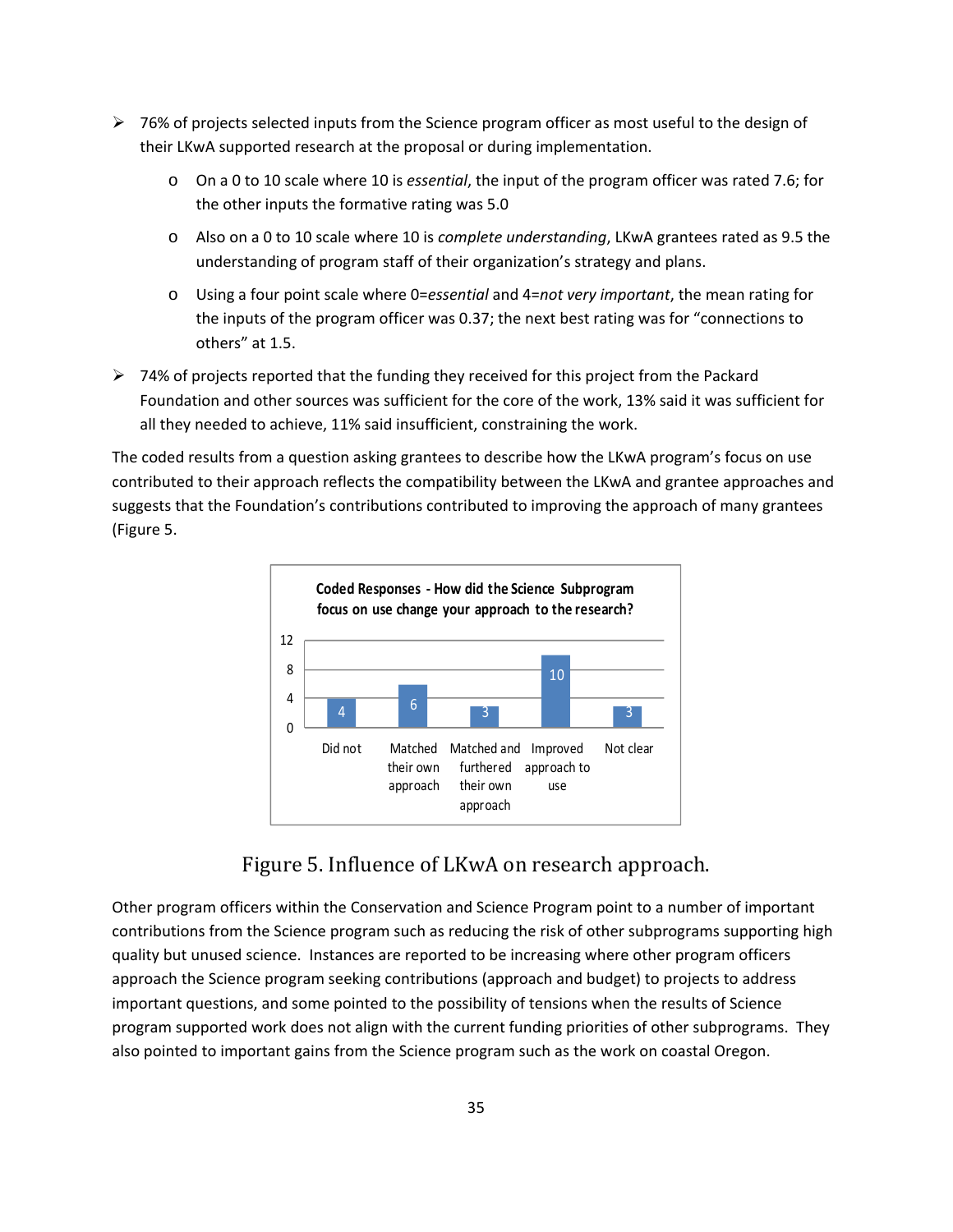#### *Grantmaking style*

Grantees were asked what two adjectives they would use to describe the approach to grantmaking by the Science program; their responses are reported in Table 6. In the list below each pair is a separate grantee with the first and second adjectives separated by a comma. The responses suggest attributes of a high quality and experienced program officer; these attributes can potentially be replicated elsewhere with appropriate staffing and guidance.

| clear, supportive                     | relevance, goal oriented  |
|---------------------------------------|---------------------------|
| collaborative, pathbreaking           | supportive, communicative |
| deliberate,                           | targeted, strategic       |
| encouraging, supportive               | thorough, cautious        |
| focused on outcomes, overly confident | thoughtful, relevant      |
| holistic, efficient                   | thoughtful, intriguing    |
| impact oriented, targeted             | visionary, strategic      |
| influence, adaptive                   | visionary, professional   |
| influential, targeted                 | proactive, thoughtful     |
| innovative, Thoughtful                | relevance, goal oriented  |
| mechanistic,                          | sharp, ethereal           |
| optimistic, applied                   | supportive, communicative |
| pragmatic, creative                   | targeted, strategic       |
| proactive, thoughtful                 | thorough, cautious        |

#### **Table 6. Adjectives used to describe Packard grantmaking approach.**

From the comments on the survey and from interviews it is clear that the program officer adds value over and above a typical program officer for many donors. Consistent with our previous evaluation of the EBM Initiative (Rowe, Hershner, & Trum, 2009), some of these characteristics are part of the Packard Foundation culture. The characteristics the interview respondents added to the list above include:

- Broader resume/depth of experience than most program officers,
- Good listener,
- Open to possibility that his initial views might not be correct,
- Helps us generalize concepts, see the larger picture,
- Does his homework, triangulates input in a constructive, not a "gotcha" way,
- Constructive contributor to project design suggesting options such as additional knowledge applicable to the project, networking facilitation
- Talks with both grantee and other parties, and improves communications amongst parties,
- Engages and works with others such as with other subprograms at the Foundation (mentioned in three interviews), embraces getting multiple, different and informed perspectives,
- Embraces errors and disappointments as part of the learning and improvement process,
- Intellectually rigorous.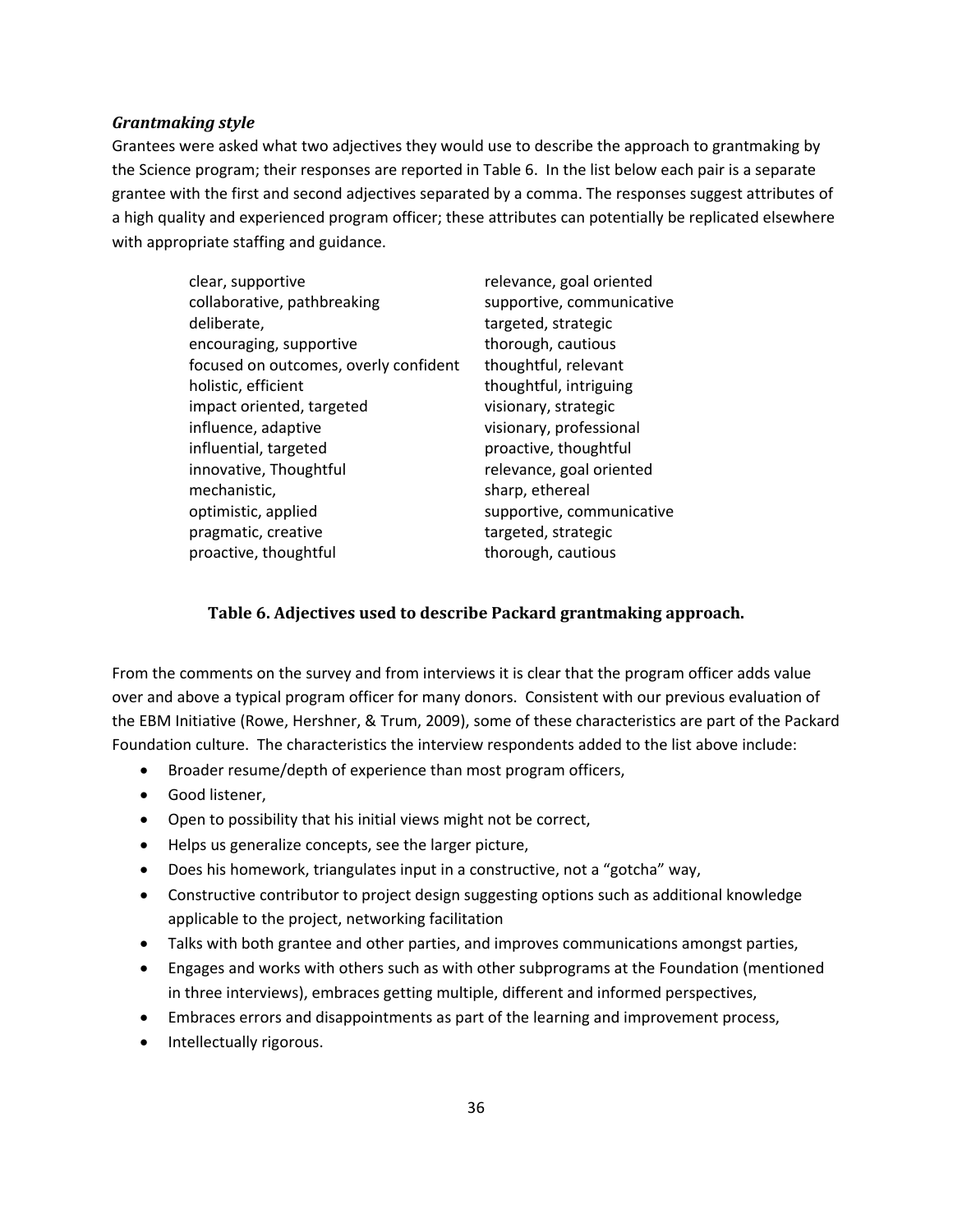The characteristics associated with the program officer and the LKwA approach suggest a boundary spanning function addressing some of the disconnects between researchers and users and bringing in additional knowledge and facilitating the connections between the two groups. This seems to be a function that could be successfully undertaken by a mature program officer with sufficient diversity of experience, along with the direction provided by the theory of change and experiences of the Science program and other efforts at use‐inspired research.

#### **Summary of formative evaluation**

This formative evaluation effort had three concerns:

- a. Obtain a snapshot of progress towards the goal of realizing science knowledge used and influential in natural resource decisions,
- b. Identify the characteristics necessary for a successful use‐inspired grant program and assess the extent to which they can be replicated in other settings,
- c. Assess whether LKwA creates additional burden for grantees and the Foundation and if this is an issue.

It appears that there are grounds for rejecting the null hypothesis that the LKwA program is not contributing to use or influence. It is still too early in the life of the projects to be able to observe use, and a fuller evaluation should include comparison to a reasonable alternative. However, at this stage the LKwA program has selected grantees with a track record of use-inspired research and they suggest that their LKwA work will be at least as successful as their most successful recent use‐inspired research. Some potential areas for improvement emerged from the formative work: reflection on what use and influence might look like when the decision table is unclear, such as at the emergent and framing phases of policy and resource decisions; reflection on the opportunities for use and influence presented by emergency / disaster settings and how to recognize and capitalize on *door opening* moments during projects.

It also appears that we can reject the null hypothesis associated with replication of LKwA, essentially that the program depends on the unique characteristics of the program officer. The characteristics that grantees associate with their very positive views of the contributions of the program officer to their project are not so unique that they are unlikely to be found elsewhere when set within appropriate operating guidance. It does appear that the program officer and the LKwA program design provide a collegial and helpful boundary function for grantees and potential users which seems to be the necessary core for replication.

Finally grantees report that LKwA does not generate incremental burden at the proposal and mid grant phases; whether subsequent phases will prove more burdensome cannot be observed until a sufficient number of projects is completed. However, the boundary spanning effort of the donor, which seems to be an important part of the LKwA approach, does not seem to be particularly amenable to efforts by some donors to significantly increase the ratio of the value of grants managed to staff resources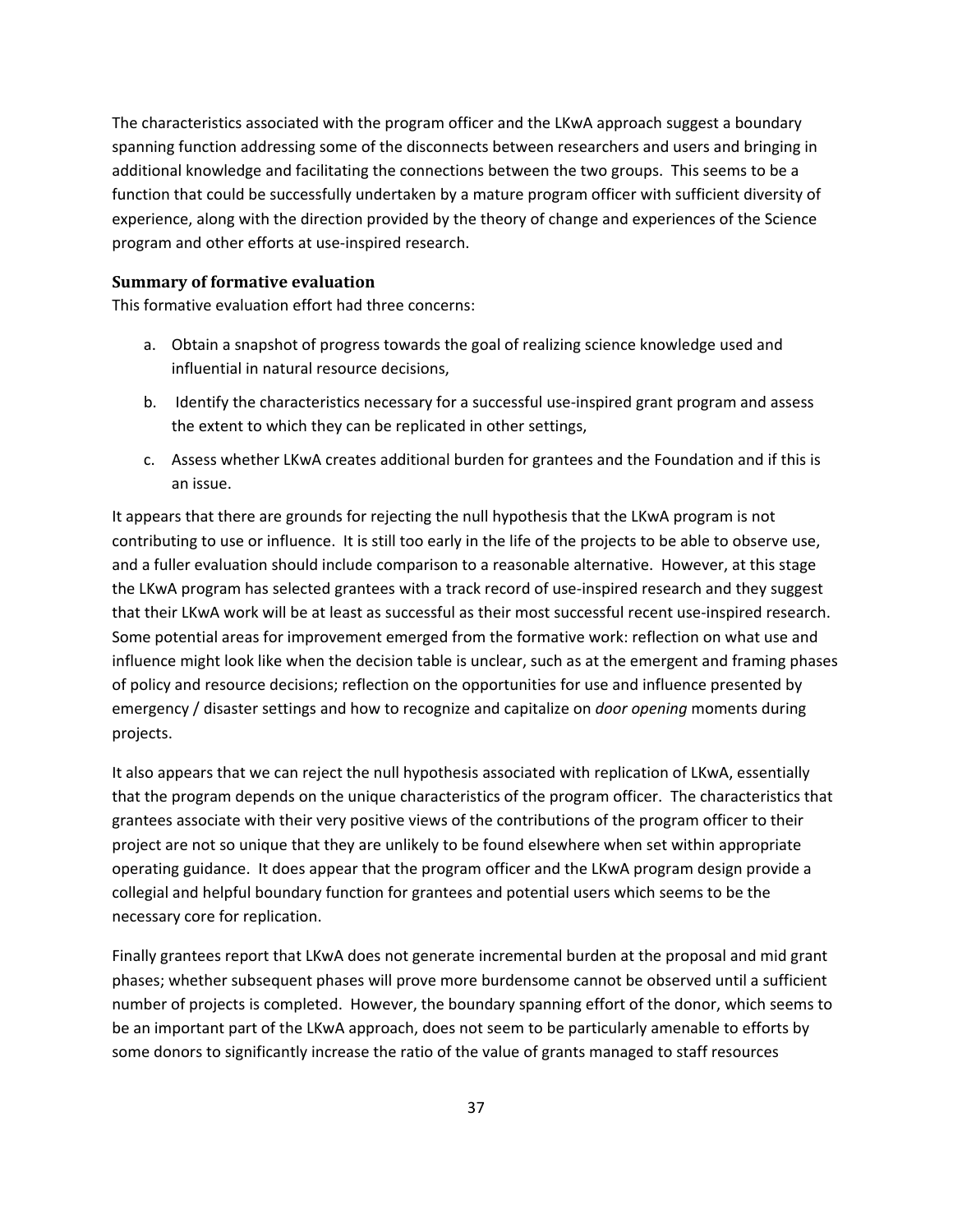required; in this sense it appears useful to consider the costs and benefits of use‐inspired grantmaking once the LKwA program has matured further and benefits become more observable.

# **IV. Conclusion (AR, KL)**

The institutional setting of the Conservation and Science program at the Packard Foundation establishes two important contextual conditions for the Science program; the science it supports should contribute to conservation, and the program itself operates within guidelines limiting direct participation in advocacy and policy. The second condition potentially influences implementation of a program that explicitly aims to improve conservation by targeting its investments on the nexus between science and policy decisions.

The theory of change for the program directs investments to knowledge generation process where the researchers, decision makers and key stakeholders jointly generate the science knowledge; and the donor, in addition to selecting investments, serves as a boundary spanner, helping to identify and to bridge barriers to joint knowledge production. The emphasis on joint production, and on the knowledge process rather than knowledge products, is intended to improve prospects that decision makers will find the science to be salient, legitimate and credible—thereby enhancing prospects that the science will be used or influential in resource management decisions. This use‐inspired approach to the use of science stands in contrast to the dominant approach of curiosity‐inspired research where peer reviewed publication, sometimes accompanied by targeted communication efforts, connects science to resource management decisions. But in comparison to other forms of applied research, use-inspired stands somewhat closer to curiosity-inspired research because of the greater independence of the researchers from funder interests and the way that LKwA incorporates different and potentially opposing interests into the research processes.

The use of evaluation for program development is another notable characteristic of the Science program. Developmental evaluation is a recent understanding of the ways that evaluation contributes to establishing effective interventions; for the Science program developmental evaluation helped frame the Linking Knowledge with Action theory of change for the program including the major outcomes that are the focus of the questions listed in Table 2 above. Evaluation also contributed a snapshot of the program as of summer 2011 with inquiries into projects' progress towards use and whether the LKwA approach could be replicated in other settings. Both of these subjects of the snapshot are linked to key early decisions; if funded projects were not progressing towards use, then the approach should be reviewed and adapted; if important elements of the program could not be replicated in other settings then the value of LKwA as an approach to improving the use and influence of science would be limited. The snapshot also considered the efficiency of the program, focusing on the burden on grantees; if the approach imposed heavy burden, it would be unlikely to have merit for replication elsewhere without first improving efficiency.

Both of the evaluation undertakings have proved beneficial for the program; development of the theory of change enhanced the clarity of the vision of how science could more directly and immediately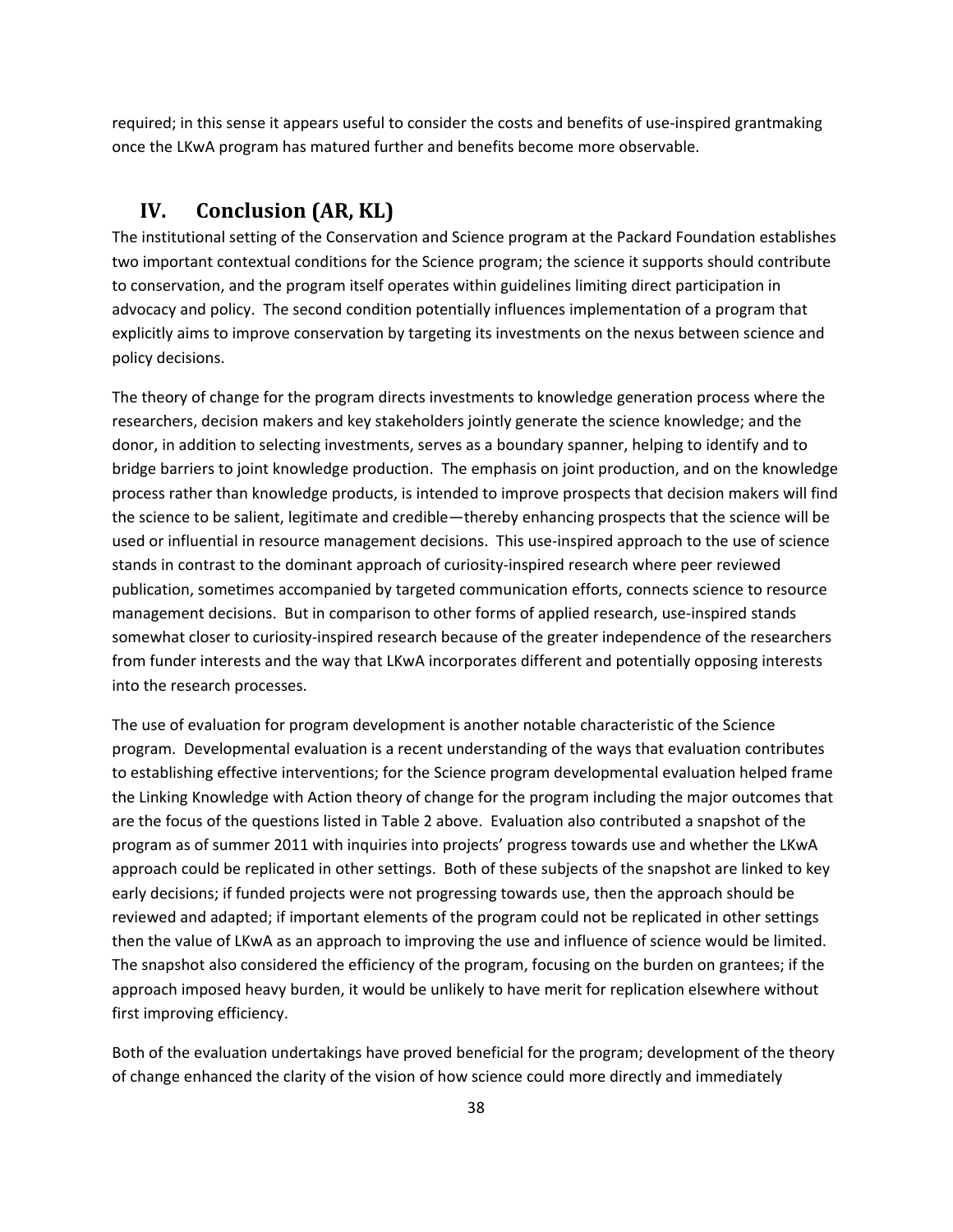contribute to resource management decisions, and also identified the key outcomes that the program should assess in reviewing proposals, and that should be addressed by proposals; these outcomes also frame a shared structure for reporting.

The formative evaluation finds that prospects for use and influence of the science supported by the Science program is on a par with the best grant-funded projects of grantees over the past five years. This represents a good level of achievement for the "beta" application of LKwA. The evaluation also did not identify any essential or important elements in implementing LKwA that were unique to the Packard Science program and difficult to replicate elsewhere.

The formative evaluation identified some aspects of the program where improvements are desirable and possible:

- It is beneficial to differentiate grantmaking opportunities in two settings: first, where the convening and authority for resource management decisions is known and where science contributes to setting priorities and shaping programs and policies; and second, settings where decisions are still distant and the identity of the convening and decision organizations is more ambiguous. In the latter case, the role of science lies more in identifying emerging issues and framing how policy and programs can contribute to these. LKwA has been aimed toward the first of these settings, but there may be conservation value in including some of the second setting in the overall investment portfolio.
- Replication of the LKwA approach elsewhere is not constrained by the characteristics of the program, although continued attentiveness to implementation processes and their documentation will improve replicability, as will improvements in the efficiency of grant processes.

## **Sources cited**

Adler, P. S., Barrett, R. C., Bean, M. C., Birkhoff, J. E., Ozawa, C. P., & Rudin, E. B. (2000). *Managing Scientific and Technical Information in Environmental Cases: Principles and Practices for Mediators.* Retrieved August 19, 2011, from RESOLVE: http://www.resolv.org/wp‐ content/uploads/2011/02/Environmental\_Cases.pdf

Atwood, M. (2011). *In Other Worlds: SF and the Human Imagination.* Random House.

Carson, Rachel 1962. *Silent Spring*. Boston: Houghton Mifflin.

Center for Effective Philanthropy, 2010. Grantee Perception Report.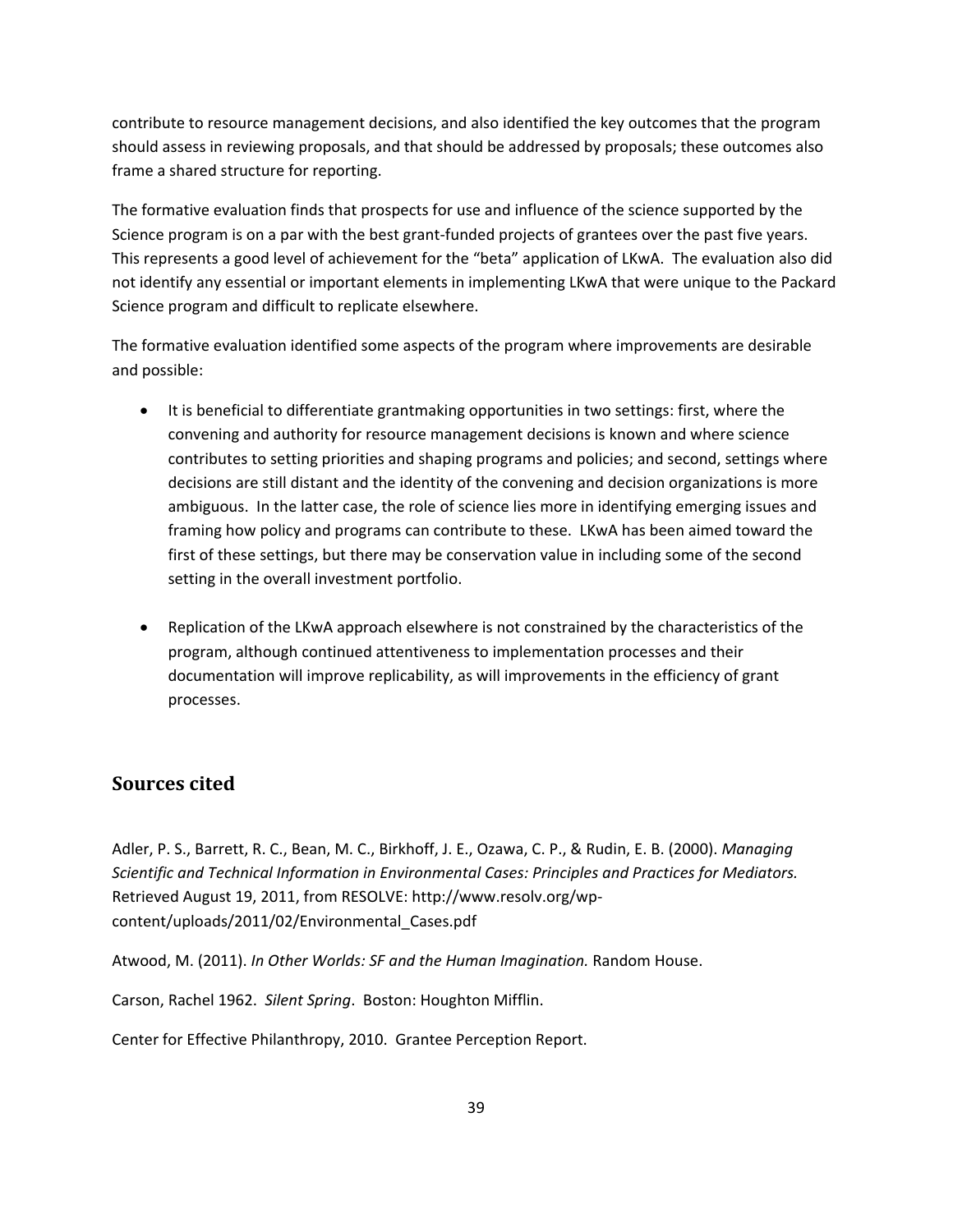Clark, William C., Ronald B. Mitchell, and David W. Cash 2006. Evaluating the Influence of Global Environmental Assessments. Chap. 1 of *Global Environmental Assessments: Information and Influence*, eds. R.B. Mitchell, W.C. Clark, D.W. Cash & N.M. Dickson, Cambridge: MIT Press.

Clark, William C., Thomas P. Tomich, Meine van Noordwijk, Nancy M. Dickson, Delia Catacutan, David Guston, Elizabeth McNie 2010. *Toward a general theory of boundary work: Insights from the CGIAR's resource management program*. Center for International Development working paper, Harvard University, July 2010.

Clark, William C., Thomas P. Tomich, Meine van Noordwijk, David Guston, Delia Catacutan,Nancy M. Dickson, and Elizabeth McNie 2011. Boundary work for sustainable development: Natural resource management at the Consultative Group on International Agricultural Research (CGIAR). *Proceedings of the National Academy of Sciences*, doi 10.1073/pnas.0900231108.

Graffy, Elisabeth A. 2008. Meeting the Challenges of Policy‐Relevant Science: Bridging Theory and Practice. *Public Administration Review* 68:1087‐1100.

Guston, David H. 2001. Boundary Organizations in Environmental Policy and Science: An Introduction. *Science, Technology, & Human Values*, 26:399‐408 (Special Issue: Boundary Organizations in Environmental Policy and Science).

Holling, C.S. (ed.) 1978. *Adaptive Environmental Assessment and Management*. New York: John Wiley & Sons.

International Association for Public Participation. (n.d.). *IAP2 Spectrum of Public Participation*. Retrieved October 25, 2012, from http://www.iap2.org/associations/4748/files/IAP2%20Spectrum\_vertical.pdf.

Kahan, Dan 2012. Why we are poles apart on climate change. *Nature* 488:255.

Kirkhart, K. (2010). The Usefulness of Utilization‐Focused Evaluation (Fourth Edition) by Michael Quinn Patton. *American Journal of Evaluation*, 588‐596.

Koskinen, J. (February 12, 1997). Office of Management and Budget Testimony Before the House Committee on Government Reform and Oversight hearing. US Government Office of Management and Budget.

Lee, Kai N. 1993. *Compass and Gyroscope. Integrating science and politics for the environment*. Washington, D.C.: Island Press.

Lee, K. N. 1999. Appraising adaptive management. *Conservation Ecology* 3(2): 3. [online] URL: http://www.ecologyandsociety.org/vol3/iss2/art3/

Mark, M. T., & Henry, G. T. (2004). The Mechanisms and Outcomes of Evaluation Influence. *Evaluation*, 35‐57.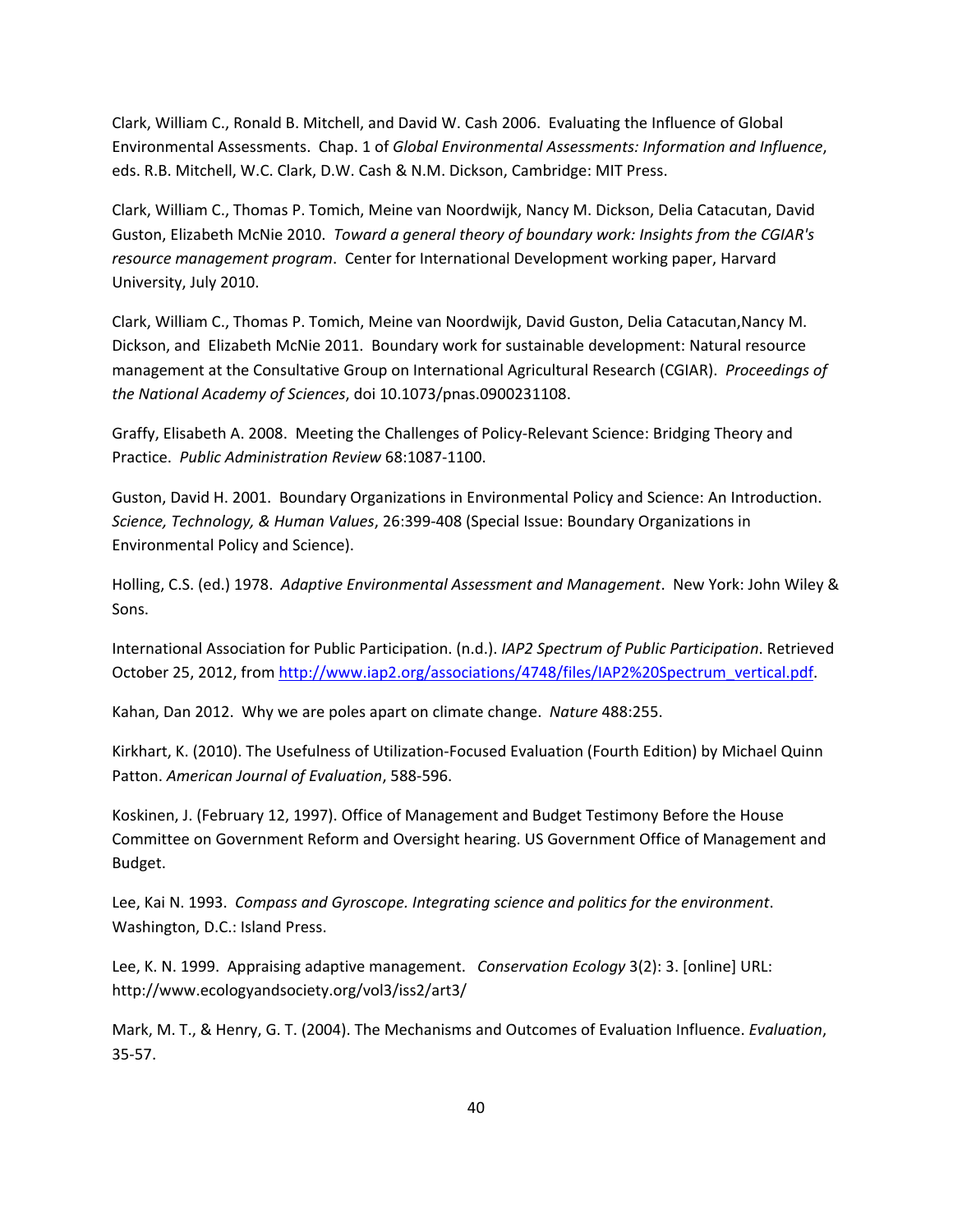McNie, Elizabeth C. 2007. Reconciling the supply of scientific information with user demands: an analysis of the problem and review of the literature. *Environmental Science and Policy* 10:17‐38.

Mitchell, R.B. , W.C. Clark, D.W. Cash & N.M. Dickson, eds.,2006. *Global Environmental Assessments: Information and Influence*, Cambridge: MIT Press.

Patton, M. 2008. *Utilization Focused Evaluation*, 4th ed. Thousand Oaks, CA: Sage.

Patton, M. 2010. *Developmental Evaluation*. NY: Guilford Press.

Rogers, E. M. 1983. *Diffusion of Innovation*. NY: Free Press.

Sarewitz, Daniel and Roger A. Pielke, Jr. 2007. The neglected heart of science policy: reconciling supply of and demand for science. *Environmental Science & Policy* 10:5‐16.

Patton, M. (2010). *Developmental Evaluation.* NY: Guilford Press.

Price, Don K. 1965. *The Scientific Estate*. New York: Oxford University Press.

Roll‐Hansen, N. (2009). Why the distinction between basic (theoretical) and applied (practical) research is important in the politics of science. London: Centre for Philosophy of Natural and Social Science, London School of Economics.

Rossi, P. H., M. W. Lipsey, and H. Freeman 2004. Evaluation: a systematic approach. Sage Publications, Thousand Oaks (California).

Rowe, A., Hershner, C., & Trum, E. (2009). *Getting Closer to EBM: Evaluation of the Packard Foundation Ecosystem Based Management Initiative.* Available, http://www.packard.org/wp‐ content/uploads/2011/03/Evaluation‐of‐the‐EBM‐Initiative‐Technical‐Report.pdf, visited 11/11.

Scriven, M. (1991). *Evaluation Thesaurus.* Newbury Park: Sage.

Scriven, M. (2003/2004, Winter). Michael Scriven on the Differences Between Evaluation and Social Science Research. *Evaluation Exchange, IX*(4), 1‐2.

Steering Committee of the State‐of‐Knowledge Assessment of Standards and Certification. 2012. *Toward Sustainability: The Roles and Limitations of Certification.* Washington: Resolve. Available, http://www.resolv.org/site-assessment/towardsustainability/, visited 6/12.

Stokes, Donald 1997. *Pasteur's Quadrant: Basic Science and Technological Innovation*. Washington: Brookings Institution Press.

Tukey, J. (2011, July 28). John Tukey. Retrieved September 20, 2011, from *Wikipedia*: http://en.wikipedia.org/wiki/John\_Tukey

Wholey, J. (2004). Evaluability Assessment. In J. Wholey, H. Hartry, & K. Newcomer, *Handbook of Practical Program Evaluation*. John Wiley & Sons.